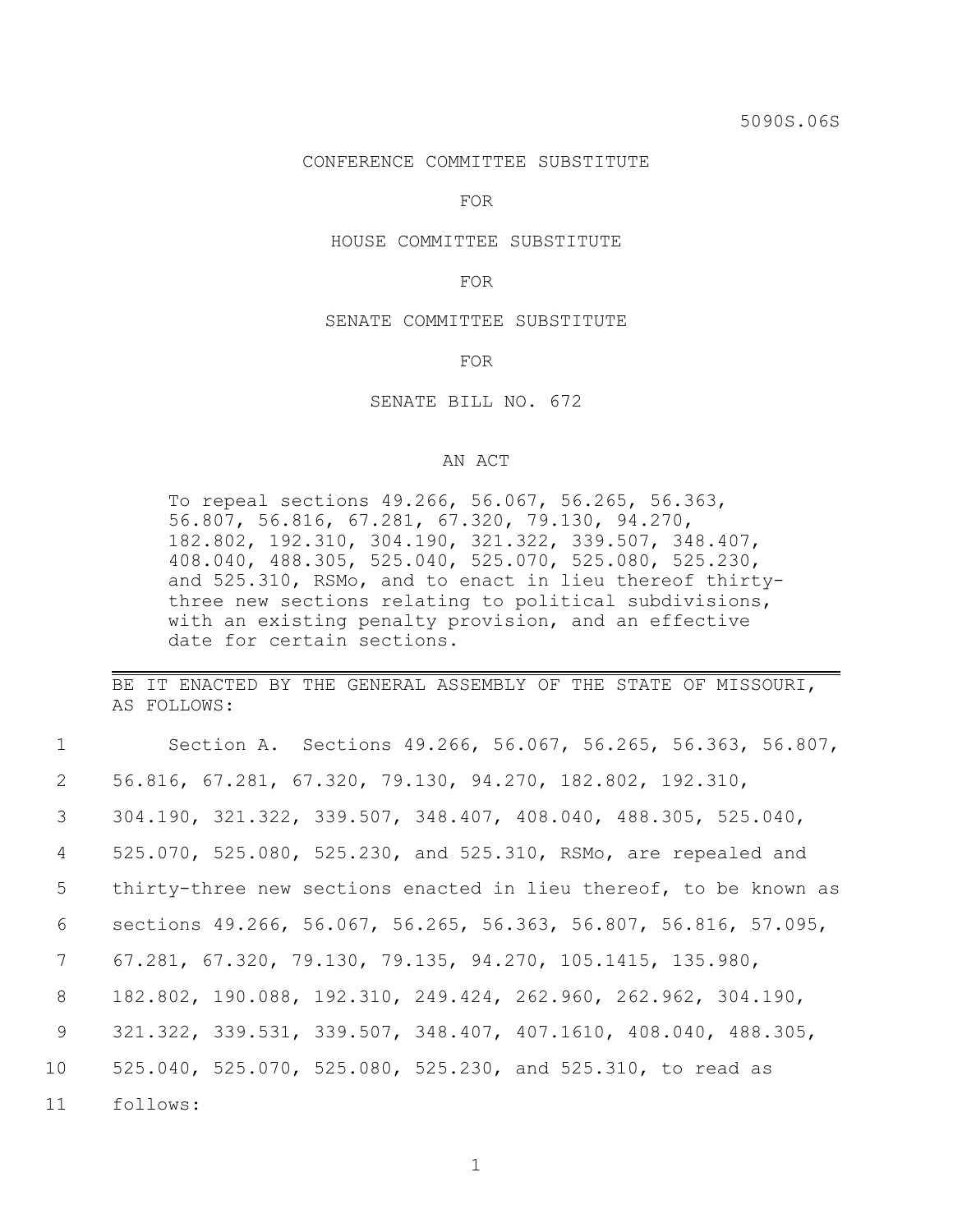49.266. 1. The county commission in all noncharter counties **[**of the first, second or fourth classification**]** may by order or ordinance promulgate reasonable regulations concerning 4 the use of county property, the hours, conditions, methods and manner of such use and the regulation of pedestrian and vehicular traffic and parking thereon.

 2. Violation of any regulation so adopted under subsection 1 of this section is an infraction.

 3. Upon a determination by the state fire marshal that a burn ban order is appropriate for a county because:

 (1) An actual or impending occurrence of a natural disaster of major proportions within the county jeopardizes the safety and 13 welfare of the inhabitants of such county; and

 (2) The U.S. Drought Monitor has designated the county as 15 an area of severe, extreme, or exceptional drought, the county commission may adopt an order or ordinance issuing a burn ban, which may carry a penalty of up to a class A misdemeanor. State agencies responsible for fire management or suppression activities and persons conducting agricultural burning using best management practices shall not be subject to the provisions of this subsection. The ability of an individual, organization, or corporation to sell fireworks shall not be affected by the issuance of a burn ban. The county burn ban may prohibit the explosion or ignition of any missile or skyrocket as the terms "missile" and "skyrocket" are defined by the 2012 edition of the American Fireworks Standards Laboratory, but shall not ban the explosion or ignition of any other consumer fireworks as the term "consumer fireworks" is defined under section 320.106.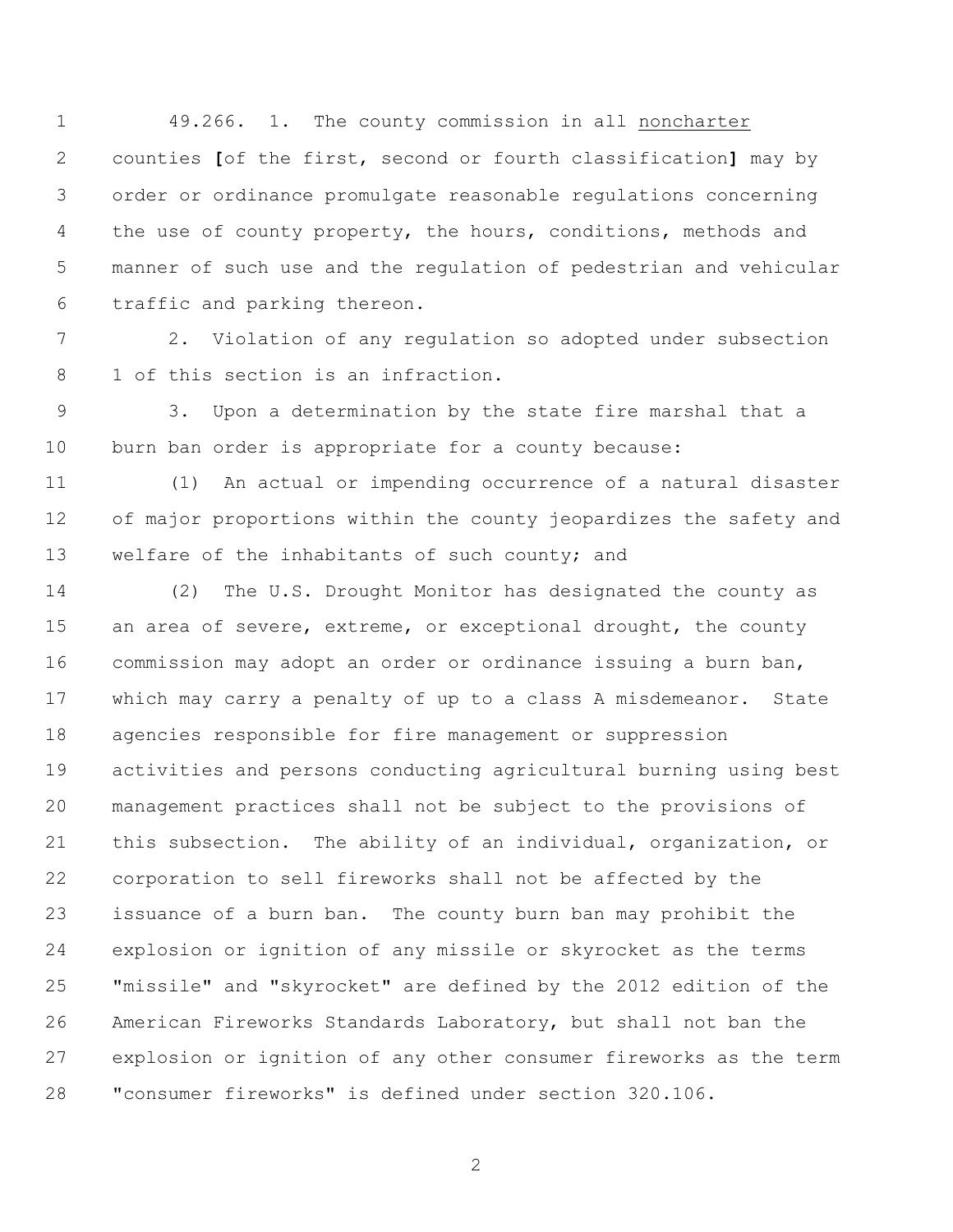4. The regulations so adopted shall be codified, printed and made available for public use and adequate signs concerning smoking, traffic and parking regulations shall be posted.

 56.067. In counties of the first classification not having a charter form of government**[**,**]** and other counties in which **[**have passed the proposition authorized by section 56.363**]** the prosecuting attorney is a full-time position, the prosecuting attorney, except in the performance of special prosecutions or otherwise representing the state or its political subdivisions, shall devote full time to his office, and shall not engage in the practice of law.

 56.265. 1. The county prosecuting attorney in any county, other than in a chartered county, shall receive an annual salary computed using the following schedule, when applicable. The assessed valuation factor shall be the amount thereof as shown 16 for the year immediately preceding the year for which the computation is done.

 (1) For a full-time prosecutor the prosecutor shall receive compensation equal to the compensation of an associate circuit 20 judge;

| 21 | (2) For a part-time prosecutor: |          |
|----|---------------------------------|----------|
| 22 | Assessed Valuation              | Amount   |
| 23 | \$<br>18,000,000 to 40,999,999  | \$37,000 |
| 24 | 41,000,000 to 53,999,999        | 38,000   |
| 25 | 54,000,000 to 65,999,999        | 39,000   |
| 26 | 66,000,000 to 85,999,999        | 41,000   |
| 27 | 86,000,000 to 99,999,999        | 43,000   |
| 28 | 100,000,000 to 130,999,999      | 45,000   |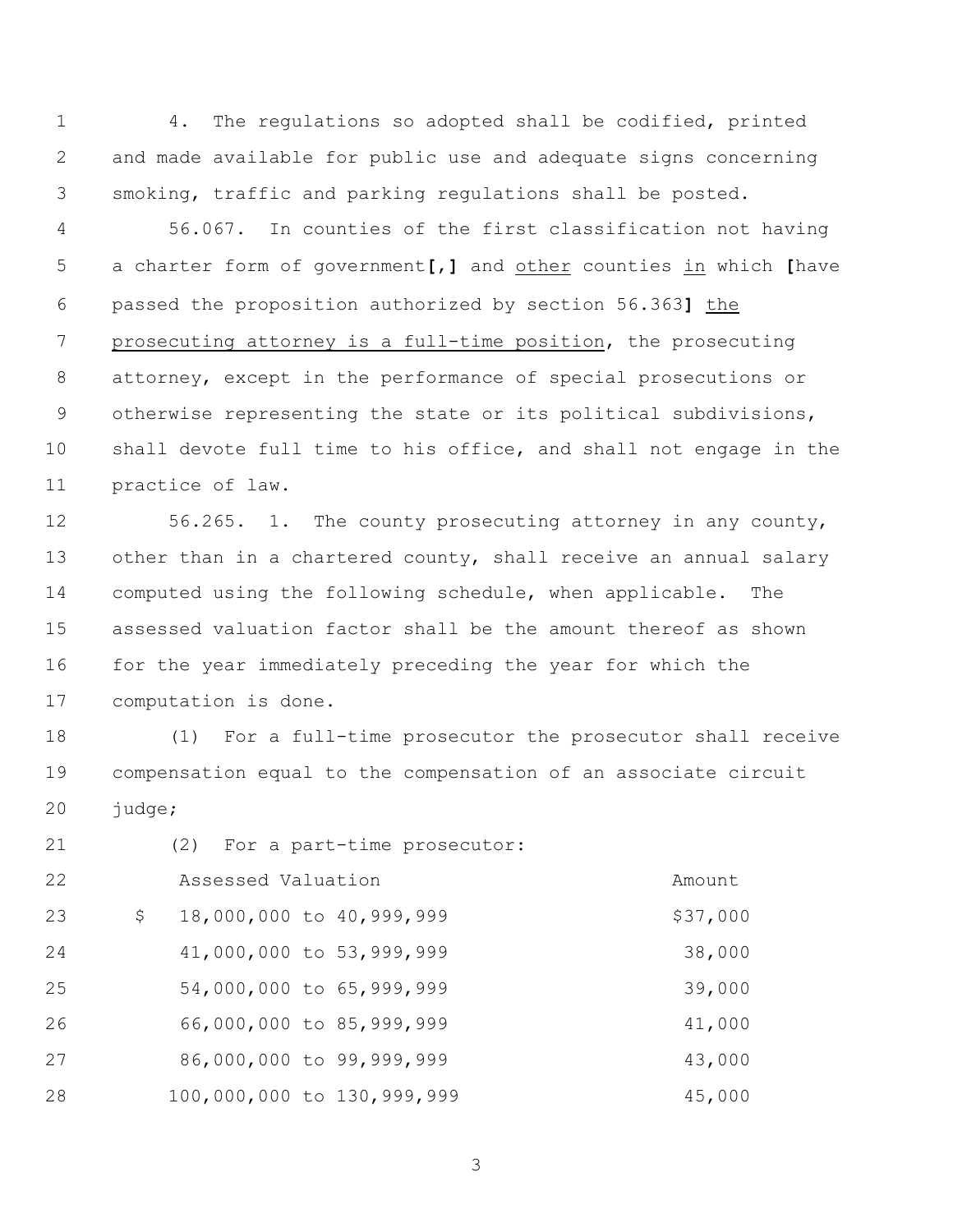|    | 131,000,000 to 159,999,999 | 47,000 |
|----|----------------------------|--------|
| 2  | 160,000,000 to 189,999,999 | 49,000 |
| 3  | 190,000,000 to 249,999,999 | 51,000 |
| 4  | 250,000,000 to 299,999,999 | 53,000 |
| -5 | 300,000,000 or more        | 55,000 |

 2. Two thousand dollars of the salary authorized in this section shall be payable to the prosecuting attorney only if the prosecuting attorney has completed at least twenty hours of classroom instruction each calendar year relating to the operations of the prosecuting attorney's office when approved by a professional association of the county prosecuting attorneys of Missouri unless exempted from the training by the professional association. The professional association approving the program shall provide a certificate of completion to each prosecuting attorney who completes the training program and shall send a list of certified prosecuting attorneys to the treasurer of each county. Expenses incurred for attending the training session may be reimbursed to the county prosecuting attorney in the same manner as other expenses as may be appropriated for that purpose.

 3. As used in this section, the term "prosecuting attorney" includes the circuit attorney of any city not within a county.

 4. The prosecuting attorney of any county which becomes a county of the first classification during a four-year term of office or a county which passed the proposition authorized by subsection 1 of section 56.363 shall not be required to devote full time to such office pursuant to section 56.067 until the beginning of the prosecuting attorney's next term of office or until the proposition otherwise becomes effective.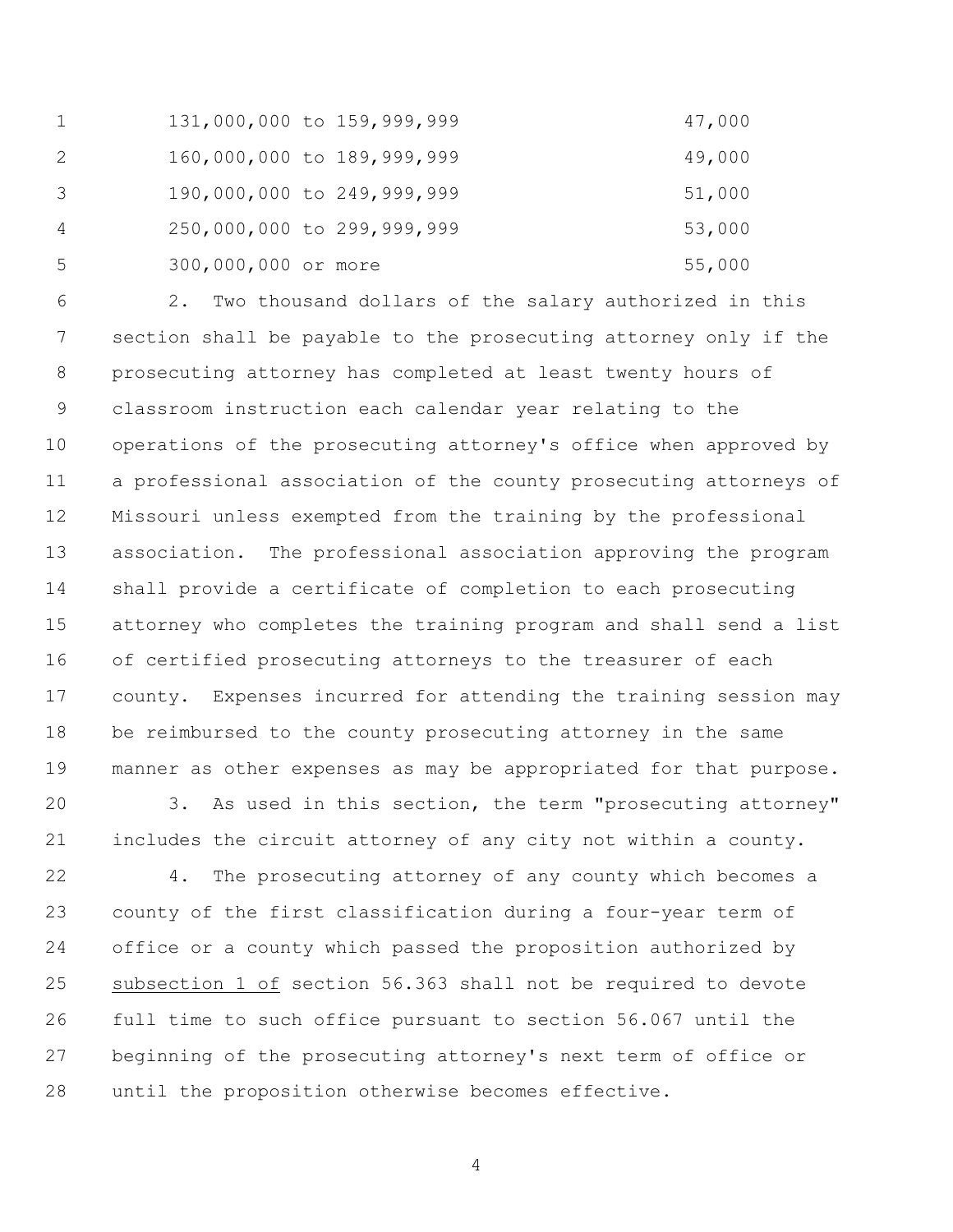5. The provisions of section 56.066 shall not apply to full-time prosecutors who are compensated pursuant to subdivision (1) of subsection 1 of this section.

 56.363. 1. The county commission of any county may on its own motion and shall upon the petition of ten percent of the total number of people who voted in the previous general election in the county submit to the voters at a general or special election the proposition of making the county prosecutor a full-time position. The commission shall cause notice of the election to be published in a newspaper published within the county, or if no newspaper is published within the county, in a newspaper published in an adjoining county, for three weeks consecutively, the last insertion of which shall be at least ten days and not more than thirty days before the day of the election, and by posting printed notices thereof at three of the most public places in each township in the county. The proposition shall be put before the voters substantially in the following form:

 Shall the office of prosecuting attorney be made a full-time 20 position in ................ County?

 $\Box$  YES  $\Box$  NO

 If a majority of the voters voting on the proposition vote in favor of making the county prosecutor a full-time position, it shall become effective upon the date that the prosecutor who is elected at the next election subsequent to the passage of such proposal is sworn into office.

 2. The provisions of subsection 1 of this section notwithstanding, in any county where the proposition of making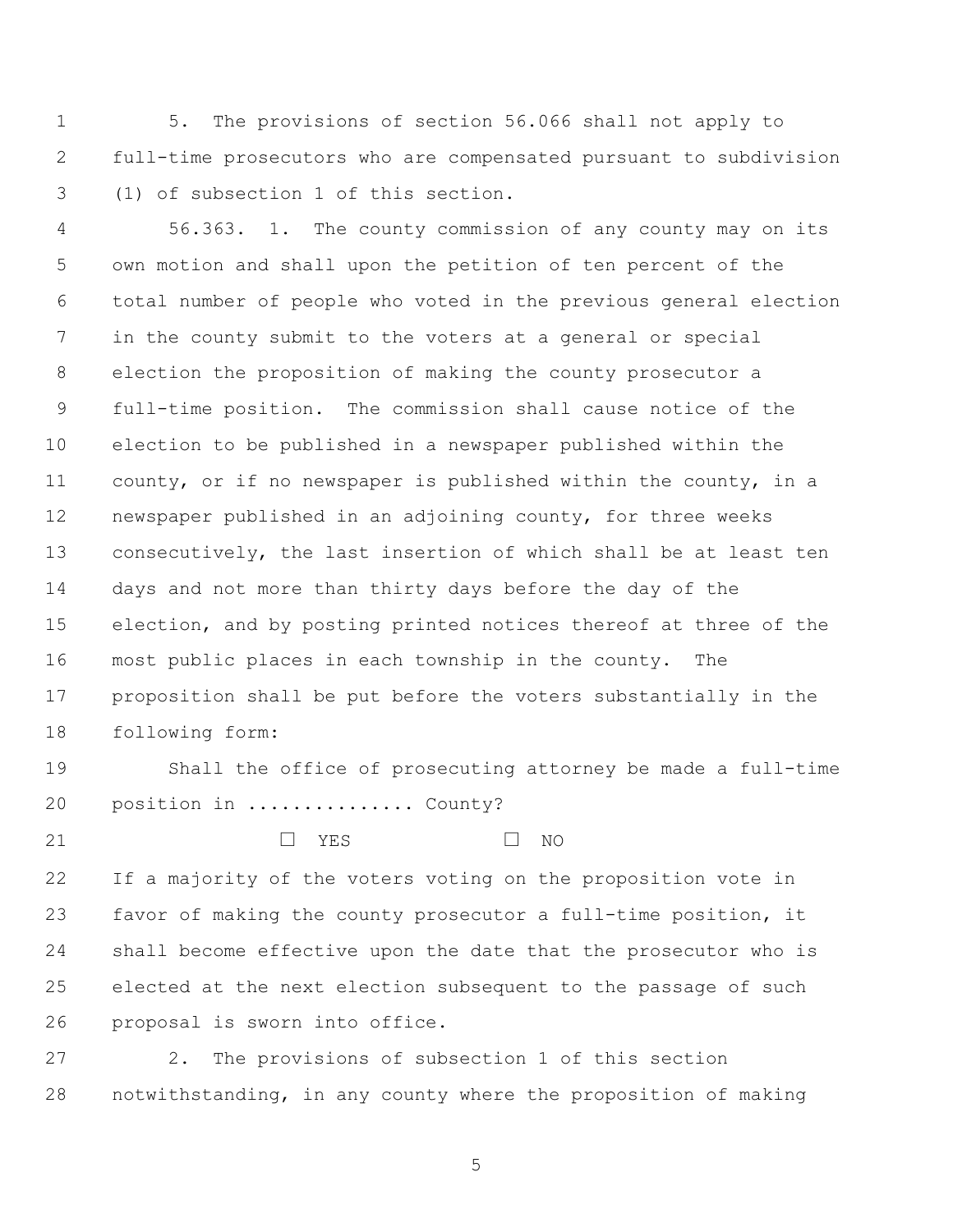the county prosecutor a full-time position was submitted to the voters at a general election in 1998 and where a majority of the voters voting on the proposition voted in favor of making the county prosecutor a full-time position, the proposition shall become effective on May 1, 1999. Any prosecuting attorney whose position becomes full time on May 1, 1999, under the provisions of this subsection shall have the additional duty of providing not less than three hours of continuing education to peace officers in the county served by the prosecuting attorney in each year of the term beginning January 1, 1999.

 3. In counties that, prior to August 28, 2001, have elected pursuant to this section to make the position of prosecuting attorney a full-time position, the county commission may at any time elect to have that position also qualify for the retirement benefit available for a full-time prosecutor of a county of the first classification. Such election shall be made by a majority vote of the county commission and once made shall be irrevocable, unless the voters of the county elect to change the position of prosecuting attorney back to a part-time position under subsection 4 of this section. When such an election is made, the results shall be transmitted to the Missouri prosecuting attorneys and circuit attorneys' retirement system fund, and the election shall be effective on the first day of January following such election. Such election shall also obligate the county to pay into the Missouri prosecuting attorneys and circuit attorneys' system retirement fund the same retirement contributions for full-time prosecutors as are paid by counties of the first classification.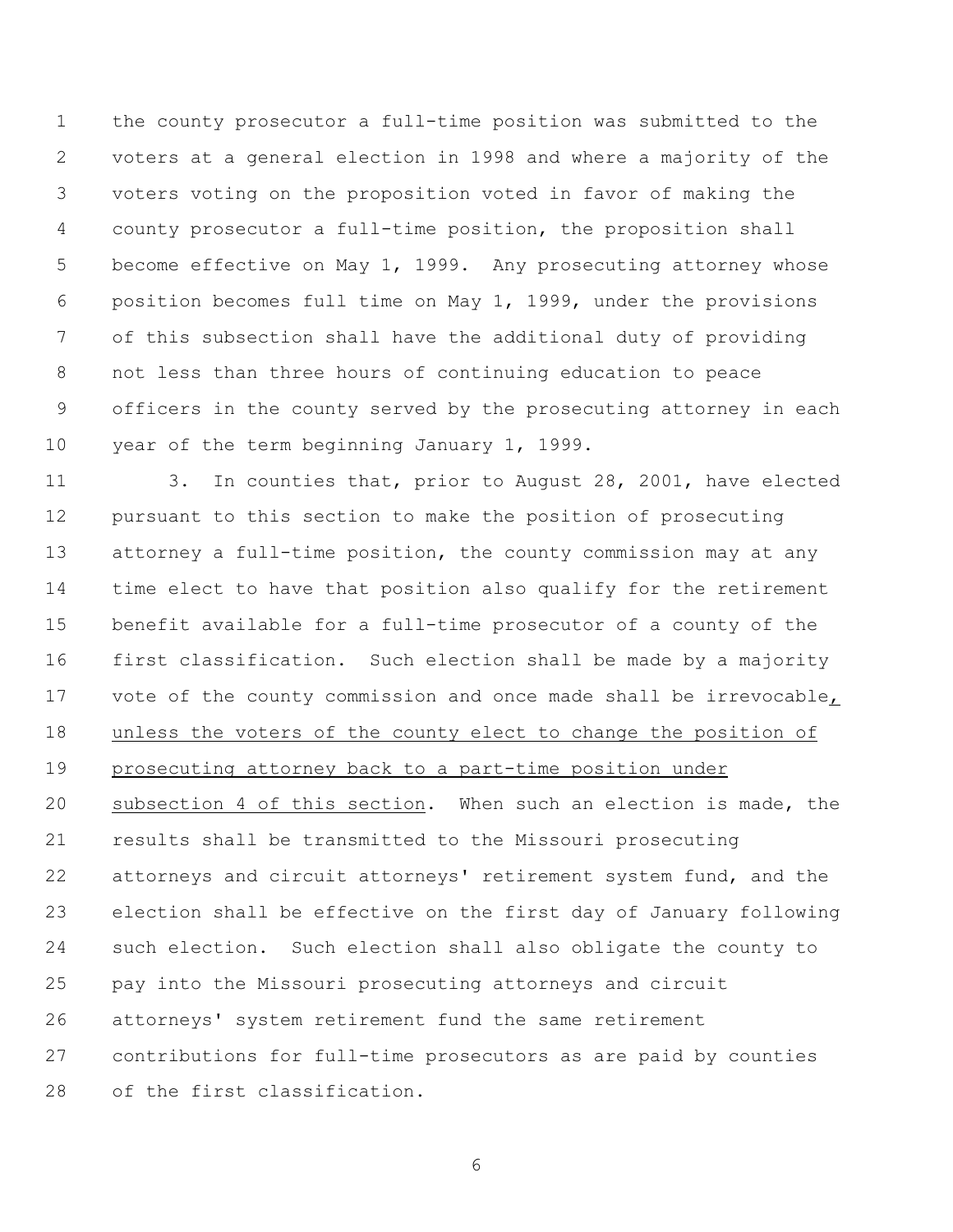| $\mathbf 1$    | 4. In any county of the third classification without a            |
|----------------|-------------------------------------------------------------------|
| $\mathbf{2}$   | township form of government and with more than twelve thousand    |
| 3              | but fewer than fourteen thousand inhabitants and with a city of   |
| $\overline{4}$ | the fourth classification with more than one thousand seven       |
| 5              | hundred but fewer than one thousand nine hundred inhabitants as   |
| 6              | the county seat that has elected to make the county prosecutor a  |
| 7              | full-time position under this section after the effective date of |
| 8              | this act, the county commission may on its own motion and shall   |
| $\mathcal{G}$  | upon the petition of ten percent of the total number of people    |
| 10             | who voted in the previous general election in the county submit   |
| 11             | to the voters at a general or special election the proposition of |
| 12             | changing the full-time prosecutor position to a part-time         |
| 13             | position. The commission shall cause notice of the election to    |
| 14             | be published in a newspaper published within the county, or if no |
| 15             | newspaper is published within the county, in a newspaper          |
| 16             | published in an adjoining county, for three weeks consecutively,  |
| 17             | the last insertion of which shall be at least ten days and not    |
| 18             | more than thirty days before the day of the election, and by      |
| 19             | posting printed notices thereof at three of the most public       |
| 20             | places in each township in the county. The proposition shall be   |
| 21             | put before the voters substantially in the following form:        |
| 22             | Shall the office of prosecuting attorney be made a part-time      |
| 23             | position in  County?                                              |
| 24             | YES<br>ΝO                                                         |
| 25             | If a majority of the voters vote in favor of making the county    |
| 26             | prosecutor a part-time position, it shall become effective upon   |
| 27             | the date that the prosecutor who is elected at the next election  |
| 28             | subsequent to the passage of such proposal is sworn into office.  |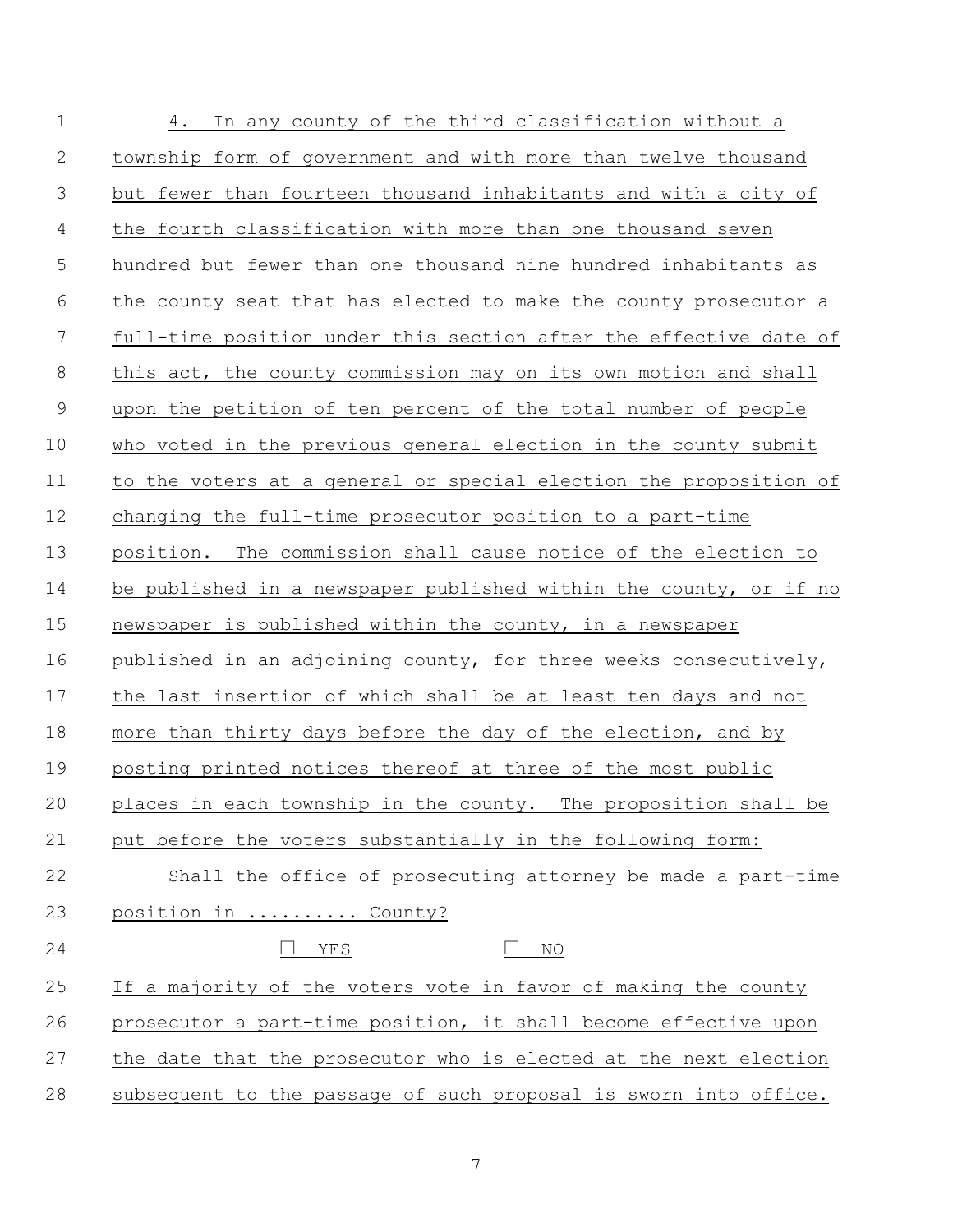| $\mathbf 1$    | 5. In any county that has elected to make the full-time           |
|----------------|-------------------------------------------------------------------|
| $\mathbf{2}$   | position of county prosecutor a part-time position under          |
| 3              | subsection 4 of this section, the county's retirement             |
| 4              | contribution to the retirement system and the retirement benefit  |
| 5              | earned by the member shall prospectively be that of a part-time   |
| 6              | prosecutor as established in this chapter. Any retirement         |
| 7              | contribution made and retirement benefit earned prior to the      |
| 8              | effective date of the voter approved proposition under subsection |
| $\overline{9}$ | 4 of this section shall be maintained by the retirement system    |
| 10             | and used to calculate the retirement benefit for such prior full- |
| 11             | time position service. Under no circumstances shall a member in   |
| 12             | a part-time prosecutor position earn full-time position           |
| 13             | retirement benefit service accruals for time periods after the    |
| 14             | effective date of the proposition changing the county prosecutor  |
| 15             | back to a part-time position.                                     |
| 16             | 56.807. 1. Beginning August 28, 1989, and continuing              |
|                |                                                                   |

 monthly thereafter until August 27, 2003, the funds for prosecuting attorneys and circuit attorneys provided for in subsection 2 of this section shall be paid from county or city funds.

 2. Beginning August 28, 1989, and continuing monthly thereafter until August 27, 2003, each county treasurer shall pay to the system the following amounts to be drawn from the general revenues of the county:

 (1) For counties of the third and fourth classification except as provided in subdivision (3) of this subsection, three hundred seventy-five dollars;

(2) For counties of the second classification, five hundred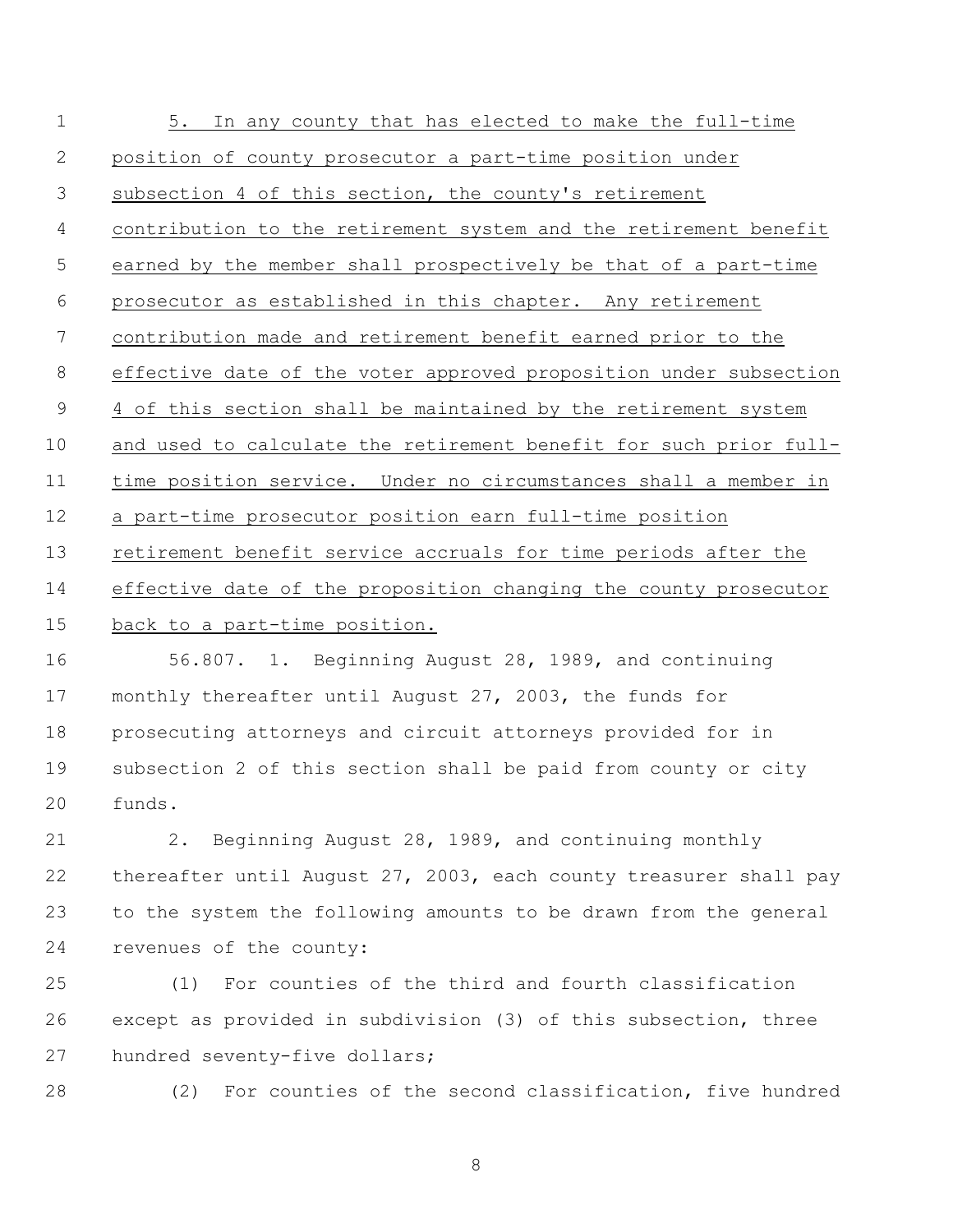forty-one dollars and sixty-seven cents;

 (3) For counties of the first classification, and, except as otherwise provided under section 56.363, counties which pursuant to section 56.363 elect to make the position of prosecuting attorney a full-time position after August 28, 2001, or whose county commission has elected a full-time retirement benefit pursuant to subsection 3 of section 56.363, and the city of St. Louis, one thousand two hundred ninety-one dollars and sixty-seven cents.

 3. Beginning August 28, 1989, and continuing until August 27, 2003, the county treasurer shall at least monthly transmit the sums specified in subsection 2 of this section to the Missouri office of prosecution services for deposit to the credit of the "Missouri Prosecuting Attorneys and Circuit Attorneys' Retirement System Fund", which is hereby created. All moneys held by the state treasurer on behalf of the system shall be paid to the system within ninety days after August 28, 1993. Moneys in the Missouri prosecuting attorneys and circuit attorneys' retirement system fund shall be used only for the purposes provided in sections 56.800 to 56.840 and for no other purpose.

 4. Beginning August 28, 2003, the funds for prosecuting attorneys and circuit attorneys provided for in this section shall be paid from county or city funds and the surcharge established in this section and collected as provided by this section and sections 488.010 to 488.020.

 5. Beginning August 28, 2003, each county treasurer shall pay to the system the following amounts to be drawn from the general revenues of the county: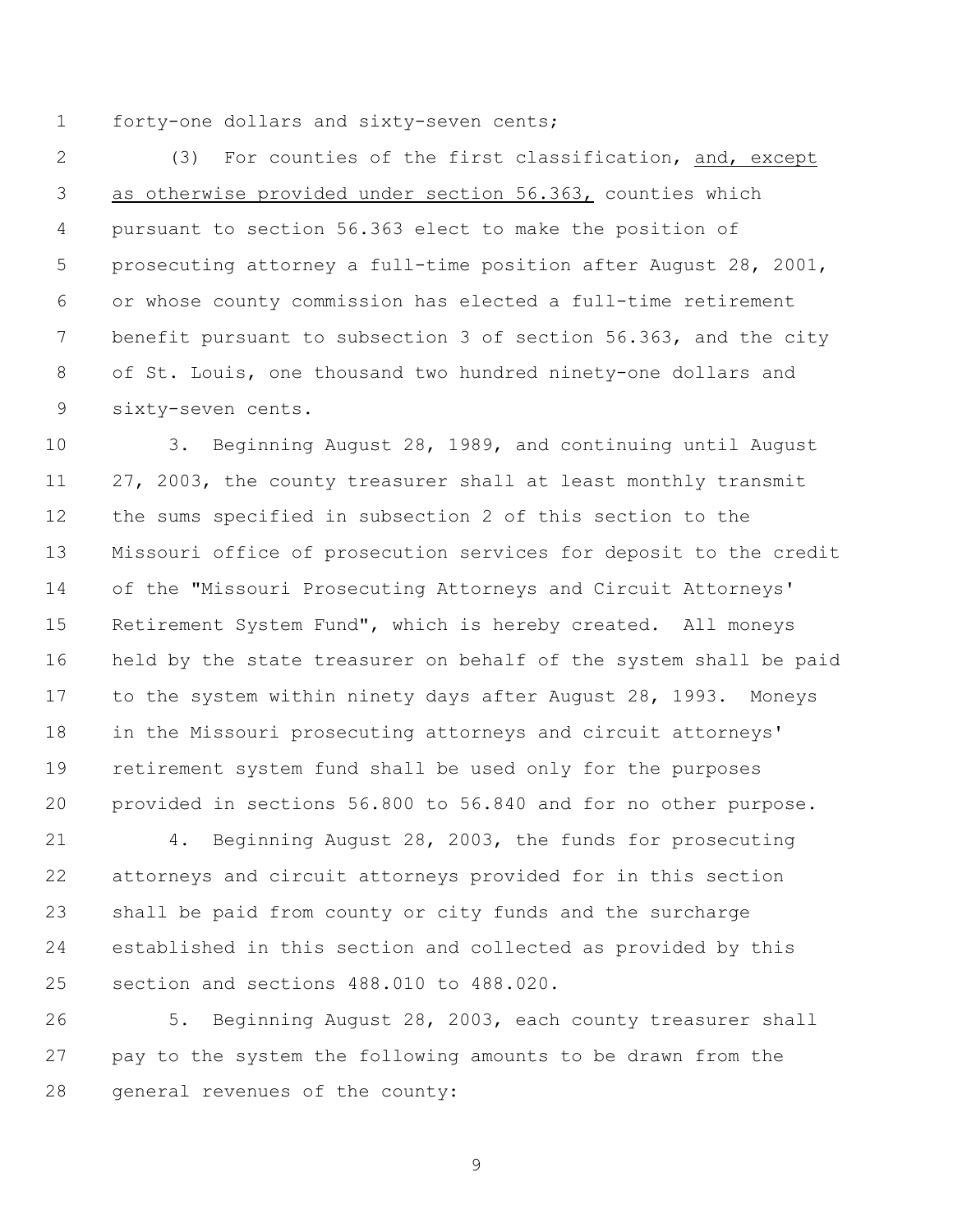(1) For counties of the third and fourth classification except as provided in subdivision (3) of this subsection, one hundred eighty-seven dollars;

 (2) For counties of the second classification, two hundred seventy-one dollars;

 (3) For counties of the first classification, counties which pursuant to section 56.363 elect to make the position of prosecuting attorney a full-time position after August 28, 2001, or whose county commission has elected a full-time retirement benefit pursuant to subsection 3 of section 56.363, and the city of St. Louis, six hundred forty-six dollars.

 6. Beginning August 28, 2003, the county treasurer shall at least monthly transmit the sums specified in subsection 5 of this section to the Missouri office of prosecution services for deposit to the credit of the Missouri prosecuting attorneys and circuit attorneys' retirement system fund. Moneys in the Missouri prosecuting attorneys and circuit attorneys' retirement system fund shall be used only for the purposes provided in sections 56.800 to 56.840, and for no other purpose.

 7. Beginning August 28, 2003, the following surcharge for prosecuting attorneys and circuit attorneys shall be collected and paid as follows:

 (1) There shall be assessed and collected a surcharge of four dollars in all criminal cases filed in the courts of this state including violation of any county ordinance or any violation of criminal or traffic laws of this state, including infractions, but no such surcharge shall be assessed when the costs are waived or are to be paid by the state, county, or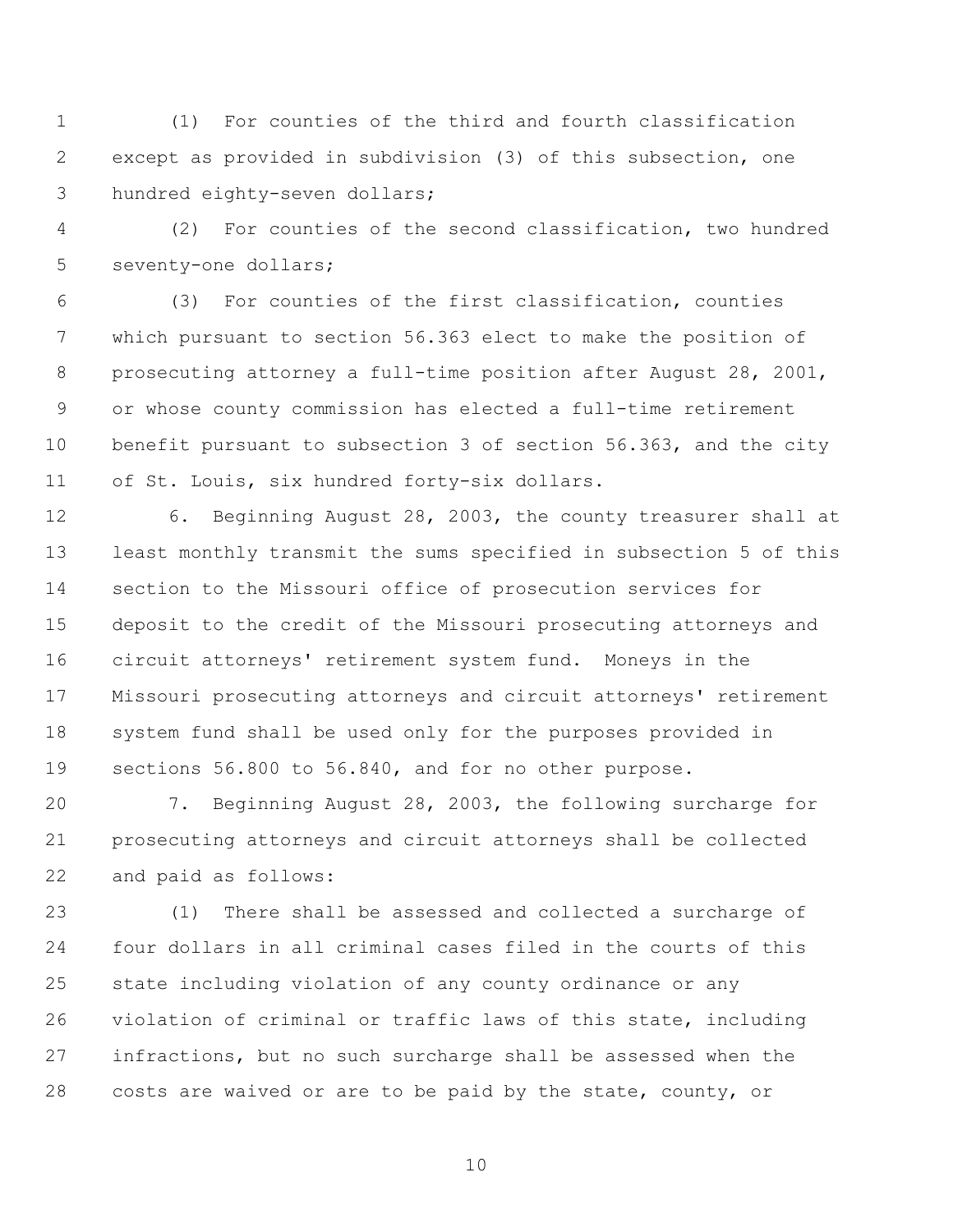municipality or when a criminal proceeding or the defendant has been dismissed by the court or against any person who has pled guilty and paid their fine pursuant to subsection 4 of section 476.385. For purposes of this section, the term "county 5 ordinance" shall include any ordinance of the city of St. Louis;

 (2) The clerk responsible for collecting court costs in criminal cases shall collect and disburse such amounts as provided by sections 488.010 to 488.026. Such funds shall be payable to the prosecuting attorneys and circuit attorneys' retirement fund. Moneys credited to the prosecuting attorneys and circuit attorneys' retirement fund shall be used only for the purposes provided for in sections 56.800 to 56.840 and for no other purpose.

14 8. The board may accept gifts, donations, grants and bequests from private or public sources to the Missouri prosecuting attorneys and circuit attorneys' retirement system fund.

 9. No state moneys shall be used to fund section 56.700 and sections 56.800 to 56.840 unless provided for by law.

 56.816. 1. The normal annuity of a retired member who served as prosecuting attorney of a county of the third or fourth class shall, except as provided in subsection 3 of this section, be equal to:

 (1) Any member who has served twelve or more years as a prosecuting attorney and who meets the conditions of retirement at or after the member's normal retirement age shall be entitled to a normal annuity in a monthly amount equal to one hundred five dollars multiplied by the number of two-year periods and partial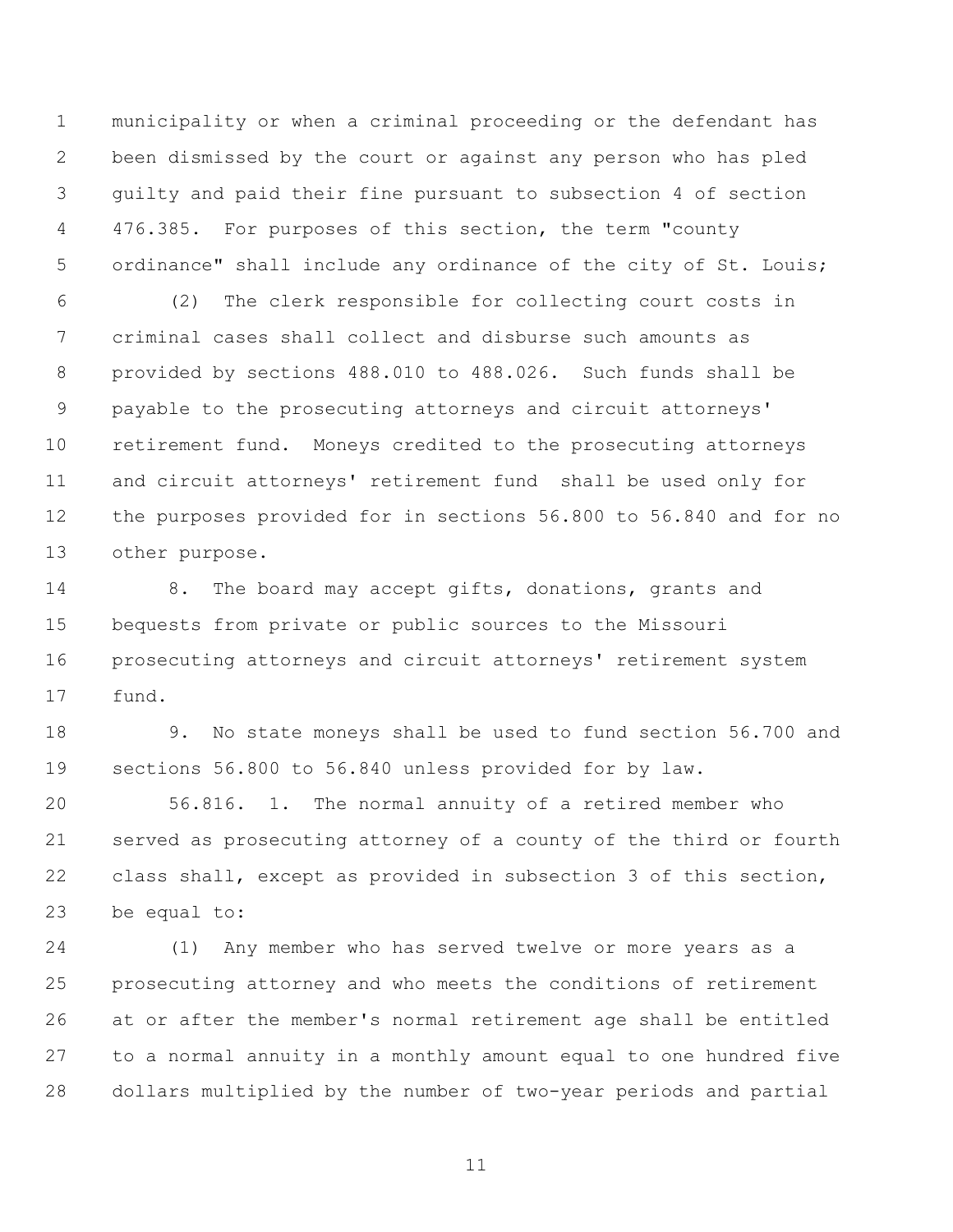two-year periods served as a prosecuting attorney;

 (2) Any member who has served twenty or more years as a prosecuting attorney and who meets the conditions of retirement at or after the member's normal retirement age shall be entitled to a normal annuity in a monthly amount equal to one hundred thirty dollars multiplied by the number of two-year periods and partial two-year periods as a prosecuting attorney.

 2. The normal annuity of a retired member who served as prosecuting attorney of a first or second class county or as circuit attorney of a city not within a county shall be equal to fifty percent of the final average compensation.

 3. Except as otherwise provided under section 56.363, the normal annuity of a retired member who served as a prosecuting attorney of a county which after August 28, 2001, elected to make the position of prosecuting attorney full time pursuant to section 56.363 shall be equal to fifty percent of the final average compensation.

 4. The actuarial present value of a retired member's benefits shall be placed in a reserve account designated as a "Retired Lives Reserve". The value of the retired lives reserve shall be increased by the actuarial present value of retiring members' benefits, and by the interest earning of the total fund on a pro rata basis and it shall be decreased by payments to retired members and their survivors. Each year the actuary shall compare the actuarial present value of retired members' benefits with the retired lives reserve. If the value of the retired lives reserve plus one year's interest at the assumed rate of interest exceeds the actuarial present value of retired lives,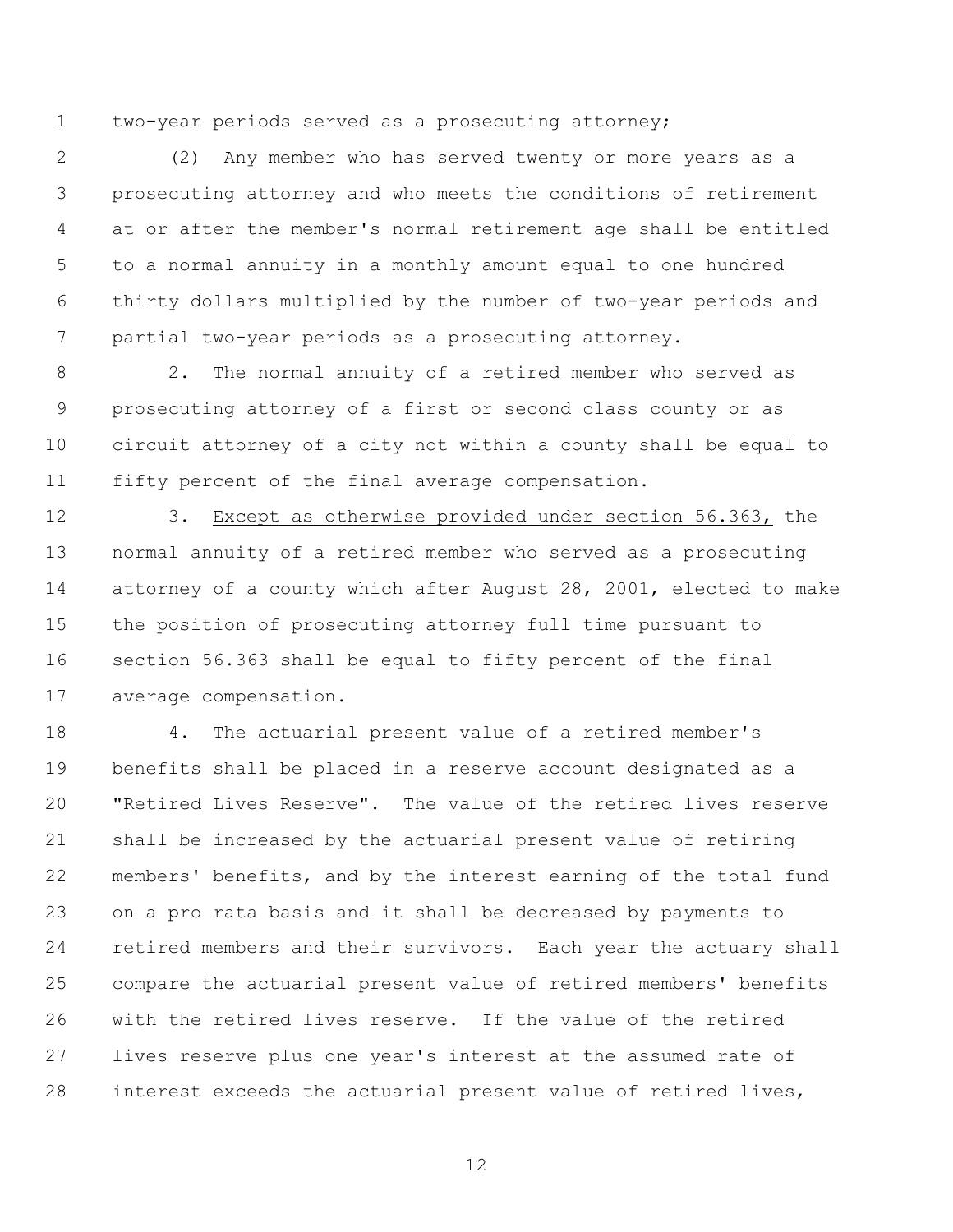then distribution of this excess may be made equally to all retired members, or their eligible survivors. The distribution may be in a single sum or in monthly payments at the discretion of the board on the advice of the actuary.

 57.095. Notwithstanding the provisions of section 537.600 to the contrary, sheriffs or any other law enforcement officers shall have immunity from any liability, civil or criminal, while conducting service of process at the direction of any court to the extent that the officers' actions do not violate clearly established statutory or constitutional rights of which a reasonable person would have known.

 67.281. 1. A builder of one- or two-family dwellings or townhouses shall offer to any purchaser on or before the time of entering into the purchase contract the option, at the purchaser's cost, to install or equip fire sprinklers in the dwelling or townhouse. Notwithstanding any other provision of law to the contrary, no purchaser of such a one- or two-family dwelling or townhouse shall be denied the right to choose or decline to install a fire sprinkler system in such dwelling or townhouse being purchased by any code, ordinance, rule, regulation, order, or resolution by any county or other political subdivision. Any county or other political subdivision shall provide in any such code, ordinance, rule, regulation, order, or resolution the mandatory option for purchasers to have the right to choose and the requirement that builders offer to purchasers the option to purchase fire sprinklers in connection with the purchase of any one- or two-family dwelling or townhouse. The provisions of this section shall expire on December 31, **[**2019**]**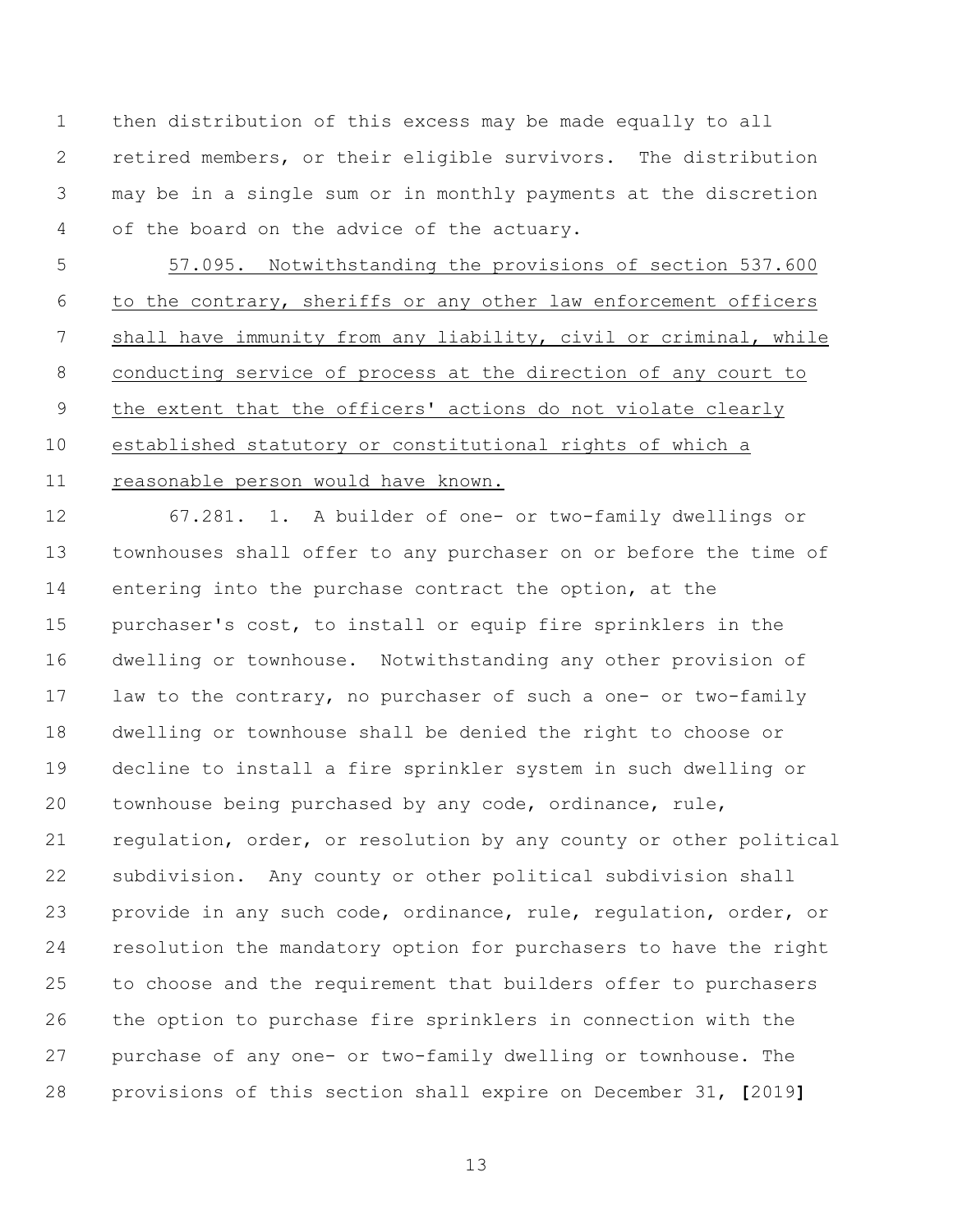2024.

 2. Any governing body of any political subdivision that adopts the 2009 International Residential Code for One- and Two-Family Dwellings or a subsequent edition of such code without mandated automatic fire sprinkler systems in Section R313 of such code shall retain the language in section R317 of the 2006 International Residential Code for two-family dwellings (R317.1) and townhouses (R317.2).

 67.320. 1. Any county **[**of the first classification with more than one hundred ninety-eight thousand but less than one hundred ninety-nine thousand two hundred**]** with a charter form of government and with more than two hundred thousand but fewer than three hundred fifty thousand inhabitants or any county of the first classification with more than one hundred one thousand but fewer than one hundred fifteen thousand inhabitants may prosecute and punish violations of its county orders in the circuit court of such counties in the manner and to the extent herein provided or in a county municipal court if creation of a county municipal court is approved by order of the county commission. The county may adopt orders with penal provisions consistent with state law, but only in the areas of traffic violations, solid waste management, county building codes, on-site sewer treatment, zoning orders, and animal control. Any county municipal court established pursuant to the provisions of this section shall have jurisdiction over violations of that county's orders and the ordinances of municipalities with which the county has a contract to prosecute and punish violations of municipal ordinances of the municipality.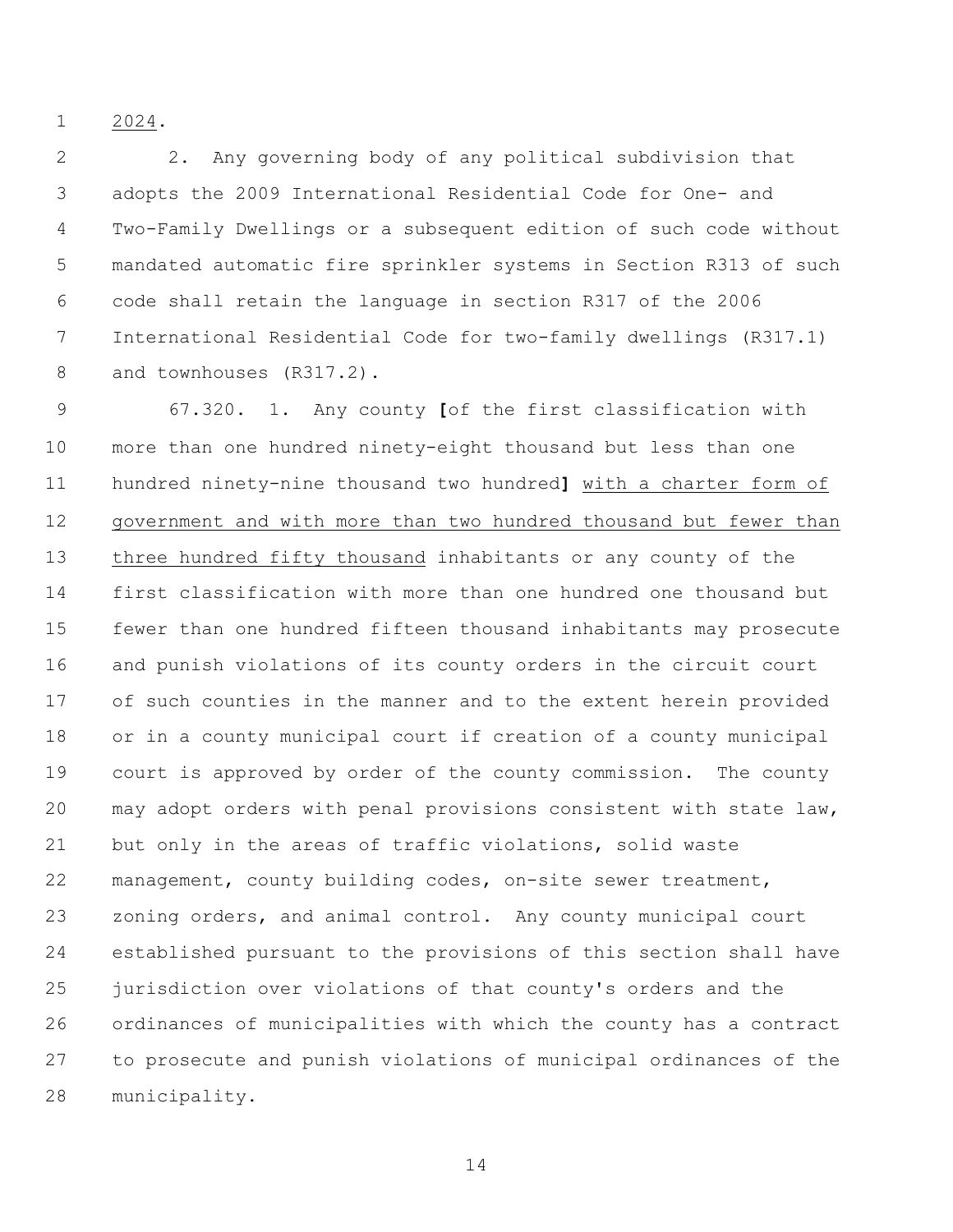2. Except as provided in subsection 5 of this section in any county which has elected to establish a county municipal court pursuant to this section, the judges for such court shall 4 be appointed by the county commission of such county, subject to confirmation by the legislative body of such county in the same manner as confirmation for other county appointed officers. The number of judges appointed, and qualifications for their appointment, shall be established by order of the commission.

 3. The practice and procedure of each prosecution shall be conducted in compliance with all of the terms and provisions of sections 66.010 to 66.140, except as provided for in this section.

 4. Any use of the term ordinance in sections 66.010 to 66.140 shall be synonymous with the term order for purposes of this section.

 5. In any county of the first classification with more than one hundred one thousand but fewer than one hundred fifteen thousand inhabitants, the first judges shall be appointed by the county commission for a term of four years, and thereafter the judges shall be elected for a term of four years. The number of 21 judges appointed, and qualifications for their appointment, shall be established by order of the commission.

 79.130. 1. The style of the ordinances of the city shall be: "Be it ordained by the board of aldermen of the city of ........., as follows:" No ordinance shall be passed except by bill, and no bill shall become an ordinance unless on its final passage a majority of the members elected to the board of aldermen shall vote for it, and the ayes and nays be entered on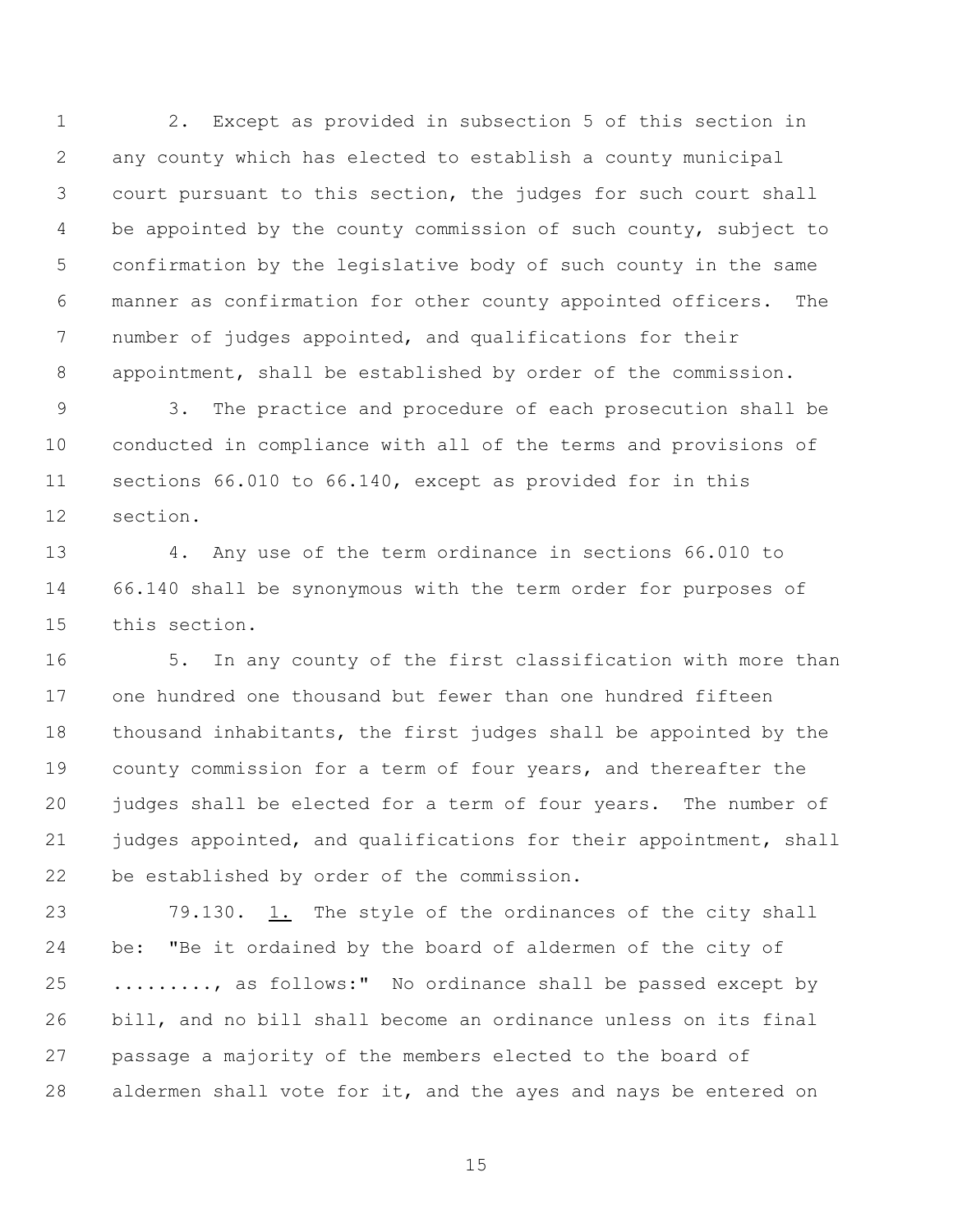the journal. Every proposed ordinance shall be introduced to the board of aldermen in writing and shall be read by title or in full two times prior to passage, both readings may occur at a single meeting of the board of aldermen. If the proposed ordinance is read by title only, copies of the proposed ordinance shall be made available for public inspection prior to the time the bill is under consideration by the board of aldermen. No bill shall become an ordinance until it shall have been signed by the mayor or person exercising the duties of the mayor's office, 10 or shall have been passed over the mayor's veto, as herein provided.

# 2. The provisions of this section shall not apply to

ordinances proposed or passed under section 79.135.

 79.135. 1. In any city of the fourth classification with more than five thousand but fewer than six thousand inhabitants and located in any county of the third classification without a township form of government and with more than sixteen thousand but fewer than eighteen thousand inhabitants, a proposed ordinance may be submitted to the board of aldermen by petition signed by at least ten percent of the registered voters voting for mayor at the last municipal election. The petition shall contain, in addition to the requisite number of valid signatures, the full text of the ordinance sought to be passed and a request that the ordinance be submitted to a vote of the people if not passed by the board of aldermen. 2. The signatures to the petition need not all be appended

to one paper, but each signer shall add to his or her signature

his or her place of residence, giving the street and number. One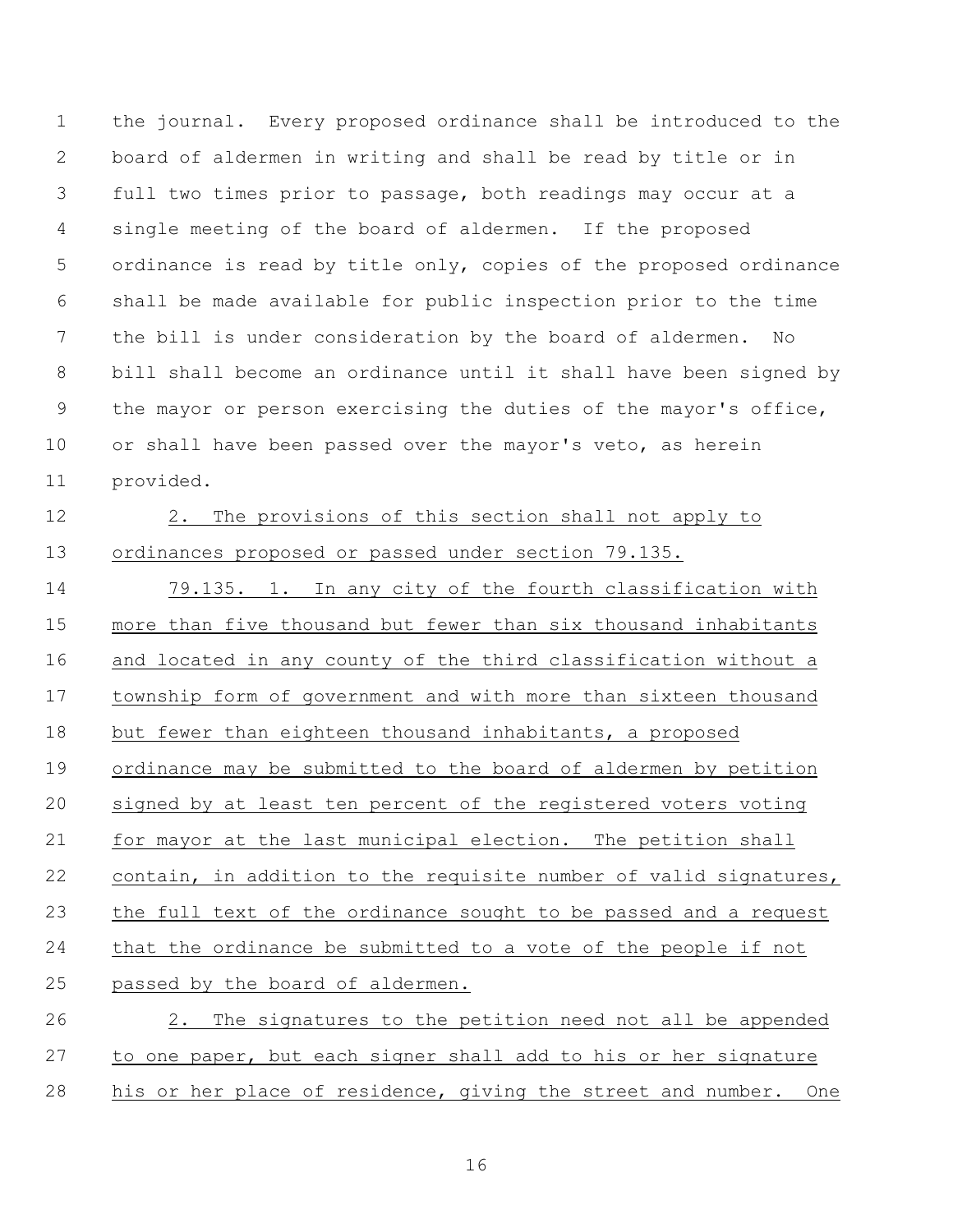of the signers of each such paper shall make oath before an officer competent to administer oaths that the statements therein made are true as he or she believes and that each signature to the paper appended is the genuine signature of the person whose name it purports to be. 3. Within ten days from the date of filing such petition, the city clerk shall examine and ascertain whether the petition is signed by the requisite number of voters, and, if necessary, the board of aldermen shall allow the clerk extra help for such purpose. The clerk shall attach a certificate of examination to 11 the petition. If by the clerk's certificate the petition is 12 shown to be insufficient, the petition may be amended within ten days from the date of the issuance of the clerk's certificate. The clerk shall, within ten days after such amendment, make like examination of the amended petition. If the second certificate shows the petition to be insufficient, the petition shall be returned to the person filing it, without prejudice to the filing 18 of a new petition to the same effect. If the petition is deemed to be sufficient, the clerk shall submit it to the board of aldermen without delay. 4. Upon receipt of the petition and certificate from the clerk, the board of aldermen shall either: (1) Pass said ordinance without alteration within twenty days after attachment of the clerk's certificate to the accompanying petition; or (2) Submit the question without alteration to the voters at 27 the next municipal election, or, if the petition has been signed by twenty-five percent or more of the registered voters voting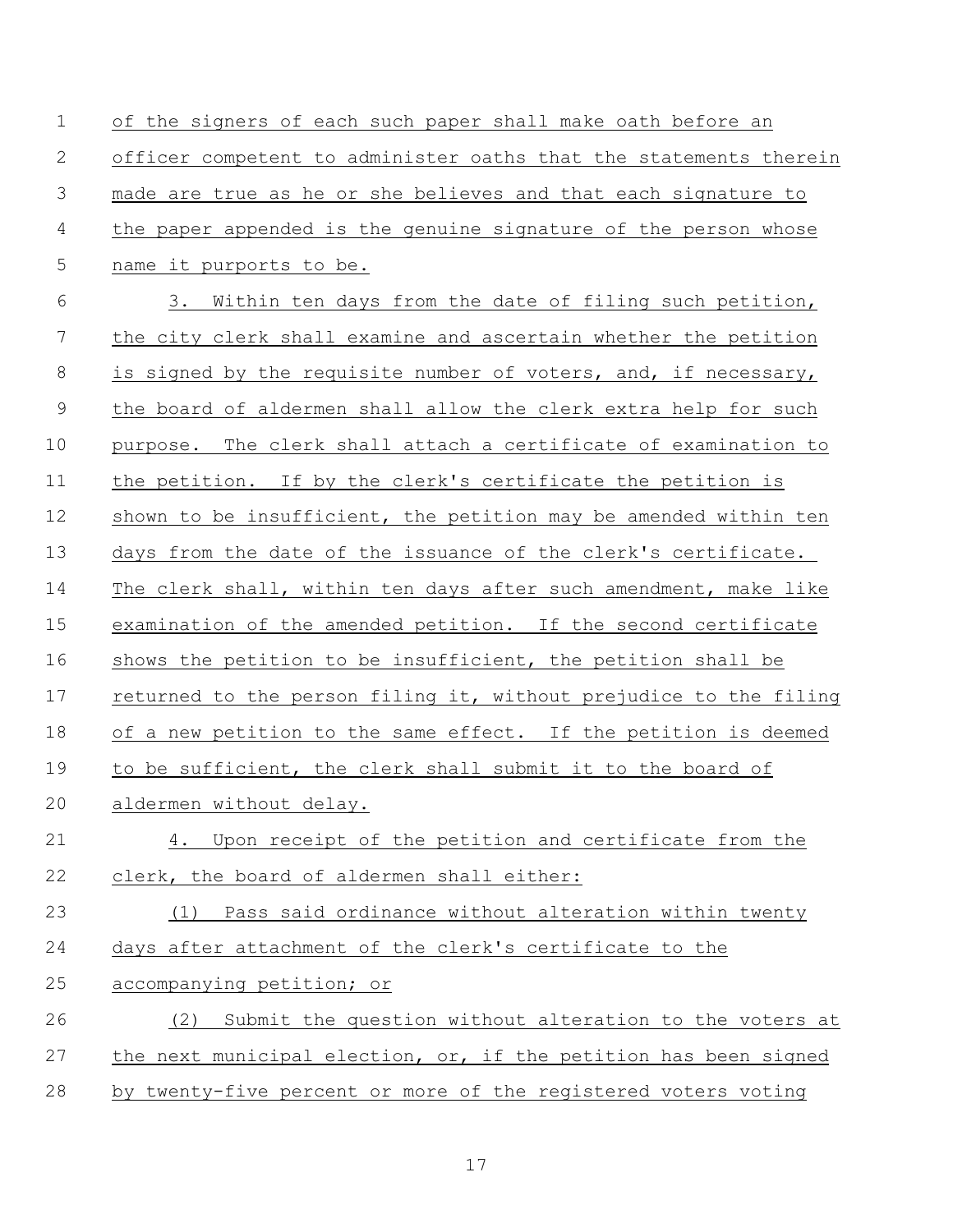| $\mathbf 1$   | for mayor at the last municipal election, the board of aldermen   |
|---------------|-------------------------------------------------------------------|
| $\mathbf{2}$  | shall immediately submit the question without alteration to the   |
| 3             | voters of the city.                                               |
| 4             | The question shall be submitted in substantially the<br>5.        |
| 5             | following form:                                                   |
| 6             | Shall the following ordinance be (adopted) (repealed)?            |
| 7             | (Set out ordinance)                                               |
| $8\,$         | 6. If a majority of the voters vote in favor thereof, such        |
| $\mathcal{G}$ | ordinance shall thereupon become a valid and binding ordinance of |
| 10            | the city.                                                         |
| 11            | 7. Any number of proposed ordinances may be voted upon at         |
| 12            | the same election, in accordance with the provisions of this      |
| 13            | section.                                                          |
| 14            | 8. Any ordinance in effect that was proposed by petition          |
| 15            | cannot be repealed except by a vote of the people. The board of   |
| 16            | aldermen may submit a proposition for the repeal of any such      |
| 17            | ordinance or for amendments thereto, to be voted upon at any      |
| 18            | municipal election; and should such proposition receive a         |
| 19            | majority of the votes cast thereon, such ordinance shall thereby  |
| 20            | be repealed or amended accordingly. The board of aldermen may     |
| 21            | amend an ordinance proposed by petition without a vote of the     |
| 22            | people, but the original purpose of the ordinance may not be      |
| 23            | changed by such amendment.                                        |
| 24            | 94.270. 1. The mayor and board of aldermen shall have             |
| 25            | power and authority to regulate and to license and to levy and    |
| 26            | collect a license tax on auctioneers, druggists, hawkers,         |
| 27            | peddlers, banks, brokers, pawnbrokers, merchants of all kinds,    |
| 28            | grocers, confectioners, restaurants, butchers, taverns, hotels,   |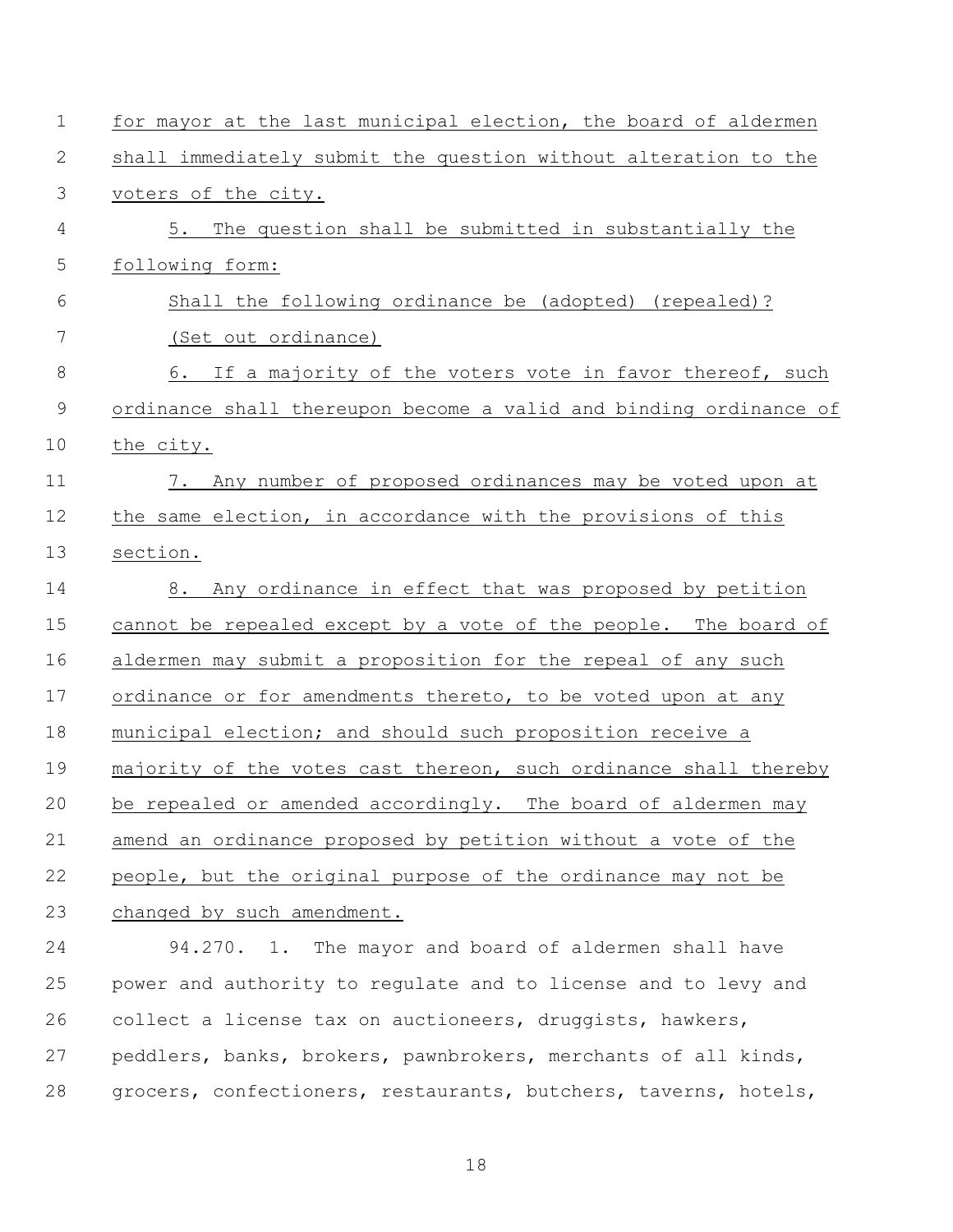public boardinghouses, billiard and pool tables and other tables, bowling alleys, lumber dealers, real estate agents, loan companies, loan agents, public buildings, public halls, opera houses, concerts, photographers, bill posters, artists, agents, porters, public lecturers, public meetings, circuses and shows, for parades and exhibitions, moving picture shows, horse or cattle dealers, patent right dealers, stockyards, inspectors, gaugers, mercantile agents, gas companies, insurance companies, insurance agents, express companies, and express agents, telegraph companies, light, power and water companies, telephone companies, manufacturing and other corporations or institutions, automobile agencies, and dealers, public garages, automobile 13 repair shops or both combined, dealers in automobile accessories, gasoline filling stations, soft drink stands, ice cream stands, ice cream and soft drink stands combined, soda fountains, street railroad cars, omnibuses, drays, transfer and all other vehicles, traveling and auction stores, plumbers, and all other business, trades and avocations whatsoever, and fix the rate of carriage of 19 persons, drayage and cartage of property; and to license, tax, regulate and suppress ordinaries, money brokers, money changers, intelligence and employment offices and agencies, public masquerades, balls, street exhibitions, dance houses, fortune tellers, pistol galleries, corn doctors, private venereal hospitals, museums, menageries, equestrian performances, horoscopic views, telescopic views, lung testers, muscle developers, magnifying glasses, ten pin alleys, ball alleys, billiard tables, pool tables and other tables, theatrical or other exhibitions, boxing and sparring exhibitions, shows and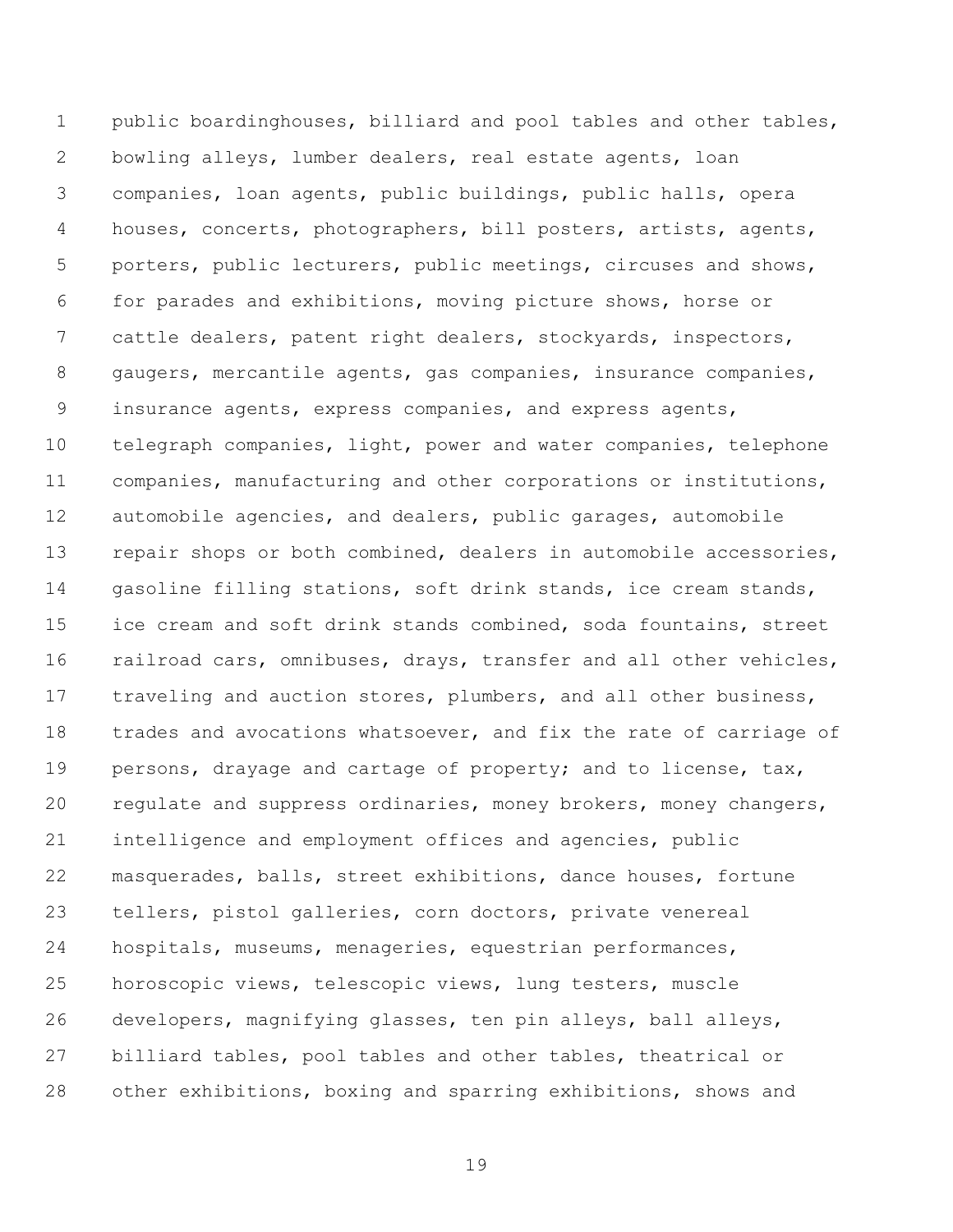amusements, tippling houses, and sales of unclaimed goods by express companies or common carriers, auto wrecking shops and 3 junk dealers; to license, tax and regulate hackmen, draymen, omnibus drivers, porters and all others pursuing like occupations, with or without vehicles, and to prescribe their compensation; and to regulate, license and restrain runners for steamboats, cars, and public houses; and to license ferries, and to regulate the same and the landing thereof within the limits of 9 the city, and to license and tax auto liveries, auto drays and jitneys.

 2. Notwithstanding any other law to the contrary, no city of the fourth classification with more than eight hundred but less than nine hundred inhabitants and located in any county with a charter form of government and with more than one million inhabitants shall levy or collect a license fee on hotels or motels in an amount in excess of **[**twenty-seven**]** thirteen dollars fifty cents per room per year. No hotel or motel in such city shall be required to pay a license fee in excess of such amount, and any license fee in such city that exceeds the limitations of this subsection shall be automatically reduced to comply with this subsection.

 3. Notwithstanding any other law to the contrary, no city of the fourth classification with more than four thousand one hundred but less than four thousand two hundred inhabitants and located in any county with a charter form of government and with more than one million inhabitants shall levy or collect a license fee on hotels or motels in an amount in excess of thirteen dollars and fifty cents per room per year. No hotel or motel in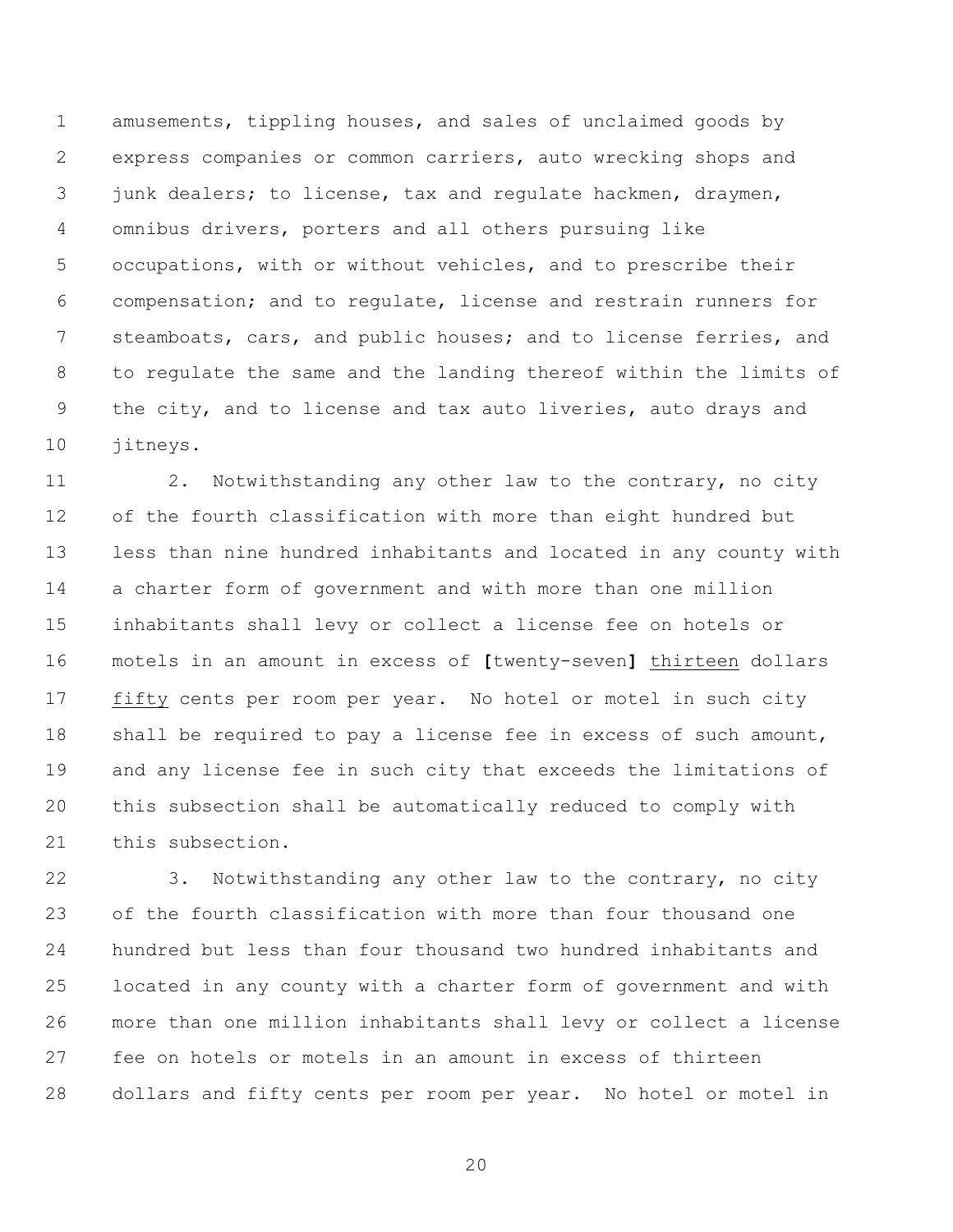such city shall be required to pay a license fee in excess of such amount, and any license fee in such city that exceeds the limitations of this subsection shall be automatically reduced to comply with this subsection.

 4. Notwithstanding any other law to the contrary, on or after January 1, 2006, no city of the fourth classification with more than fifty-one thousand three hundred and eighty but less than fifty-one thousand four hundred inhabitants and located in any county with a charter form of government and with more than two hundred eighty thousand but less than two hundred eighty-five thousand or no city of the fourth classification with more than fifty-one thousand but fewer than fifty-two thousand inhabitants and located in any county with a charter form of government and with more than two hundred eighty thousand but less than two hundred eighty-five thousand shall levy or collect a license fee on hotels or motels in an amount in excess of one thousand dollars per year. No hotel or motel in such city shall be required to pay a license fee in excess of such amount, and any license fee in such city that exceeds the limitation of this subsection shall be automatically reduced to comply with this subsection.

 5. Any city under subsection 4 of this section may increase a hotel and motel license tax by five percent per year but the total tax levied under this section shall not exceed one-eighth of one percent of such hotels' or motels' gross revenue.

 6. Any city under subsection 1 of this section may increase a hotel and motel license tax by five percent per year but the total tax levied under this section shall not exceed the greater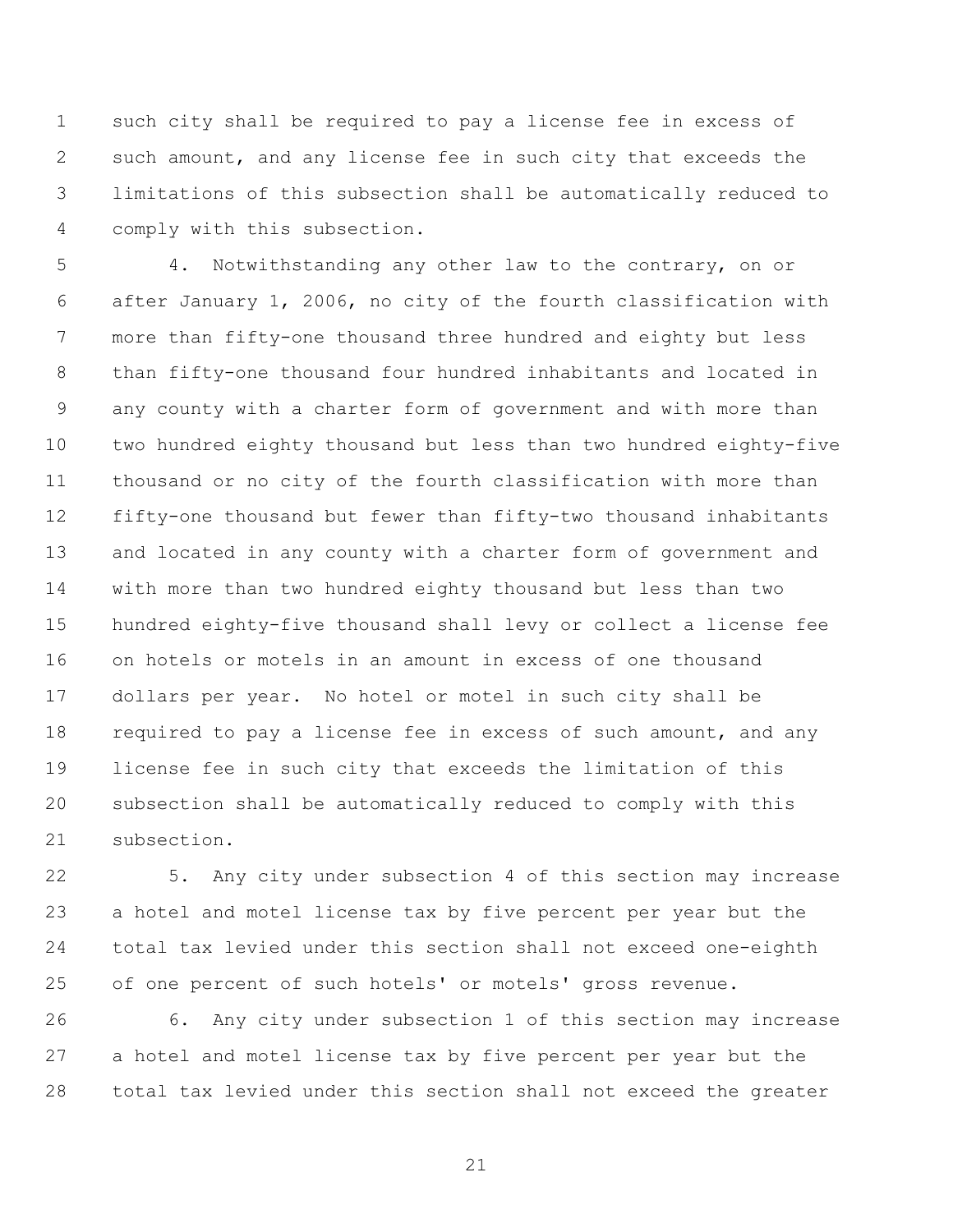of:

 (1) One-eighth of one percent of such hotels' or motels' gross revenue; or

 (2) The business license tax rate for such hotel or motel on May 1, 2005.

 7. The provisions of subsection 6 of this section shall not apply to any tax levied by a city when the revenue from such tax is restricted for use to a project from which bonds are outstanding as of May 1, 2005.

 105.1415. Any person who performs volunteer work in the office of a judge or prosecutor and receives no pay or

 compensation shall not be considered an employee of the county or municipality.

 135.980. 1. As used in this section, the following terms shall mean:

 (1) "NAICS", the classification provided by the most recent edition of the North American Industry Classification System as prepared by the Executive Office of the President, Office of 19 Management and Budget;

 (2) "Public financial incentive", any economic or financial incentive offered including:

(a) Any tax reduction, credit, forgiveness, abatement,

23 subsidy, or other tax-relieving measure;

(b) Any tax increment financing or similar financial

arrangement;

(c) Any monetary or non-monetary benefit related to any

bond, loan, or similar financial arrangement;

(d) Any reduction, credit, forgiveness, abatement, subsidy,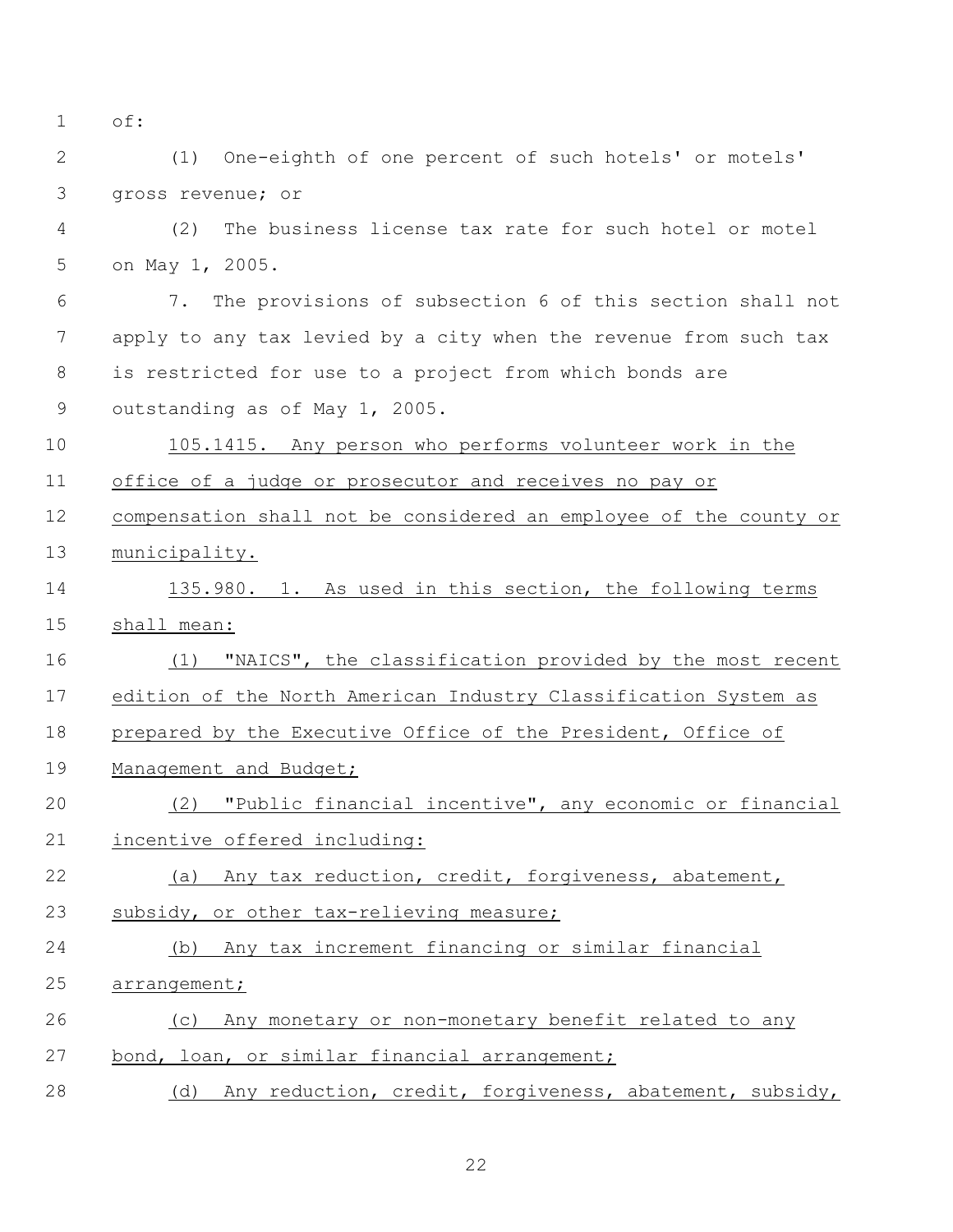or other relief related to any bond, loan, or similar financial arrangement; and

 (e) The ability to form, own, direct, or receive any economic or financial benefit from any special taxation district. 2. No city not within a county shall by ballot measure impose any restriction on any public financial incentive authorized by statute for a business with a NAICS code of 221112. 3. The provisions of this section shall expire on December 31, 2017.

 182.802. 1. (1) Any public library district located in any of the following counties may impose a tax as provided in this section:

 (a) At least partially within any county of the third classification without a township form of government and with more than forty thousand eight hundred but fewer than forty 16 thousand nine hundred inhabitants;

 (b) Any county of the third classification without a township form of government and with more than thirteen thousand five hundred but fewer than thirteen thousand six hundred inhabitants;

 (c) Any county of the third classification without a township form of government and with more than thirteen thousand two hundred but fewer than thirteen thousand three hundred inhabitants;

 (d) Any county of the third classification with a township form of government and with more than twenty-nine thousand seven hundred but fewer than twenty-nine thousand eight hundred inhabitants;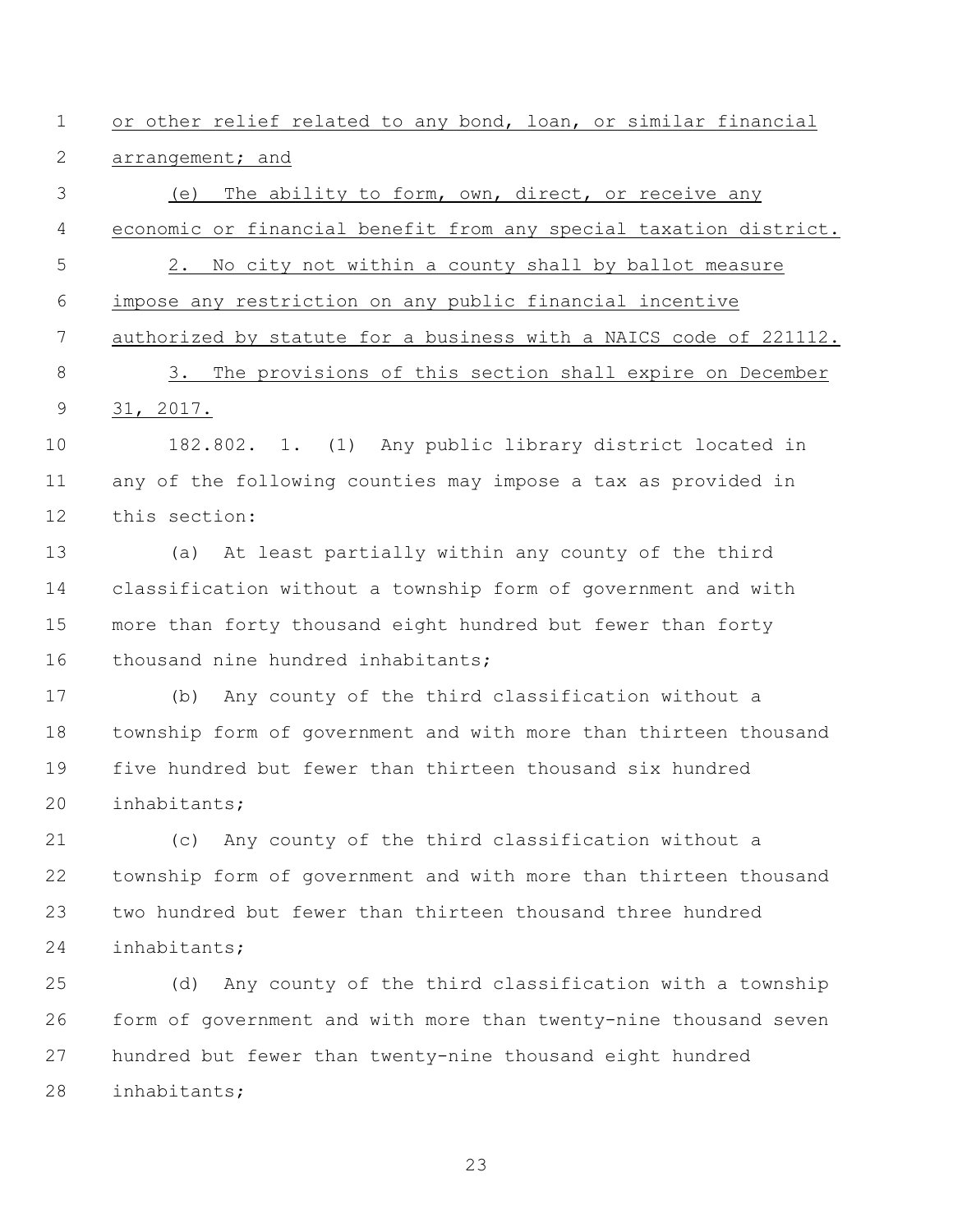(e) Any county of the second classification with more than nineteen thousand seven hundred but fewer than nineteen thousand eight hundred inhabitants;

 (f) Any county of the third classification with a township form of government and with more than thirty-three thousand one hundred but fewer than thirty-three thousand two hundred inhabitants;

 (g) Any county of the third classification without a township form of government and with more than eighteen thousand but fewer than twenty thousand inhabitants and with a city of the third classification with more than six thousand but fewer than 12 seven thousand inhabitants as the county seat;

 (h) Any county of the fourth classification with more than twenty thousand but fewer than thirty thousand inhabitants.

 (2) Any public library district listed in subdivision (1) 16 of this subsection may, by a majority vote of its board of directors, impose a tax not to exceed one-half of one cent on all retail sales subject to taxation under sections 144.010 to 144.525 for the purpose of funding the operation and maintenance of public libraries within the boundaries of such library district. The tax authorized by this subsection shall be in addition to all other taxes allowed by law. No tax under this subsection shall become effective unless the board of directors submits to the voters of the district, at a county or state general, primary or special election, a proposal to authorize the tax, and such tax shall become effective only after the majority of the voters voting on such tax approve such tax.

2. In the event the district seeks to impose a sales tax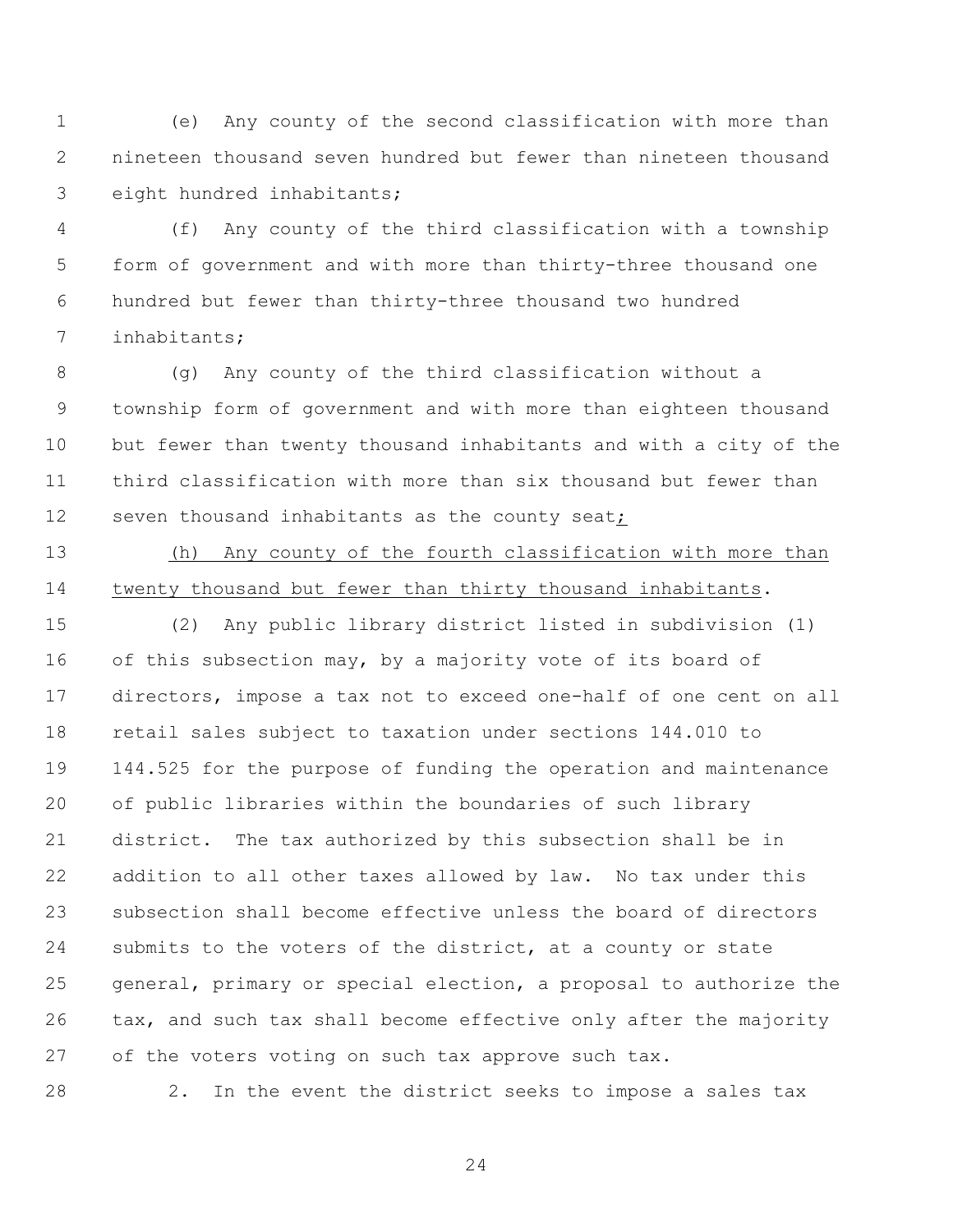under this subsection, the question shall be submitted in substantially the following form:

 Shall a ........ cent sales tax be levied on all retail sales within the district for the purpose of providing funding for ........ library district?

G YES G NO

 If a majority of the votes cast on the proposal by the qualified voters voting thereon are in favor of the proposal, then the tax shall become effective. If a majority of the votes cast by the qualified voters voting are opposed to the proposal, then the board of directors shall have no power to impose the tax unless and until another proposal to authorize the tax is submitted to the voters of the district and such proposal is approved by a majority of the qualified voters voting thereon. The provisions of sections 32.085 and 32.087 shall apply to any tax approved under this subsection.

 3. As used in this section, "qualified voters" or "voters" means any individuals residing within the district who are eligible to be registered voters and who have registered to vote under chapter 115, or, if no individuals are eligible and registered to vote reside within the proposed district, all of the owners of real property located within the proposed district who have unanimously petitioned for or consented to the adoption of an ordinance by the governing body imposing a tax authorized in this section. If the owner of the property within the proposed district is a political subdivision or corporation of the state, the governing body of such political subdivision or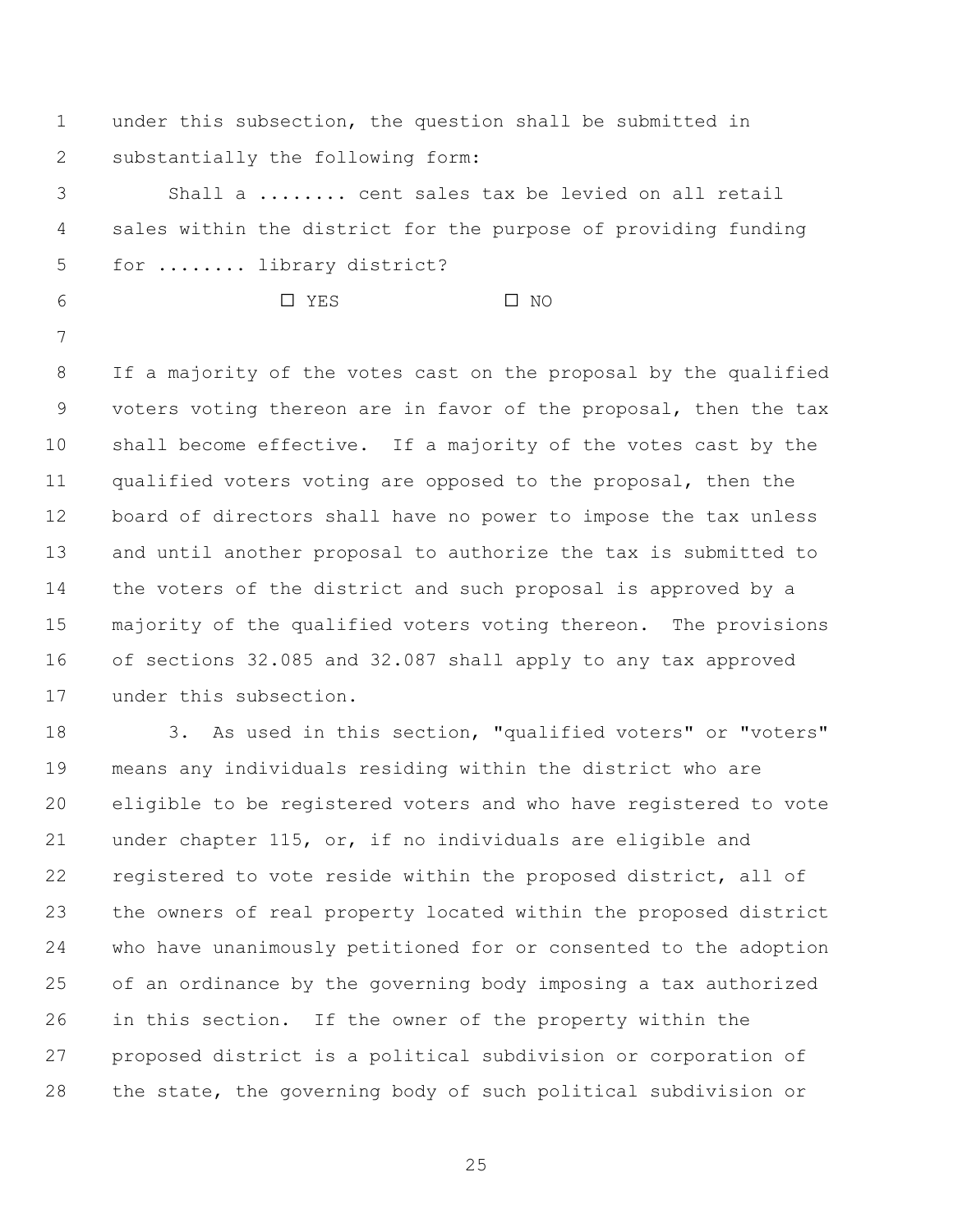corporation shall be considered the owner for purposes of this section.

 4. For purposes of this section the term "public library district" shall mean any city library district, county library district, city-county library district, municipal library district, consolidated library district, or urban library district.

 190.088. 1. A city of the fourth classification with more than two thousand seven hundred but fewer than three thousand inhabitants and located in any county of the first classification with more than eighty-three thousand but fewer than ninety-two thousand inhabitants that is located partially within an ambulance district may file with the ambulance district's board of directors a notice of intention of detachment stating the city's intent that the area located within the city and the ambulance district, or a portion of such area, is to be excluded and taken from the district. The filing of a notice of intention of detachment must be authorized by ordinance. Such notice of intention of detachment shall describe the subject area to be excluded from the ambulance district in the form of a legal description and map. 2. After filing the notice of intention of detachment with the ambulance district, the city shall conduct a public hearing on the notice of intention of detachment and give notice by publication in a newspaper of general circulation qualified to

 publish legal matters in the county where the subject area is located, at least once a week for three consecutive weeks prior to the hearing, with the last notice being not more than twenty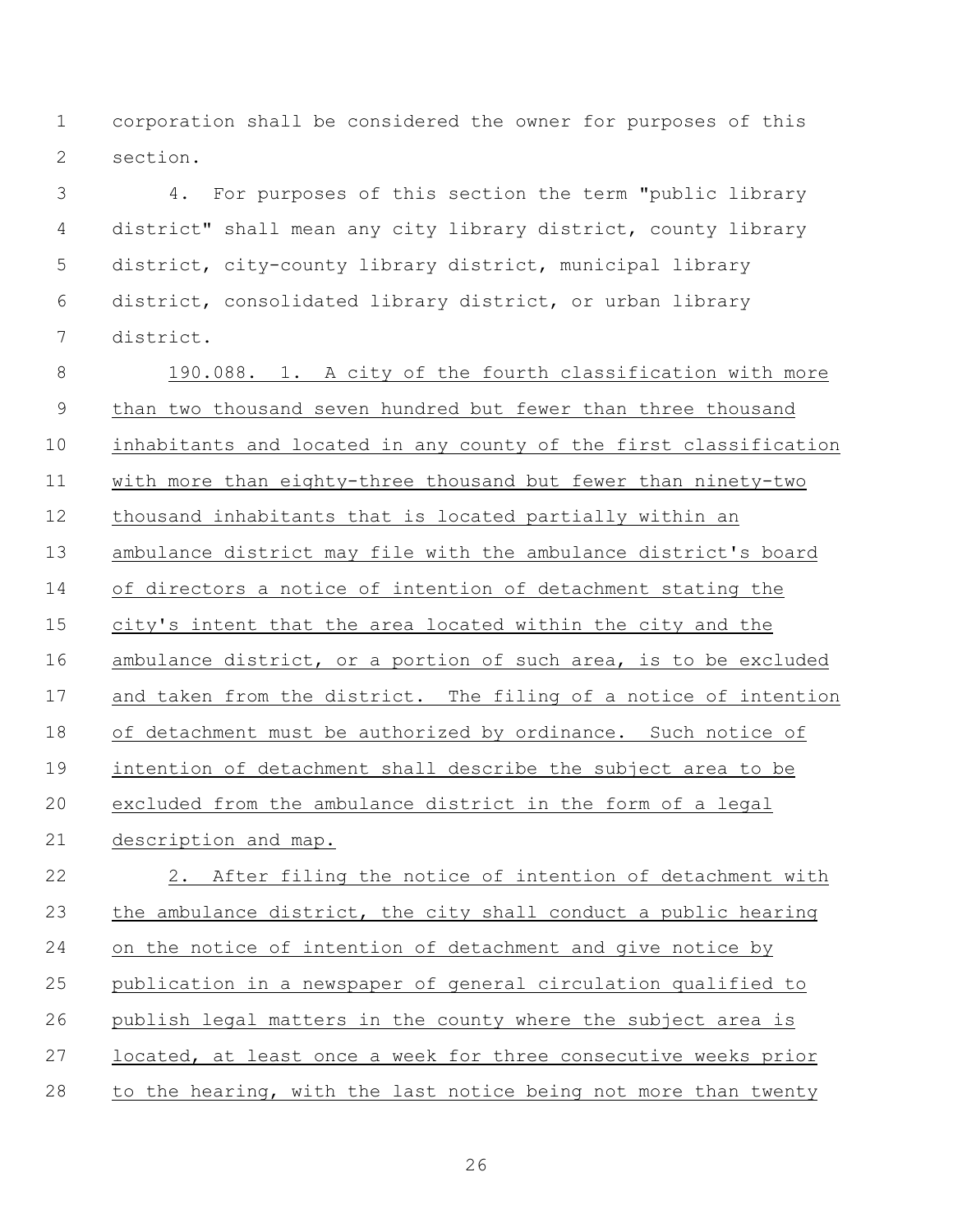days and not less than ten days before the hearing. The hearing may be continued to another date without further notice other than a motion to be entered upon the minutes fixing the time and 4 place of the subsequent hearing. At the public hearing, the city shall present its reasons why it desires to detach the subject area from the ambulance district and its plan to provide or cause to be provided ambulance services to the subject area.

 3. Following the public hearing, the governing body of the city may approve the detachment of the subject area from the ambulance district by enacting an ordinance with two-thirds of all members of the legislative body of the city voting in favor of the ordinance.

13 4. Upon duly enacting such detachment ordinance, the city shall cause three certified copies of the same to be filed with the county assessor and the clerk of the county wherein the city is located and one certified copy to be filed with the election authority if different from the clerk of the county that has 18 jurisdiction over the area being detached.

 5. Upon the effective date of the ordinance, which may be up to one year from the date of its passage and approval, the ambulance district shall no longer provide or cause to be provided ambulance services to the subject area and shall no longer levy and collect any tax upon the property included within the detached area, provided that all real property excluded from an ambulance district shall thereafter be subject to the levy of taxes for the payment of any indebtedness of the ambulance district outstanding at the time of exclusion; provided that after any real property shall have been excluded from an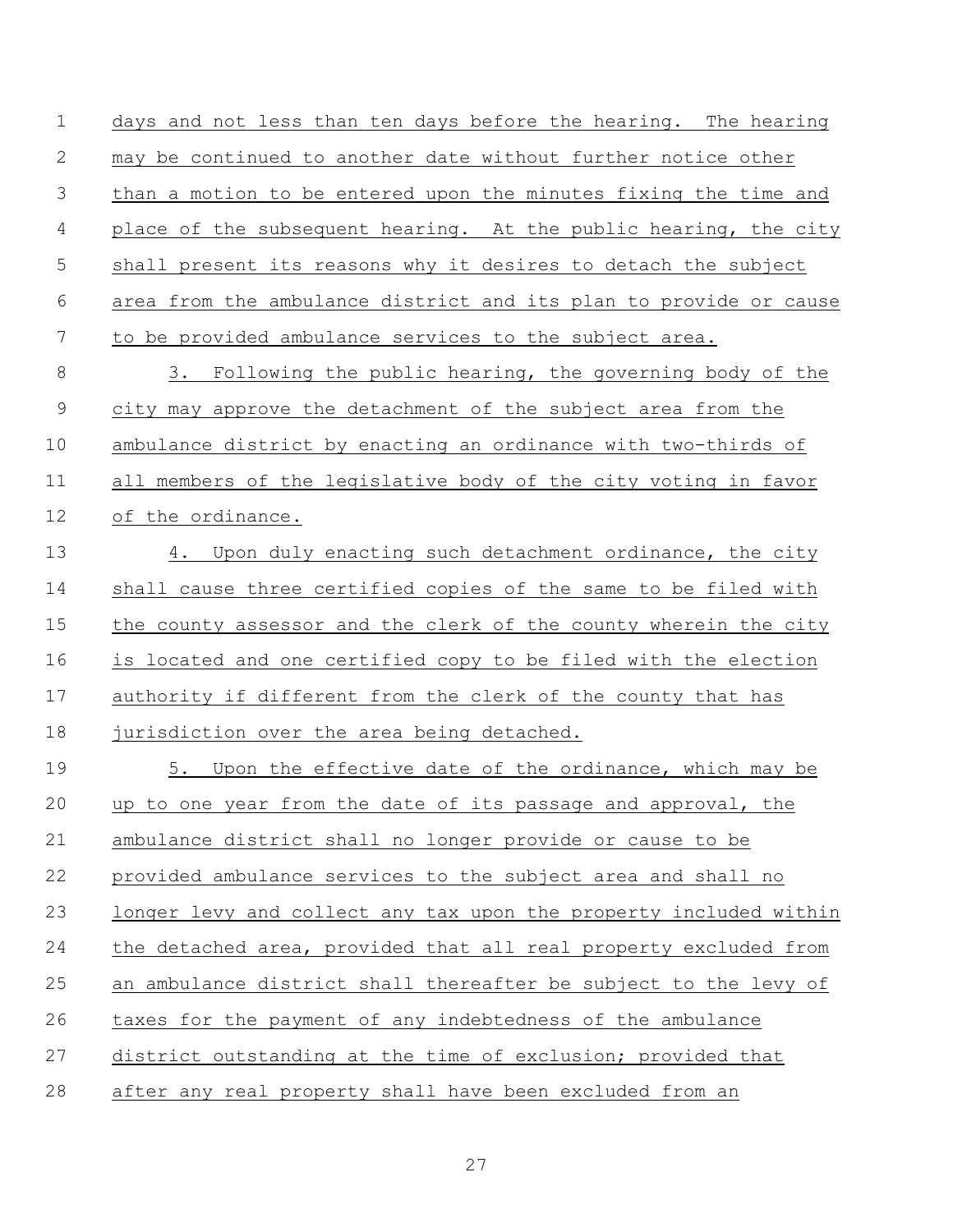ambulance district as provided under this section, any buildings and improvements thereafter erected or constructed on the excluded real property, all machinery and equipment thereafter 4 installed or placed on the excluded real property, and all tangible personal property not in the ambulance district at the time of the exclusion of the subject area, shall not be subject to any taxes levied by the ambulance district. 8 6. The city shall also: (1) On or before January first of the second calendar year after the date on which the property was detached from the 11 ambulance district, pay to the ambulance district a fee equal to the amount of revenue that would have been generated during the previous calendar year by the ambulance district tax on the property in the area detached which was formerly part of the ambulance district; (2) On or before January first of the third calendar year after the date on which the property was detached from the ambulance district, pay to the ambulance district a fee equal to four-fifths of the amount of revenue that would have been generated during the previous calendar year by the ambulance district tax on the property in the area detached which was 22 formerly a part of the ambulance district; (3) On or before January first of the fourth calendar year occurring after the date on which the property was detached from 25 the ambulance district, pay to the ambulance district a fee equal to three-fifths of the amount of revenue that would have been generated during the previous calendar year by the ambulance district tax on the property in the area detached which was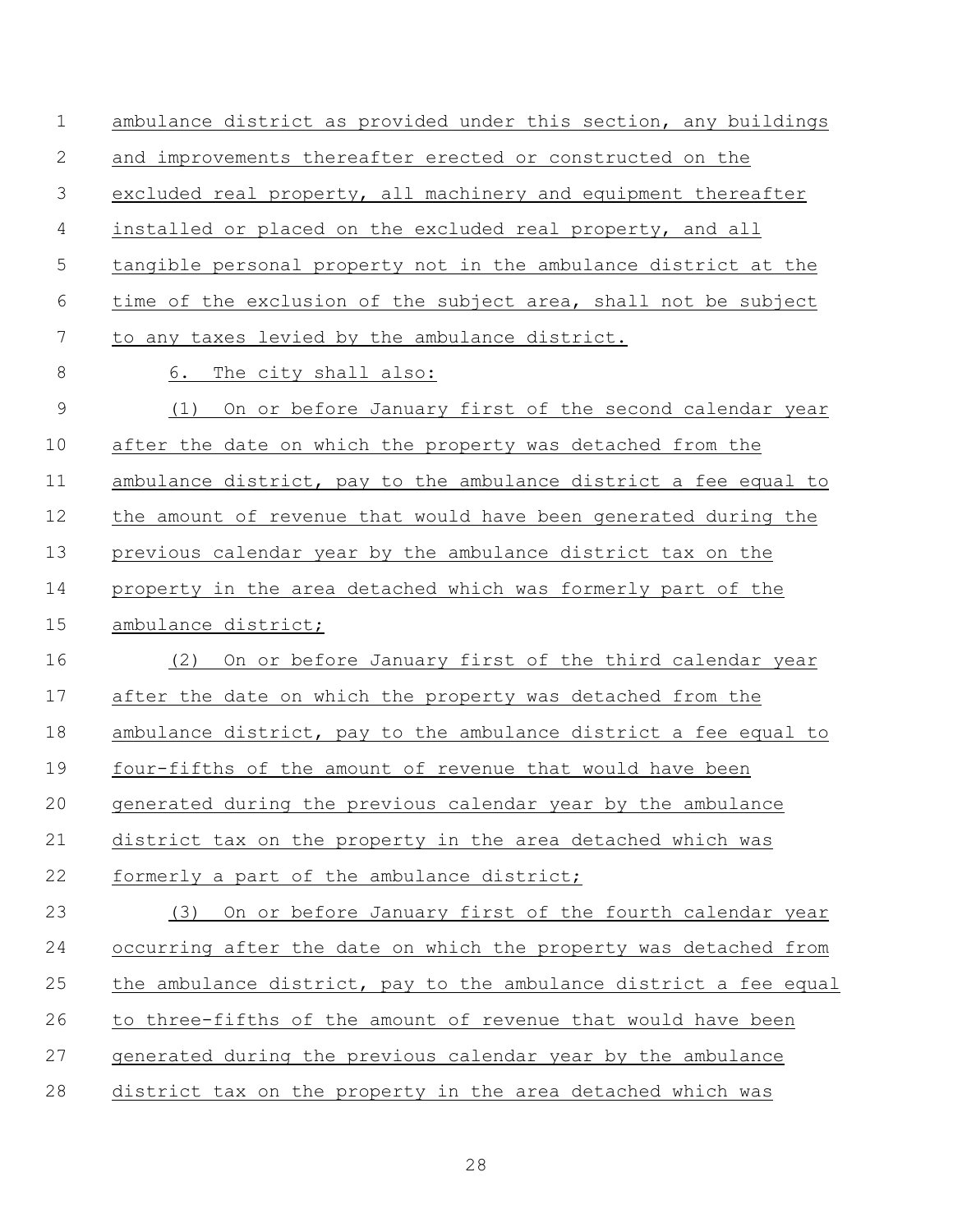# 1 formerly a part of the ambulance district;

 (4) On or before January first of the fifth calendar year occurring after the date on which the property was detached from 4 the ambulance district, pay to the ambulance district a fee equal to two-fifths of the amount of revenue that would have been generated during the previous calendar year by the ambulance district tax on the property in the area detached which was 8 formerly a part of the ambulance district; and (5) On or before January first of the sixth calendar year occurring after the date on which the property was detached from the ambulance district, pay to the ambulance district a fee equal to one-fifth of the amount of revenue that would have been generated during the previous calendar year by the ambulance district tax on the property in the area detached which was formerly a part of the ambulance district. 7. The provisions of this section shall not apply to any county in which a boundary commission has been established under sections 72.400 to 72.423. 192.310. Nothing in sections 192.260 to 192.320 shall apply to any home rule city with more than sixty-four thousand but fewer than seventy-one thousand inhabitants, or cities which now have, or may hereafter have, a population of seventy-five thousand or over which are maintaining organized health departments; provided, that such cities shall furnish the department of health and senior services reports of contagious, infectious, communicable or dangerous diseases, which have been designated by them as such and such other statistical information as the board may require.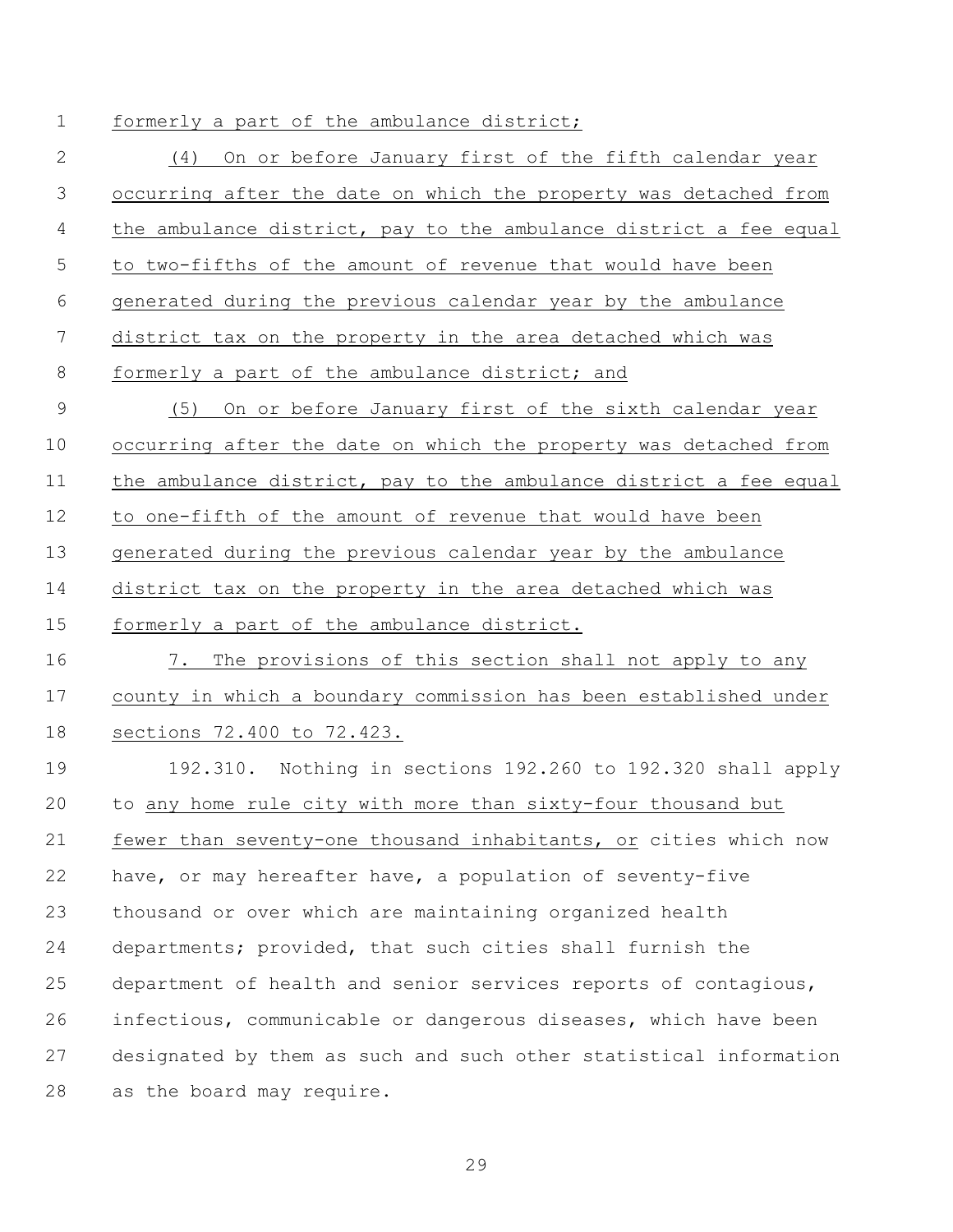| $\mathbf 1$    | 249.424. 1. If approved by a majority of the voters voting        |
|----------------|-------------------------------------------------------------------|
| 2              | on the proposal, and upon the adoption of a resolution by a       |
| $\mathfrak{Z}$ | majority of the sewer district's board of trustees, any sewer     |
| 4              | district established and organized under this chapter, may levy   |
| 5              | and impose annually a fee not to exceed thirty-six dollars per    |
| 6              | year within its boundaries for the repair of lateral sewer        |
| 7              | service lines on or connecting residential property having six or |
| 8              | fewer dwelling units, except that the fee shall not be imposed on |
| $\mathsf 9$    | property in the sewer district that is located within any city,   |
| 10             | town, village, or unincorporated area of a county that already    |
| 11             | imposes a fee under section 249.422. Any sewer district that      |
| 12             | establishes or increases the fee used to repair any portion of    |
| 13             | the lateral sewer service line shall include all defective        |
| 14             | portions of the lateral sewer service line from the residential   |
| 15             | structure to its connection with the public sewer system line.    |
| 16             | Notwithstanding any provision of chapter 448, the fee imposed     |
| 17             | pursuant to this chapter shall be imposed upon condominiums that  |
| 18             | have six or fewer condominium units per building and each         |
| 19             | condominium unit shall be responsible for its proportionate share |
| 20             | of any fee charged pursuant to this chapter, and in addition, any |
| 21             | condominium unit shall, if determined to be responsible for and   |
| 22             | served by its own individual lateral sewer line, be treated as an |
| 23             | individual residence regardless of the number of units in the     |
| 24             | development. It shall be the responsibility of the condominium    |
| 25             | owner or condominium association to notify the sewer district     |
| 26             | that they are not properly classified as provided in this         |
| 27             | section.                                                          |
| 28             | The question shall be submitted to the registered voters<br>2.    |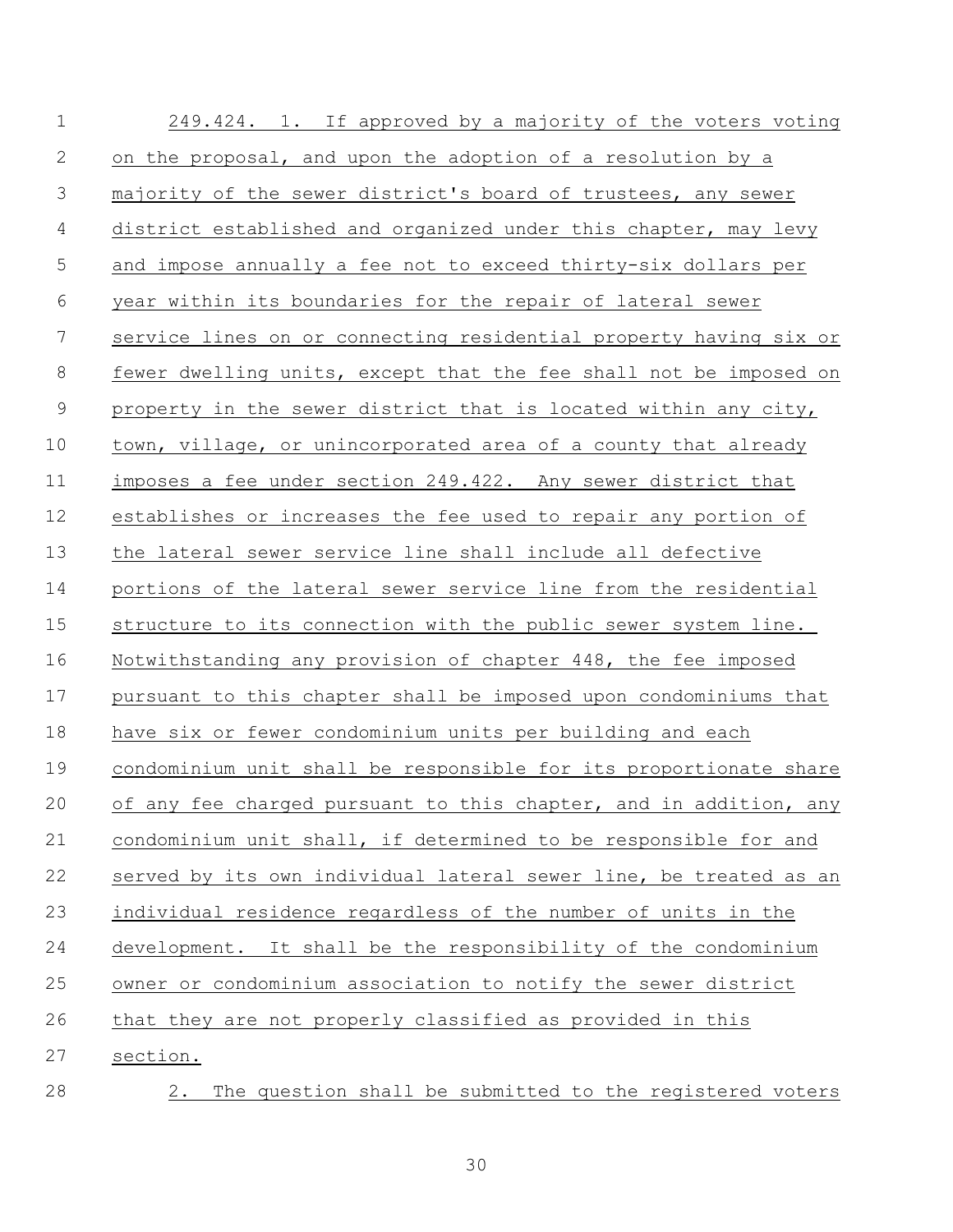| $\mathbf 1$    | who reside within the boundaries of the sewer district, excluding |
|----------------|-------------------------------------------------------------------|
| 2              | any voters who live within the boundaries of any city, town,      |
| 3              | village, or unincorporated area of a county that already imposes  |
| $\overline{4}$ | a fee under section 249.422. The question shall be submitted in   |
| 5              | substantially the following form:                                 |
| 6              | Shall a maximum charge not to exceed thirty-six dollars be        |
| 7              | assessed annually on residential property for each lateral sewer  |
| 8              | service line serving six or fewer dwelling units on that property |
| $\mathsf 9$    | and condominiums that have six or fewer condominium units per     |
| 10             | building and any condominium responsible for its own individual   |
| 11             | lateral sewer line to provide funds to pay the cost of certain    |
| 12             | repairs of those lateral sewer service lines which may be billed  |
| 13             | quarterly or annually?                                            |
| 14             | $\square$ NO<br>$\Box$ YES                                        |
| 15             | 3. If a majority of the voters voting thereon approve the         |
| 16             | proposal provided for in subsection 2 of this section, any sewer  |
| 17             | district established and organized under this chapter may, upon   |
| 18             | the adoption of a resolution by a majority of the sewer           |
| 19             | district's board of trustees, collect and administer such fee in  |
| 20             | order to protect the public health, welfare, peace, and safety.   |
| 21             | The funds collected shall be deposited in a special account to be |
| 22             | used solely for the purpose of paying for all or a portion of the |
| 23             | costs reasonably associated with and necessary to administer and  |
| 24             | carry out the defective lateral sewer service line repairs. All   |
| 25             | interest generated on deposited funds shall be accrued to the     |
| 26             | special account established for the repair of lateral sewer       |
| 27             | service lines.                                                    |
| 28             | The collector in any county containing a sewer district<br>4.     |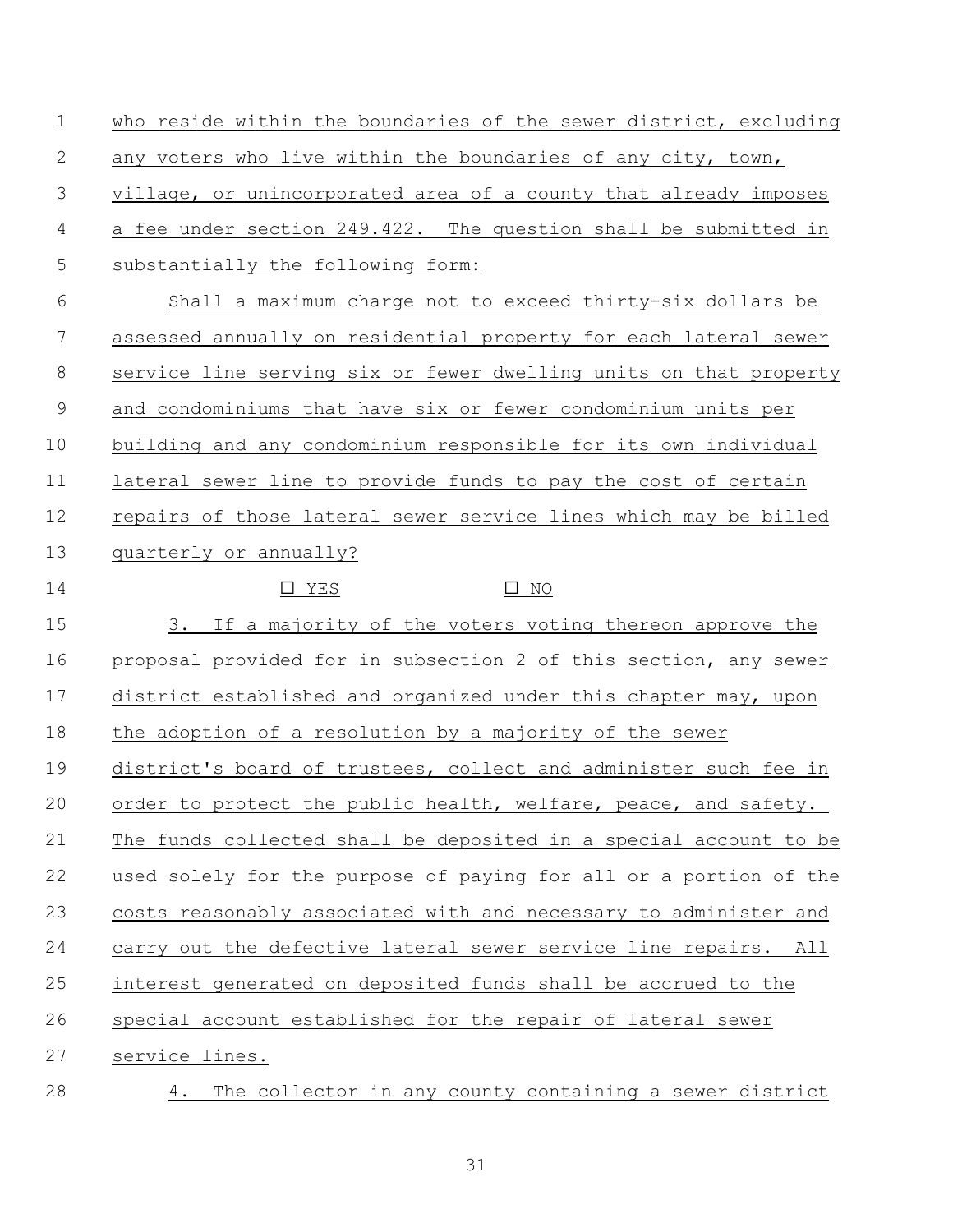| $\mathbf 1$ | that adopts a resolution under this section to collect a fee for  |
|-------------|-------------------------------------------------------------------|
| 2           | the repair of lateral sewer service lines may add such fee to the |
| 3           | general tax levy bills of property owners within the boundaries   |
| 4           | of the sewer district, excluding property located in any city,    |
| 5           | town, village, or unincorporated area of the county that already  |
| 6           | imposes a fee under section 249.422. All revenues received on     |
| 7           | such combined bill for the purpose of providing for the repair of |
| $8\,$       | lateral sewer service lines shall be separated from all other     |
| $\mathsf 9$ | revenues so collected and credited to the special account         |
| 10          | established by the sewer district under subsection 3 of this      |
| 11          | section.                                                          |
| 12          | 5. If a city, town, village, or county, which is within the       |
| 13          | sewer district and imposed a fee under section 249.422, later     |
| 14          | rescinds such fee after voters authorized the fee provided under  |
| 15          | this section, the sewer district may submit the question provided |
| 16          | under subsection 2 of this section to the registered voters of    |
| 17          | such city, town, village, or county that have property within the |
| 18          | boundaries of the sewer district. If a majority of voters voting  |
| 19          | on the proposal approve, the sewer district may levy and impose   |
| 20          | the fee as provided under this section on property within such    |
| 21          | city, town, village, or county.                                   |
| 22          | 262.960. 1. This section shall be known and may be cited          |
| 23          | as the "Farm-to-School Act".                                      |
| 24          | 2.<br>There is hereby created within the department of            |
| 25          | agriculture the "Farm-to-School Program" to connect Missouri      |
| 26          | farmers and schools in order to provide schools with locally      |
| 27          | grown agricultural products for inclusion in school meals and     |
| 28          | snacks and to strengthen local farming economies. The department  |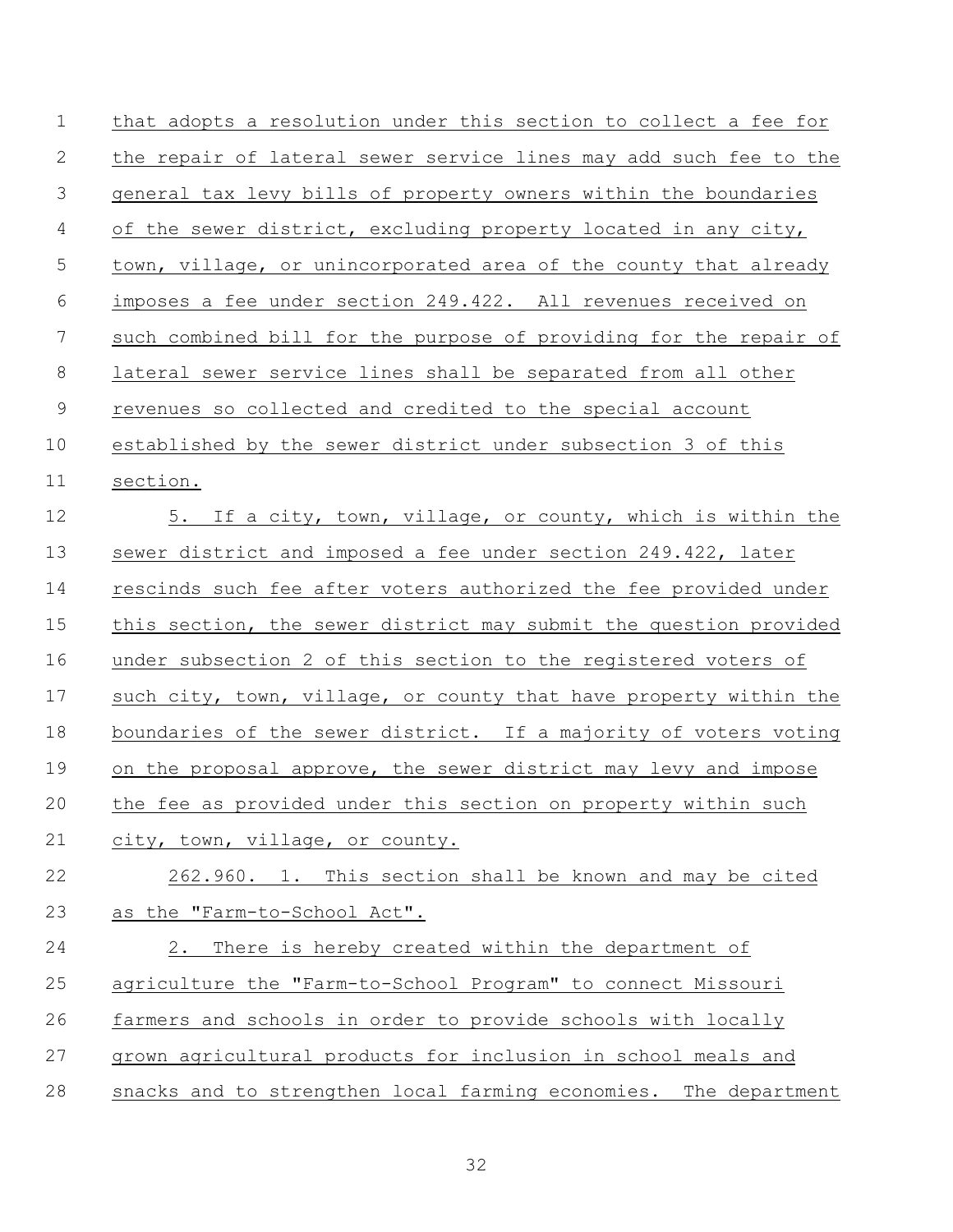| $\mathbf 1$  | shall designate an employee to administer and monitor the farm-  |
|--------------|------------------------------------------------------------------|
| 2            | to-school program and to serve as liaison between Missouri       |
| 3            | farmers and schools.                                             |
| 4            | 3.<br>The following agencies shall make staff available to the   |
| 5            | Missouri farm-to-school program for the purpose of providing     |
| 6            | professional consultation and staff support to assist the        |
| 7            | implementation of this section:                                  |
| 8            | The department of health and senior services;<br>(1)             |
| $\mathsf{9}$ | (2)<br>The department of elementary and secondary education;     |
| 10           | and                                                              |
| 11           | The office of administration.<br>(3)                             |
| 12           | The duties of the department employee coordinating the<br>4.     |
| 13           | farm-to-school program shall include, but not be limited to:     |
| 14           | Establishing and maintaining a website database to<br>(1)        |
| 15           | allow farmers and schools to connect whereby farmers can enter   |
| 16           | the locally grown agricultural products they produce along with  |
| 17           | pricing information, the times such products are available, and  |
| 18           | where they are willing to distribute such products;              |
| 19           | (2)<br>Providing leadership at the state level to encourage      |
| 20           | schools to procure and use locally grown agricultural products;  |
| 21           | Conducting workshops and training sessions and<br>(3)            |
| 22           | providing technical assistance to school food service directors, |
| 23           | personnel, farmers, and produce distributors and processors      |
| 24           | regarding the farm-to-school program; and                        |
| 25           | (4) Seeking grants, private donations, or other funding          |
| 26           | sources to support the farm-to-school program.                   |
| 27           | 262.962. 1. As used in this section, section 262.960, and        |
| 28           | subsection 5 of section 348.707, the following terms shall mean: |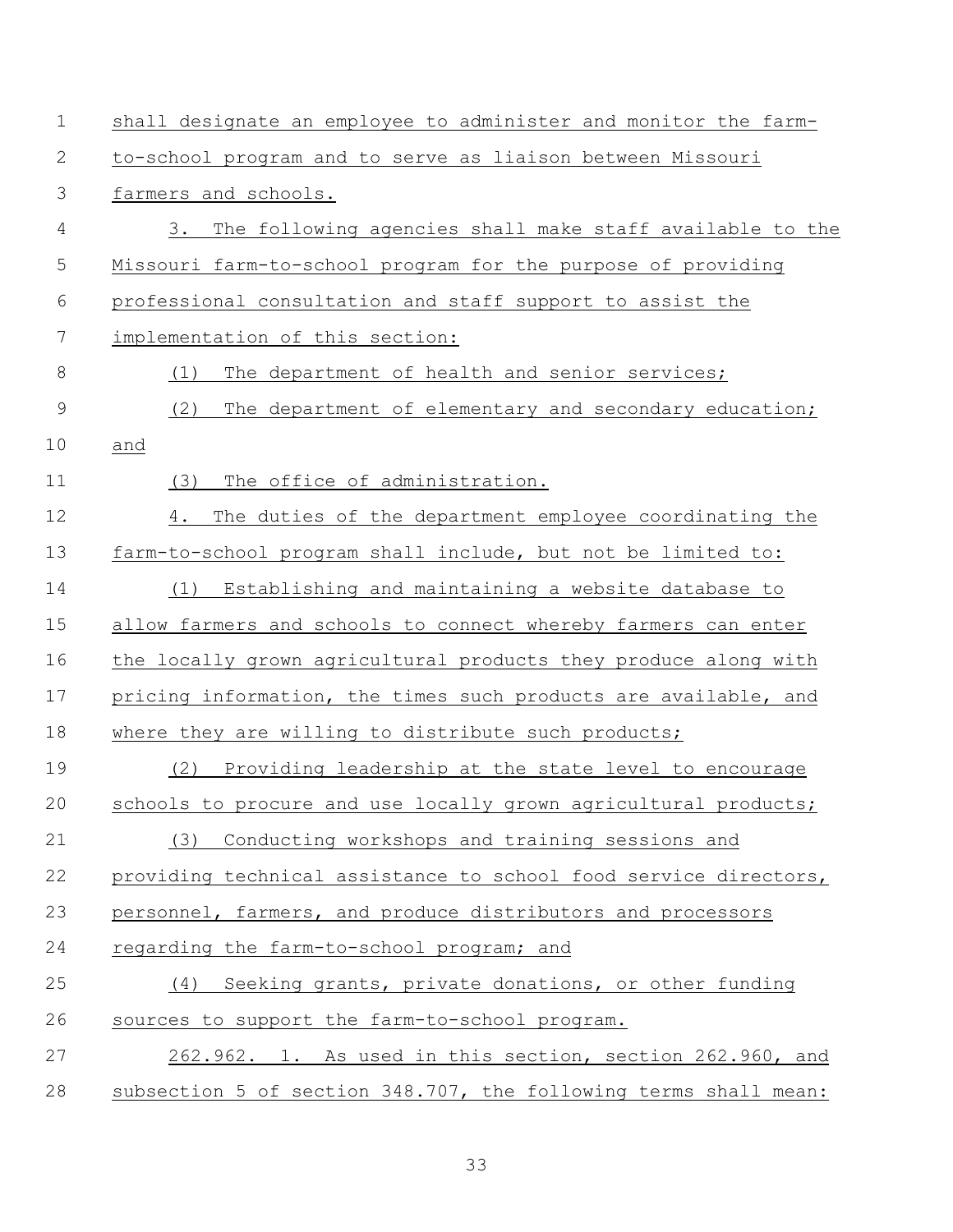| $1\,$          | (1) "Locally grown agricultural products", food or fiber          |
|----------------|-------------------------------------------------------------------|
| 2              | produced or processed by a small agribusiness or small farm;      |
| 3              | (2) "Schools", includes any school in this state that             |
| $\overline{4}$ | maintains a food service program under the United States          |
| 5              | Department of Agriculture and administered by the school;         |
| 6              | (3) "Small agribusiness", as defined in section 348.400,          |
| 7              | and located in Missouri with gross annual sales of less than five |
| $\,8\,$        | million dollars;                                                  |
| $\mathsf 9$    | (4) "Small farm", a family-owned farm or family farm              |
| 10             | corporation as defined in section 350.010, and located in         |
| 11             | Missouri with less than two hundred fifty thousand dollars in     |
| 12             | gross sales per year.                                             |
| 13             | 2.<br>There is hereby created a taskforce under the               |
| 14             | AgriMissouri program established in section 261.230, which shall  |
| 15             | be known as the "Farm-to-School Taskforce". The taskforce shall   |
| 16             | be made up of at least one representative from each of the        |
| 17             | following agencies: the University of Missouri extension          |
| 18             | service, the department of agriculture, the department of         |
| 19             | elementary and secondary education, and the office of             |
| 20             | administration. In addition, the director of the department of    |
| 21             | agriculture shall appoint two persons actively engaged in the     |
| 22             | practice of small agribusiness. In addition, the director of the  |
| 23             | department of elementary and secondary education shall appoint    |
| 24             | two persons from schools within the state who direct a food       |
| 25             | service program. One representative for the department of         |
| 26             | agriculture shall serve as the chairperson for the taskforce and  |
| 27             | shall coordinate the taskforce meetings. The taskforce shall      |
| 28             | hold at least two meetings, but may hold more as it deems         |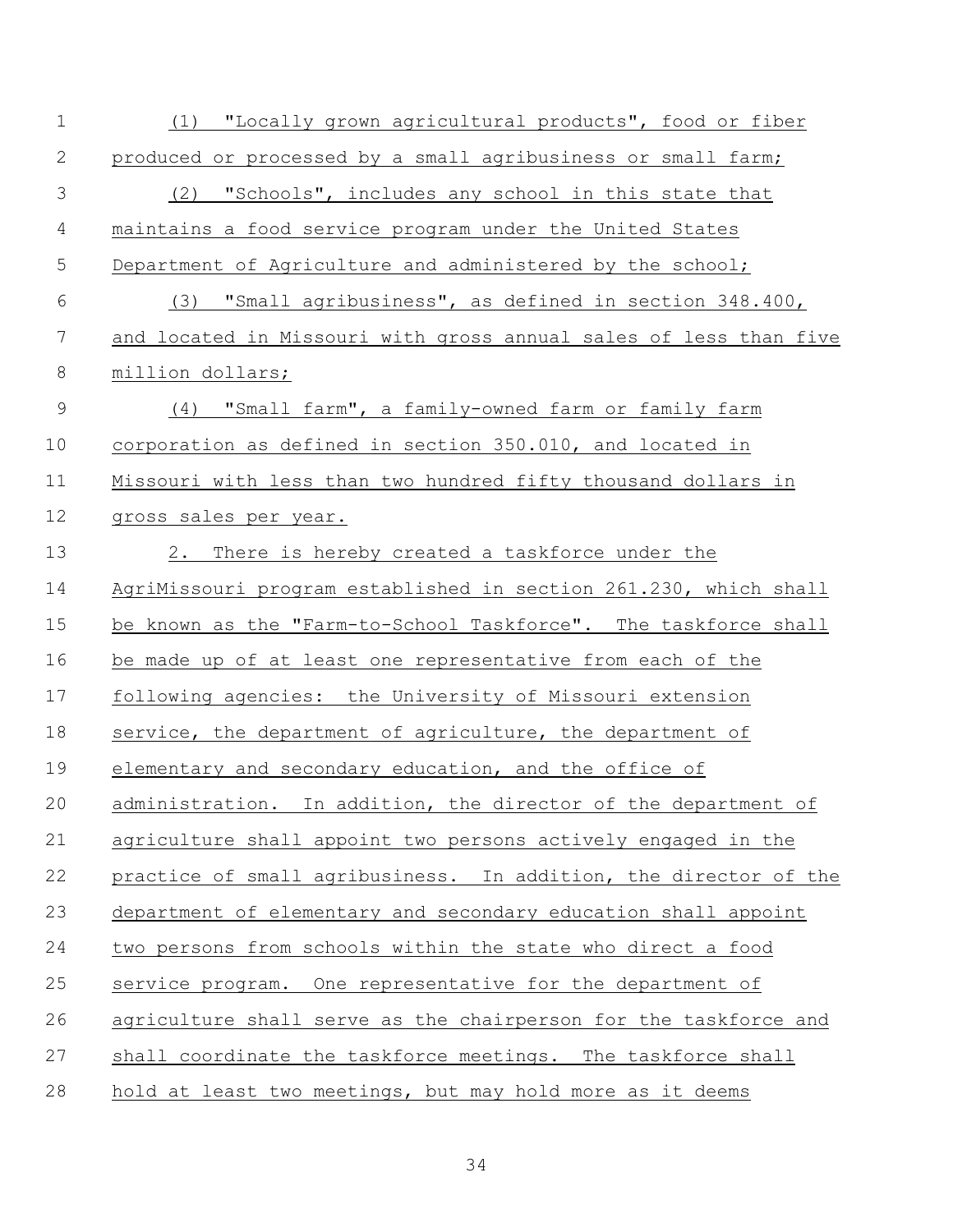| $\mathbf 1$  | necessary to fulfill its requirements under this section. Staff   |
|--------------|-------------------------------------------------------------------|
| $\mathbf{2}$ | of the department of agriculture may provide administrative       |
| 3            | assistance to the taskforce if such assistance is required.       |
| 4            | 3.<br>The mission of the taskforce is to provide                  |
| 5            | recommendations for strategies that:                              |
| 6            | (1) Allow schools to more easily incorporate locally grown        |
| 7            | agricultural products into their cafeteria offerings, salad bars, |
| 8            | and vending machines; and                                         |
| $\mathsf 9$  | Allow schools to work with food service providers to<br>(2)       |
| 10           | ensure greater use of locally grown agricultural products by      |
| 11           | developing standardized language for food service contracts.      |
| 12           | 4. In fulfilling its mission under this section, the              |
| 13           | taskforce shall review various food service contracts of schools  |
| 14           | within the state to identify standardized language that could be  |
| 15           | included in such contracts to allow schools to more easily        |
| 16           | procure and use locally grown agricultural products.              |
| 17           | 5.<br>The taskforce shall prepare a report containing its         |
| 18           | findings and recommendations and shall deliver such report to the |
| 19           | governor, the general assembly, and to the director of each       |
| 20           | agency represented on the taskforce by no later than December 31, |
| 21           | 2015.                                                             |
| 22           | In conducting its work, the taskforce may hold public<br>6.       |
| 23           | meetings at which it may invite testimony from experts, or it may |
| 24           | solicit information from any party it deems may have information  |
| 25           | relevant to its duties under this section.                        |
| 26           | This section shall expire on December 31, 2015.<br>7.             |
| 27           | 304.190. 1. No motor vehicle, unladen or with load,               |
| 28           | operating exclusively within the corporate limits of cities       |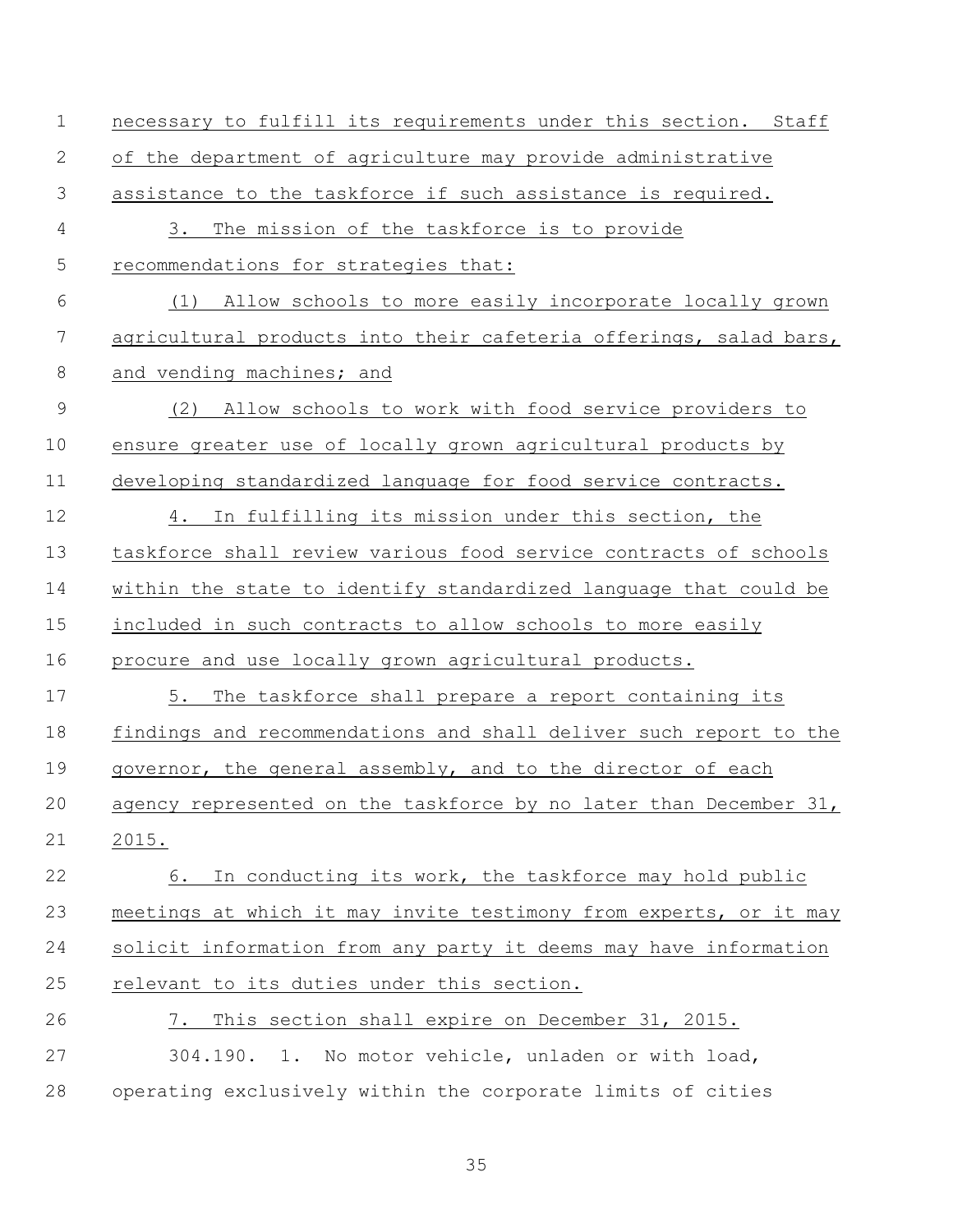containing seventy-five thousand inhabitants or more or within two miles of the corporate limits of the city or within the commercial zone of the city shall exceed fifteen feet in height.

 2. No motor vehicle operating exclusively within any said area shall have a greater weight than twenty-two thousand four hundred pounds on one axle.

 3. The "commercial zone" of the city is defined to mean that area within the city together with the territory extending one mile beyond the corporate limits of the city and one mile additional for each fifty thousand population or portion thereof provided, however:

 (1) The commercial zone surrounding a city not within a county shall extend twenty-five miles beyond the corporate limits of any such city not located within a county and shall also extend throughout any county with a charter form of government which adjoins that city and throughout any county with a charter form of government and with more than two hundred fifty thousand but fewer than three hundred fifty thousand inhabitants that is 19 adjacent to such county adjoining such city;

 (2) The commercial zone of a city with a population of at least four hundred thousand inhabitants but not more than four hundred fifty thousand inhabitants shall extend twelve miles 23 beyond the corporate limits of any such city; except that this zone shall extend from the southern border of such city's limits, beginning with the western-most freeway, following said freeway south to the first intersection with a multilane undivided highway, where the zone shall extend south along said freeway to include a city of the fourth classification with more than eight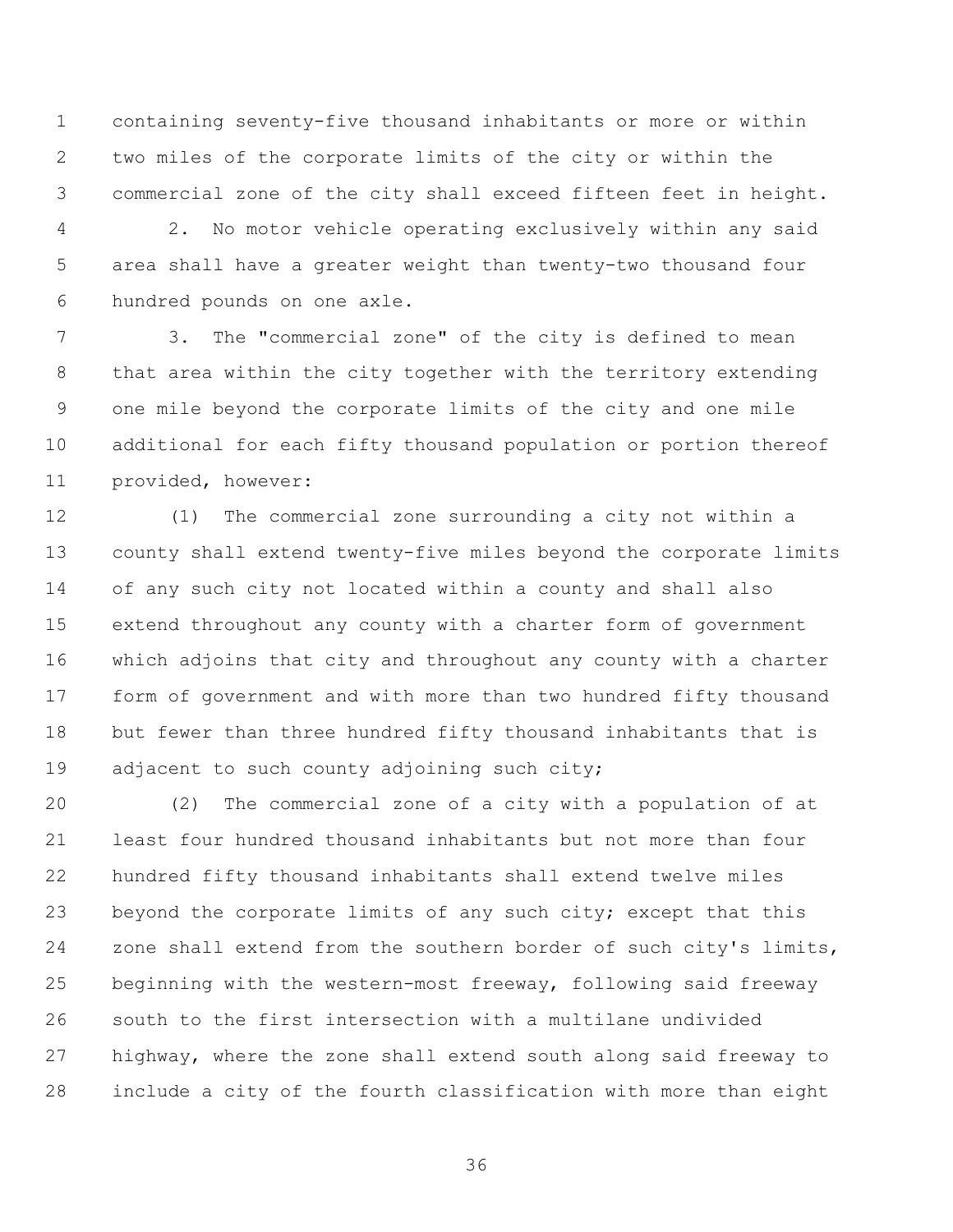thousand nine hundred but less than nine thousand inhabitants, and shall extend north from the intersection of said freeway and multilane undivided highway along the multilane undivided highway to the city limits of a city with a population of at least four hundred thousand inhabitants but not more than four hundred fifty thousand inhabitants, and shall extend east from the city limits of a special charter city with more than two hundred seventy-five but fewer than three hundred seventy-five inhabitants along State Route 210 and northwest from the intersection of State Route 210 and State Route 10 to include the boundaries of any city of the third classification with more than ten thousand eight hundred but fewer than ten thousand nine hundred inhabitants and located in more than one county. The commercial zone shall continue east along State Route 10 from the intersection of State Route 10 and State Route 210 to the eastern city limit of a city of the fourth classification with more than five hundred fifty but fewer than six hundred twenty-five inhabitants and located in any county of the third classification without a township form of government and with more than twenty-three thousand but fewer than twenty- six thousand inhabitants and with a city of the third classification with more than five thousand but fewer than six thousand inhabitants as the county seat. The commercial zone described in this subdivision shall be extended to also include the stretch of State Route 45 from its intersection with Interstate 29 extending northwest to the city limits of any village with more than forty but fewer than fifty inhabitants and located in any county of the first classification with more than eighty-three thousand but fewer than ninety-two thousand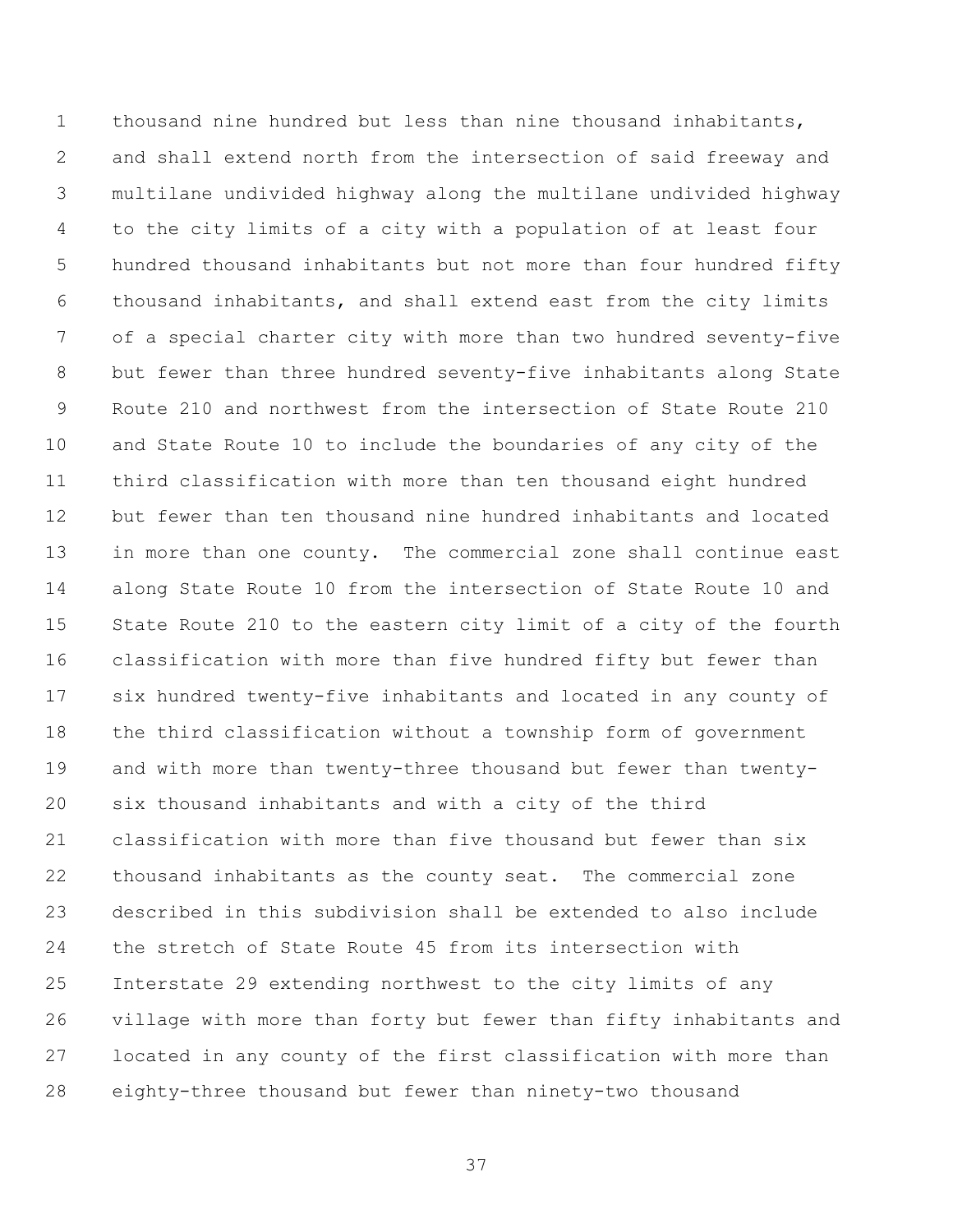inhabitants and with a city of the fourth classification with more than four thousand five hundred but fewer than five thousand inhabitants as the county seat;

 (3) The commercial zone of a city of the third classification with more than nine thousand six hundred fifty but fewer than nine thousand eight hundred inhabitants shall extend south from the city limits along U.S. Highway 61 to the intersection of State Route OO in a county of the third classification without a township form of government and with more than seventeen thousand eight hundred but fewer than seventeen thousand nine hundred inhabitants;

 (4) The commercial zone of a home rule city with more than one hundred eight thousand but fewer than one hundred sixteen thousand inhabitants shall extend north from the city limits along U.S. Highway 63 for eight miles, and shall extend east from the city limits along State Route WW to the intersection of State Route J and continue south on State Route J for four miles.

 4. In no case shall the commercial zone of a city be reduced due to a loss of population. The provisions of this section shall not apply to motor vehicles operating on the interstate highways in the area beyond two miles of a corporate limit of the city unless the United States Department of Transportation increases the allowable weight limits on the interstate highway system within commercial zones. In such case, the mileage limits established in this section shall be automatically increased only in the commercial zones to conform with those authorized by the United States Department of Transportation.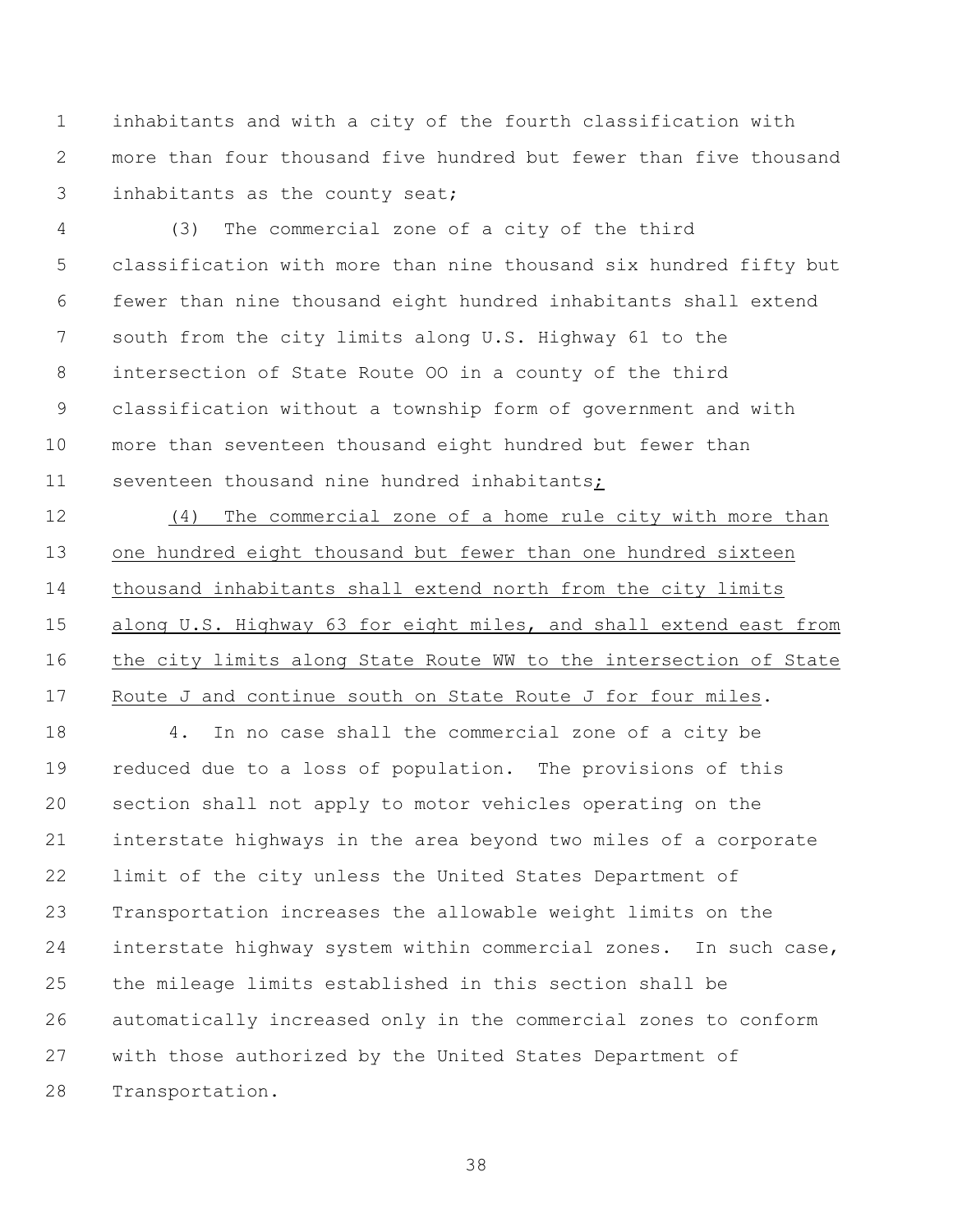5. Nothing in this section shall prevent a city, county, or municipality, by ordinance, from designating the routes over which such vehicles may be operated.

 6. No motor vehicle engaged in interstate commerce, whether unladen or with load, whose operations in the state of Missouri are limited exclusively to the commercial zone of a first class home rule municipality located in a county with a population between eighty thousand and ninety-five thousand inhabitants which has a portion of its corporate limits contiguous with a portion of the boundary between the states of Missouri and Kansas, shall have a greater weight than twenty-two thousand four hundred pounds on one axle, nor shall exceed fifteen feet in height.

 321.322. 1. If any property located within the boundaries of a fire protection district shall be included within a city having a population of at least two thousand five hundred but not more than sixty-five thousand which is not wholly within the fire 18 protection district and which maintains a city fire department, then upon the date of actual inclusion of the property within the city, as determined by the annexation process, the city shall within sixty days assume by contract with the fire protection district all responsibility for payment in a lump sum or in installments an amount mutually agreed upon by the fire protection district and the city for the city to cover all obligations of the fire protection district to the area included within the city, and thereupon the fire protection district shall convey to the city the title, free and clear of all liens or encumbrances of any kind or nature, any such tangible real and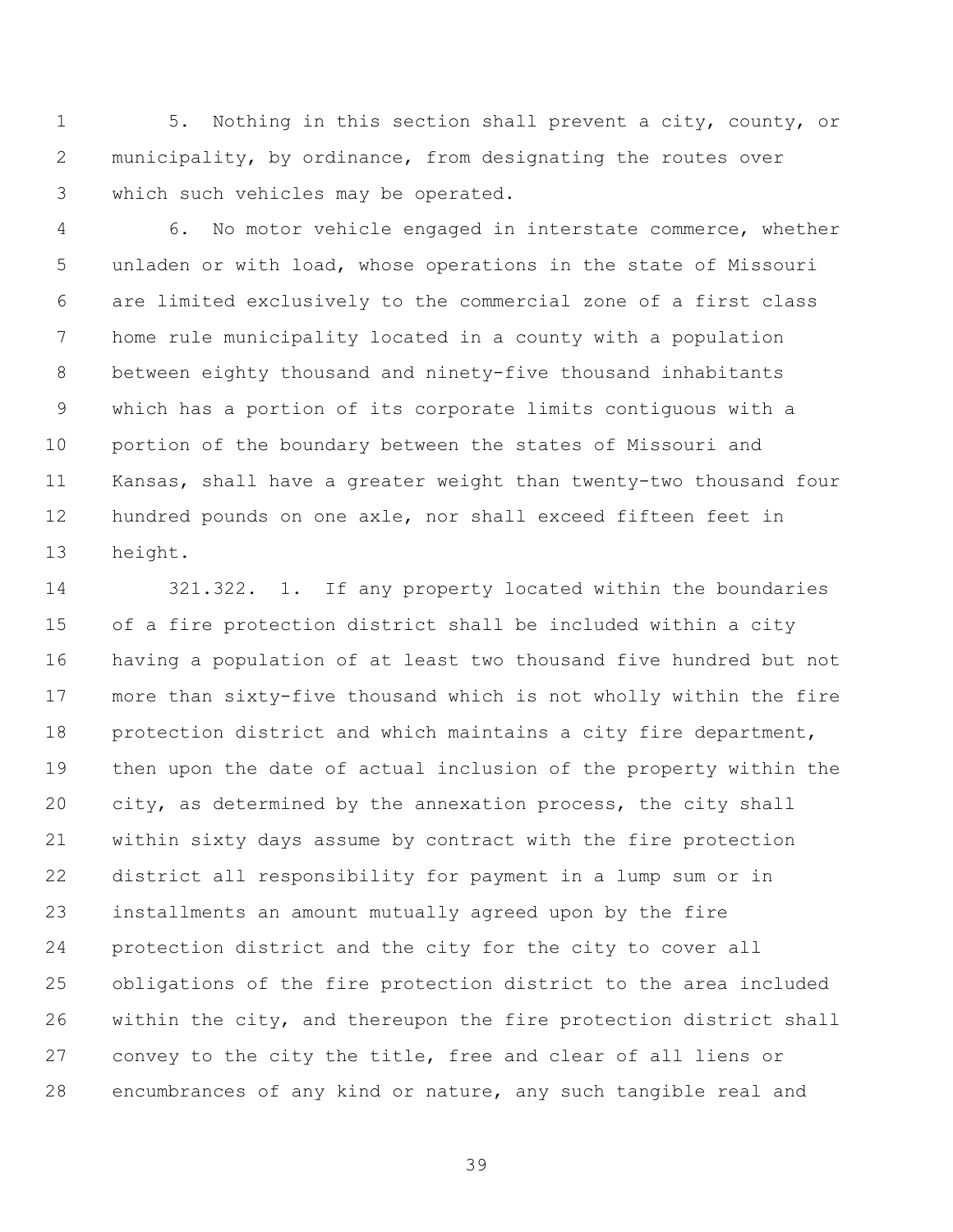personal property of the fire protection district as may be agreed upon, which is located within the part of the fire protection district located within the corporate limits of the city with full power in the city to use and dispose of such tangible real and personal property as the city deems best in the public interest, and the fire protection district shall no longer levy and collect any tax upon the property included within the corporate limits of the city; except that, if the city and the fire protection district cannot mutually agree to such an arrangement, then the city shall assume responsibility for fire protection in the annexed area on or before January first of the third calendar year following the actual inclusion of the property within the city, as determined by the annexation process, and furthermore the fire protection district shall not levy and collect any tax upon that property included within the corporate limits of the city after the date of inclusion of that property:

 (1) On or before January first of the second calendar year occurring after the date on which the property was included 20 within the city, the city shall pay to the fire protection district a fee equal to the amount of revenue which would have been generated during the previous calendar year by the fire protection district tax on the property in the area annexed which was formerly a part of the fire protection district;

 (2) On or before January first of the third calendar year occurring after the date on which the property was included within the city, the city shall pay to the fire protection district a fee equal to four-fifths of the amount of revenue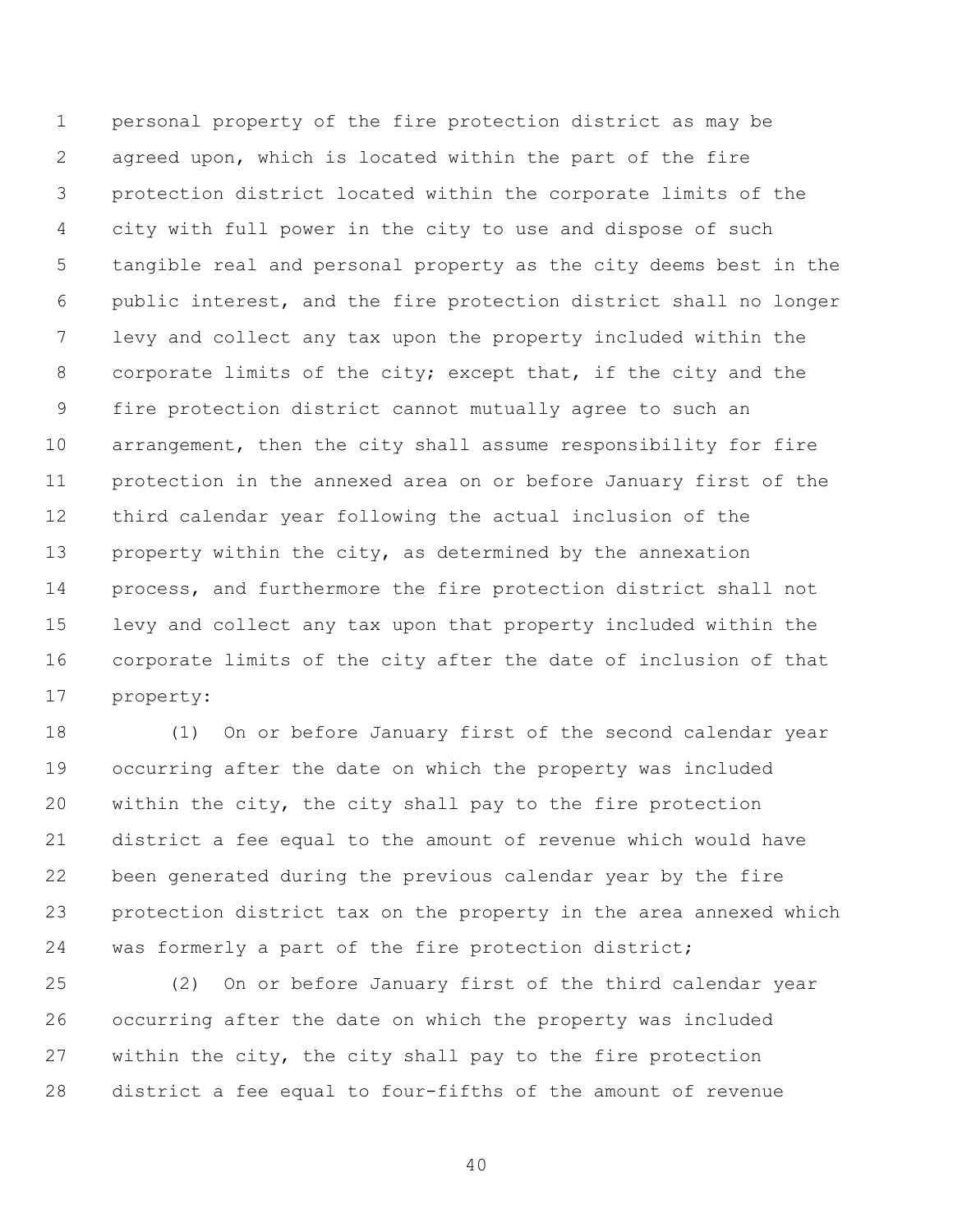which would have been generated during the previous calendar year by the fire protection district tax on the property in the area annexed which was formerly a part of the fire protection district;

 (3) On or before January first of the fourth calendar year occurring after the date on which the property was included within the city, the city shall pay to the fire protection district a fee equal to three-fifths of the amount of revenue which would have been generated during the previous calendar year by the fire protection district tax on the property in the area annexed which was formerly a part of the fire protection district;

 (4) On or before January first of the fifth calendar year occurring after the date on which the property was included 15 within the city, the city shall pay to the fire protection district a fee equal to two-fifths of the amount of revenue which would have been generated during the previous calendar year by the fire protection district tax on the property in the area annexed which was formerly a part of the fire protection district; and

 (5) On or before January first of the sixth calendar year occurring after the date on which the property was included 23 within the city, the city shall pay to the fire protection district a fee equal to one-fifth of the amount of revenue which would have been generated during the previous calendar year by the fire protection district tax on the property in the area annexed which was formerly a part of the fire protection district.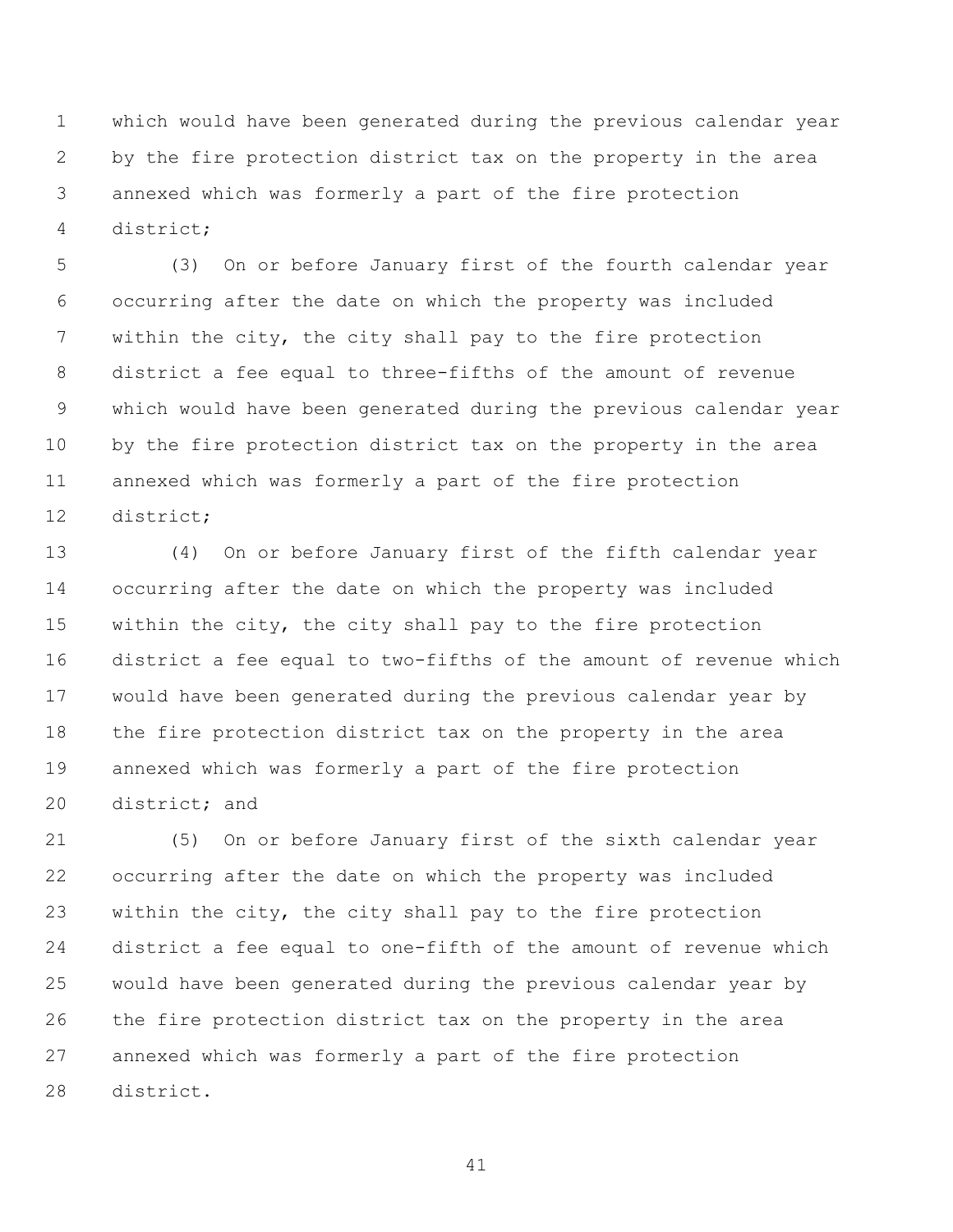Nothing contained in this section shall prohibit the ability of a city to negotiate contracts with a fire protection district for mutually agreeable services. This section shall also apply to those fire protection districts and cities which have not reached agreement on overlapping boundaries previous to August 28, 1990. Such fire protection districts and cities shall be treated as though inclusion of the annexed area took place on December thirty-first immediately following August 28, 1990.

 2. Any property excluded from a fire protection district by reason of subsection 1 of this section shall be subject to the provisions of section 321.330.

 3. The provisions of this section shall not apply in any county of the first class having a charter form of government and having a population of over nine hundred thousand inhabitants.

 4. **[**The provisions of this section shall not apply where the annexing city or town operates a city fire department and was on January 1, 2005, a city of the fourth classification with more than eight thousand nine hundred but fewer than nine thousand inhabitants and entirely surrounded by a single fire district. In such cases, the provision of fire and emergency medical services following annexation shall be governed by subsections 2 and 3 of section 72.418.

 5.**]** The provisions of this section shall not apply where 24 the annexing city or town operates a city fire department, is any city of the third classification with more than six thousand but fewer than seven thousand inhabitants and located in any county with a charter form of government and with more than two hundred 28 thousand but fewer than three hundred fifty thousand inhabitants,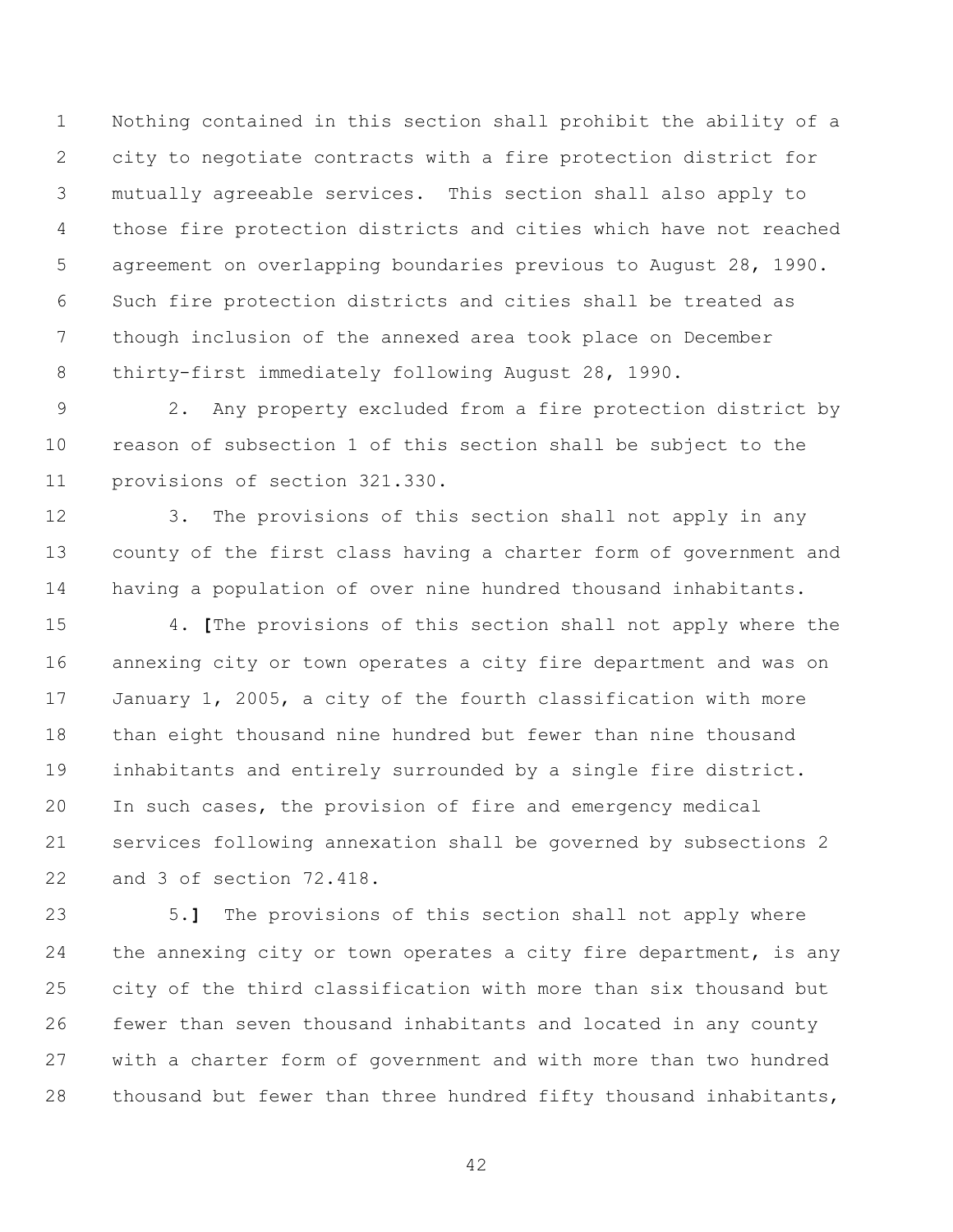and is entirely surrounded by a single fire protection district. In such cases, the provision of fire and emergency medical services following annexation shall be governed by subsections 2 and 3 of section 72.418.

 339.507. 1. There is hereby created within the division of professional registration the "Missouri Real Estate Appraisers Commission", which shall consist of seven members appointed by the governor with the advice and consent of the senate, six of whom shall be appraiser members, and one shall be a public member. Each member shall be a resident of this state and a registered voter for a period of one year prior to the person's appointment. The president of the Missouri Appraiser Advisory Council in office at the time shall, at least ninety days prior to the expiration of the term of the commission member, other 15 than the public member, or as soon as feasible after the vacancy 16 on the commission otherwise occurs, submit to the director of the division of professional registration a list of five appraisers qualified and willing to fill the vacancy in question, with the request and recommendation that the governor appoint one of the five persons so listed, and with the list so submitted, the president of the Missouri Appraiser Advisory Council shall include in his or her letter of transmittal a description of the method by which the names were chosen by that association. The public member shall have never been engaged in the businesses of real estate appraisal, real estate sales or making loans secured by real estate.

 2. The real estate appraiser members appointed by the governor shall be Missouri residents who have real estate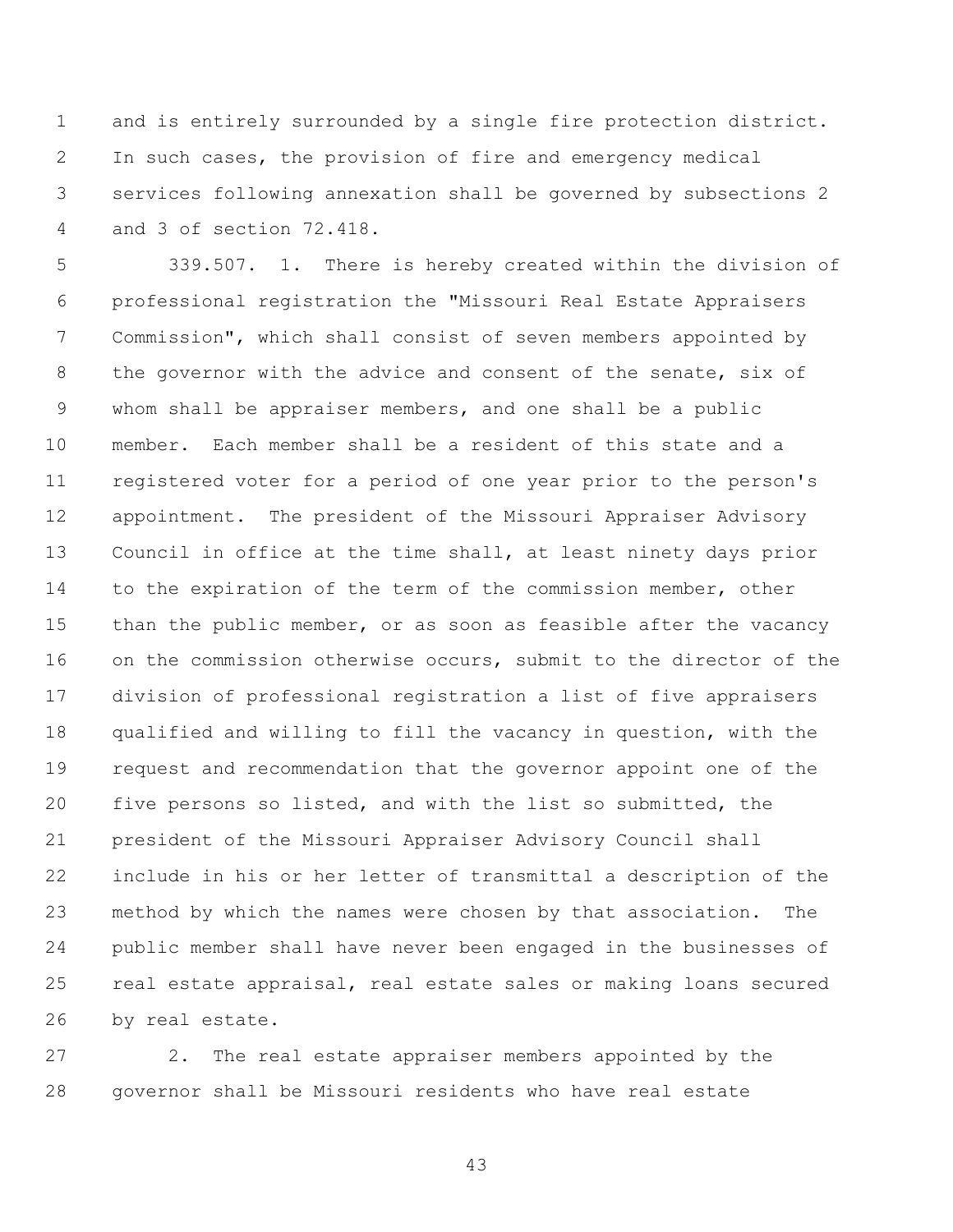appraisal experience in the state of Missouri for not less than five years immediately preceding their appointment. Appraiser members of the commission shall be appointed from the registry of state-certified real estate appraisers and state-licensed real estate appraisers. Real estate appraiser commission members, appointed after August 28, 2014, shall not be from the same United States congressional district.

8 3. All members shall be appointed for three-year terms. All members shall serve until their successors have been appointed and qualified. Vacancies occurring in the membership of the commission for any reason shall be filled by appointment by the governor for the unexpired term. Upon expiration of their terms, members of the commission shall continue to hold office until the appointment and qualification of their successors. No more than four members of the commission shall be members of the same political party. No person shall be appointed for more than two consecutive terms. The governor may remove a member for cause.

 4. The commission shall meet at least once each calendar quarter to conduct its business. A quorum of the commission shall consist of four members.

 5. Each member of the commission shall be entitled to a per diem allowance of fifty dollars for each meeting of the commission at which the member is present and shall be entitled to reimbursement of the member's expenses necessarily incurred in the discharge of the member's official duties. Each member of the commission shall be entitled to reimbursement of travel expenses necessarily incurred in attending meetings of the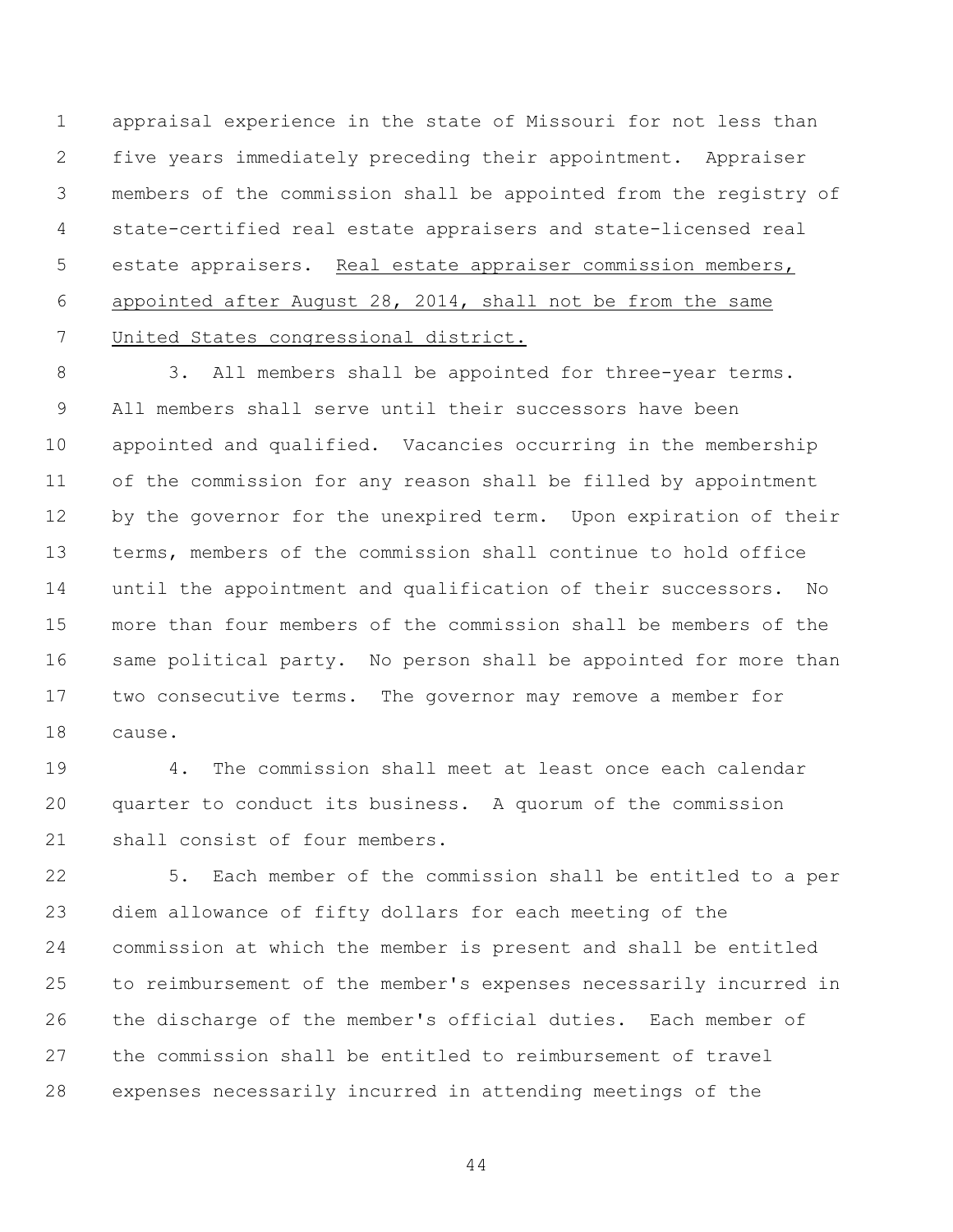commission.

| $\mathbf{2}$   | 6.<br>The commission shall prepare an annual report outlining     |
|----------------|-------------------------------------------------------------------|
| $\mathfrak{Z}$ | business conducted by the commission during the previous calendar |
| 4              | year and shall submit a copy to the general assembly by April     |
| 5              | first of each year. The report shall include:                     |
| 6              | The number of complaints that were filed against<br>(1)           |
| 7              | licensees;                                                        |
| $\,8\,$        | (2)<br>The number and disposition of investigations conducted     |
| $\mathcal{G}$  | by the commission pursuant to the filing of a complaint; and      |
| 10             | An accounting of all expenditures of the commission.<br>(3)       |
| 11             | 339.531. 1. Any person may file a complaint with the              |
| 12             | commission alleging that a licensee has committed any combination |
| 13             | of the acts or omissions provided in subsection 2 of section      |
| 14             | 339.532. A complaint shall be in writing and shall be signed by   |
| 15             | the complainant, but a complainant is not required to specify the |
| 16             | provisions of law or regulations alleged to have been violated in |
| 17             | the complaint.                                                    |
| 18             | 2. Upon the receipt of a complaint against a licensee, the        |
| 19             | commission shall refer the complaint to the probable cause        |
| 20             | committee. The commission shall appoint a probable cause          |
| 21             | committee of four members, one of whom shall be a current member  |
| 22             | of the commission and three members selected by the commission    |
| 23             | through recommendations provided by the Missouri Appraisers       |
| 24             | Advisory Council. The probable cause committee shall serve in an  |
| 25             | advisory capacity to the commission and review complaints and     |
| 26             | make a recommendation to the commission regarding the disposition |
| 27             | of the complaint. The commission shall provide by rule for the    |
| 28             | selection process, length of committee member terms, and other    |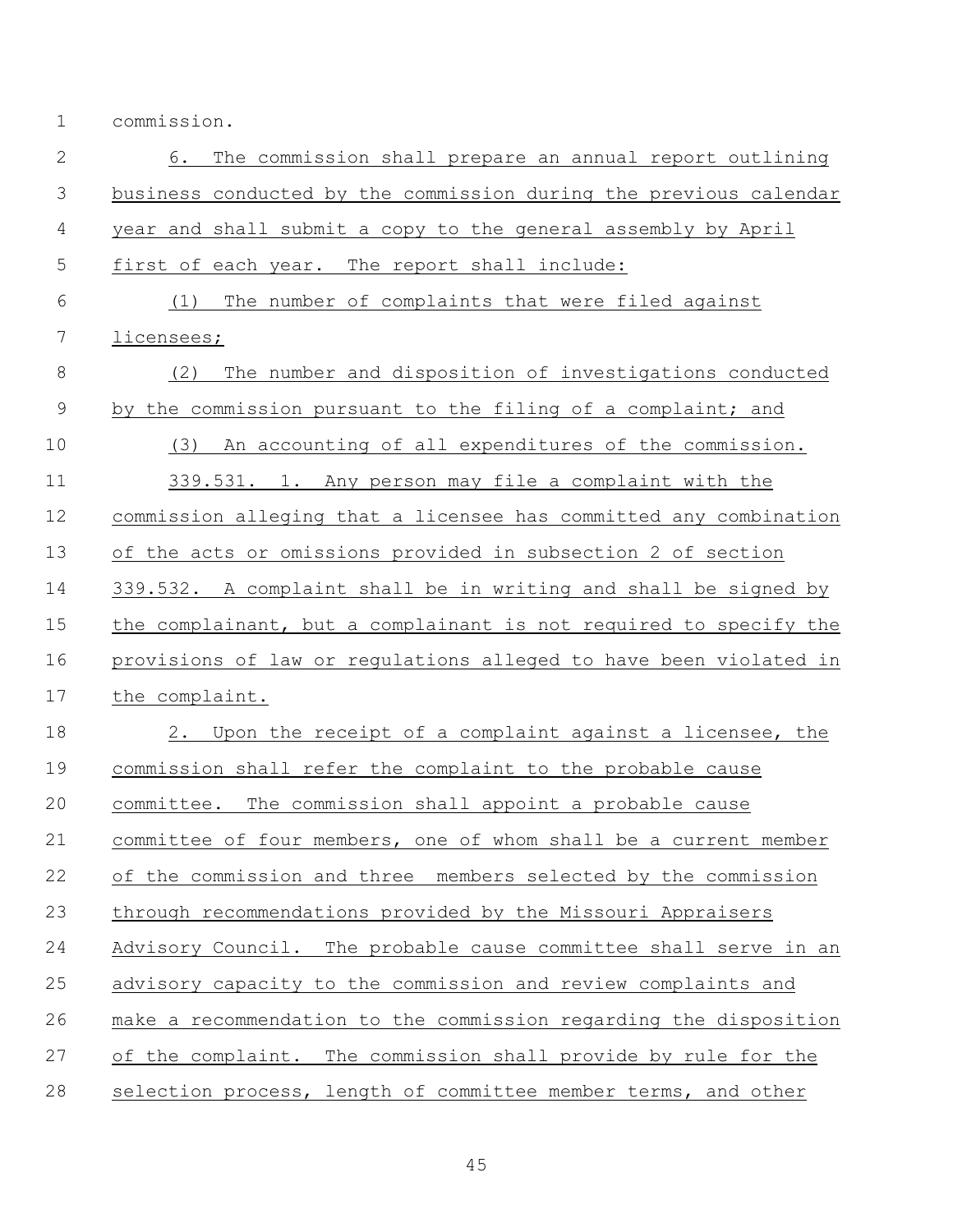procedures necessary for the functioning of the committee. No complaints shall be brought before the probable cause committee prior to its creation, appointment of members, and approval of all rules and regulations pursuant to chapter 536. 3. Each complaint shall be considered a grievance until reviewed by the probable cause committee. When a grievance is filed under subsection 1 of this section, a copy shall be provided to the licensee, who shall have ten working days to respond documenting why the grievance may have no merit. If the licensee responds within the allowable time, the probable cause committee shall review the grievance and response. If the probable cause committee determines that the grievance has no merit, the grievance shall be dismissed and no complaint shall be placed on the licensee's record. If the probable cause committee determines that the grievance has merit, it shall present the case to the commission, and the commission shall decide whether or not to proceed with an investigation of the grievance as a complaint. If the commission decides to proceed with an 19 investigation of a complaint, at that time the complaint shall become a part of the licensee's record. 4. When the commission determines to proceed with a complaint against a licensee, the commission shall investigate the actions of the licensee against whom the complaint is made. In conducting an investigation, the commission may request the licensee under investigation to: (1) Answer the charges made against him or her in writing; (2) Produce relevant documentary evidence pertaining to the specific complaint causing the investigation; and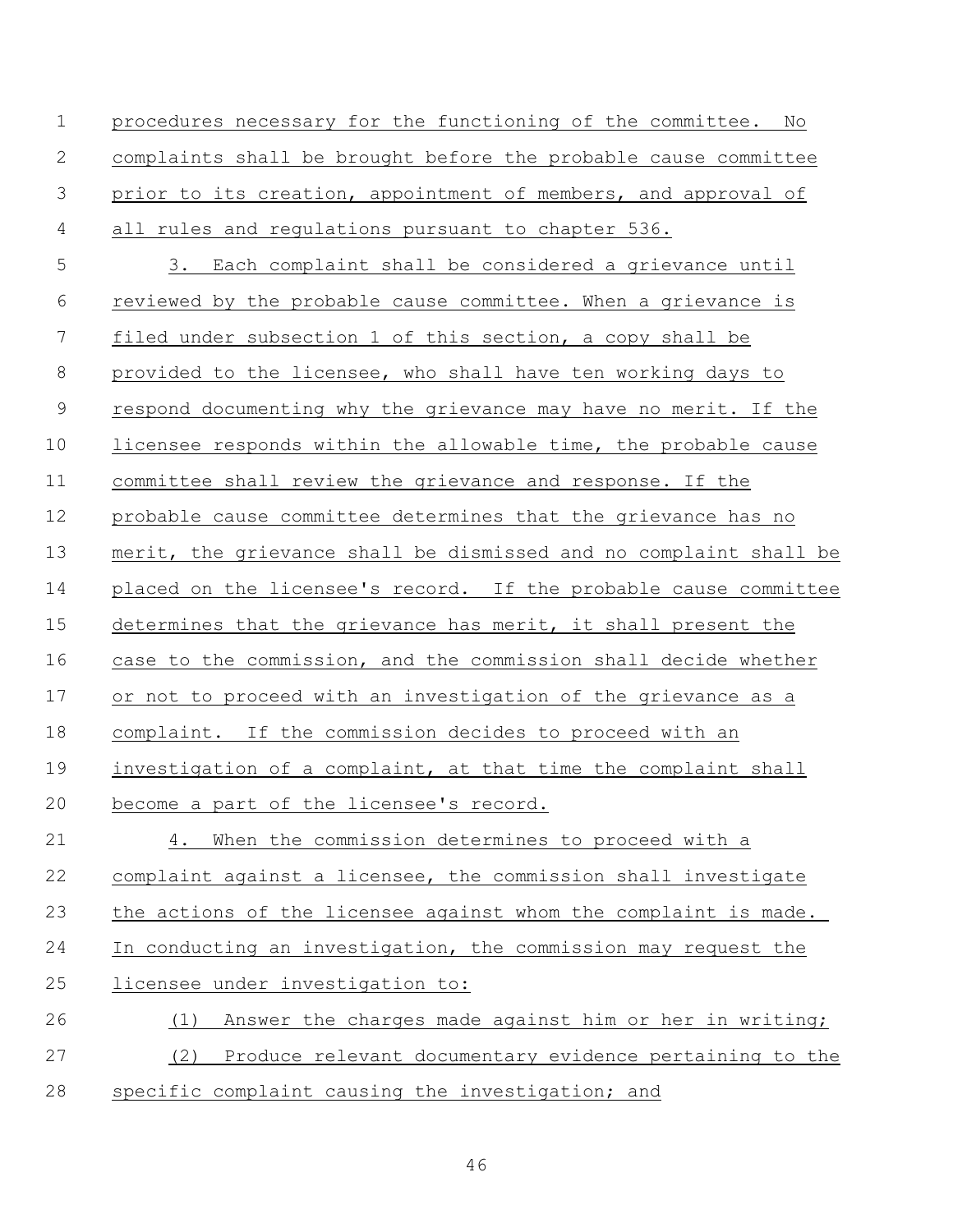(3) Appear before the commission.

 5. A copy of any written answer of the licensee requested under subsection 4 of this section may be furnished to the complainant, as long as furnishing the written answer does not require disclosure of confidential information under the Uniform Standards of Professional Appraisal Practice.

 6. The commission shall notify the complainant and the licensee that an investigation has been commenced within ten working days of the date of the commission's decision to proceed with a complaint under subsection 4 of this section. The commission shall also notify and inform the complainant and licensee of the status of the investigation every sixty days following the commencement of the investigation. No investigation shall last longer than twelve months. Once an investigation is closed or dismissed it shall not be reopened. 7. In the event that the commission fails to meet the notification and investigation requirements of this section or does not finish the investigation within twelve months, then the commission shall provide the complainant at the commission's expense with an appraisal and an appraisal report of the real estate originally appraised by the licensee under investigation. 8. A real estate appraiser member of the commission shall recuse themselves from any matter in which their knowledge of the parties, circumstances, or subject matter will substantially 25 affect their ability to be fair and impartial. 9. Any rule or portion of a rule, as that term is defined in section 536.010, that is created under the authority delegated

in this section shall become effective only if it complies with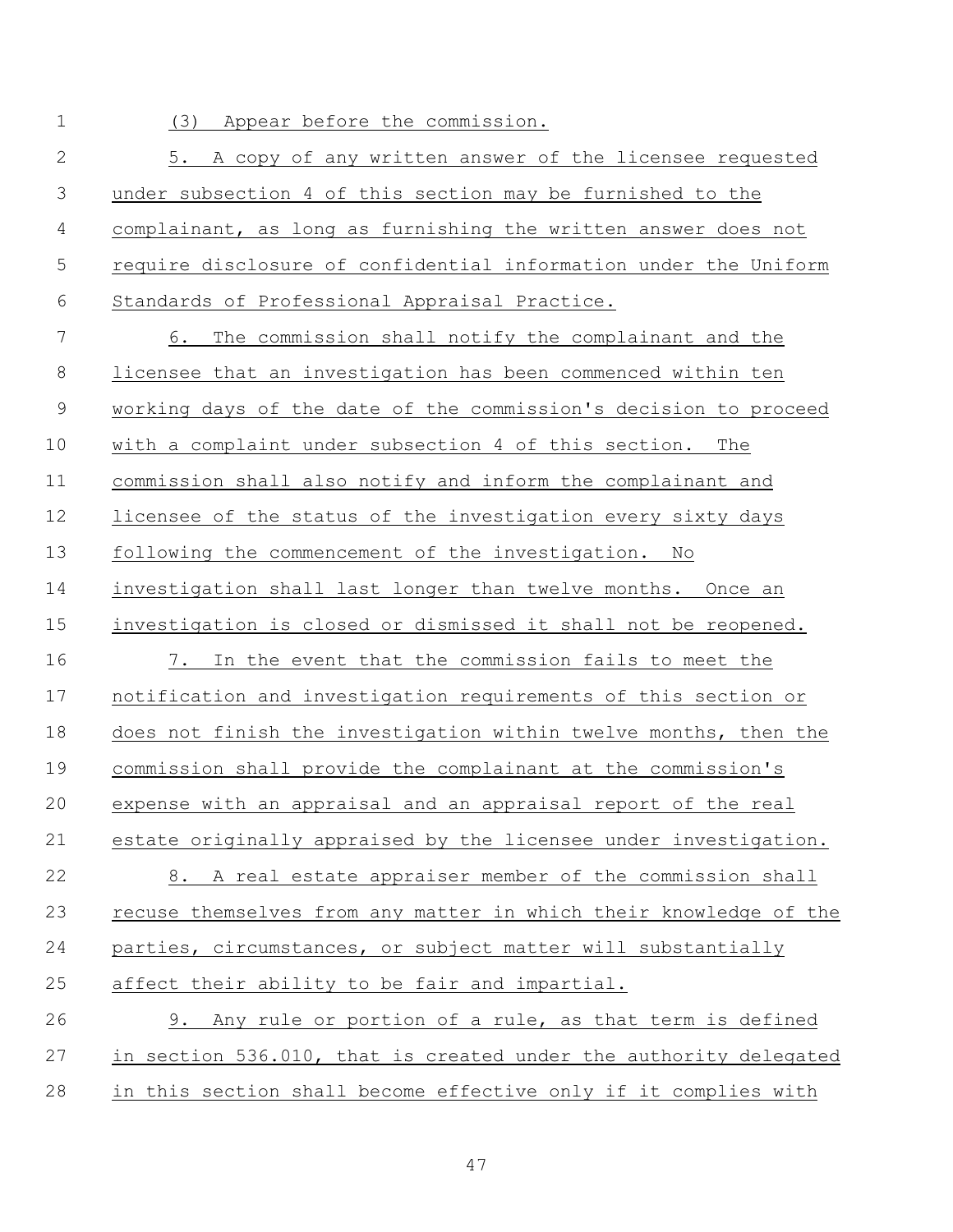and is subject to all of the provisions of chapter 536 and, if applicable, section 536.028. This section and chapter 536 are nonseverable and if any of the powers vested with the general assembly pursuant to chapter 536 to review, to delay the effective date, or to disapprove and annul a rule are subsequently held unconstitutional, then the grant of rulemaking authority and any rule proposed or adopted after the effective date of this section shall be invalid and void. 10. Nothing in this section shall be construed as limiting or delaying any administrative remedies or actions available 11 through the administrative hearing process. 12 11. The provisions of this section shall become effective August 28, 2015. 348.407. 1. The authority shall develop and implement agricultural products utilization grants as provided in this section. 2. The authority may reject any application for grants pursuant to this section. 3. The authority shall make grants, and may make loans or guaranteed loans from the grant fund to persons for the creation, development and operation, for up to three years from the time of application approval, of rural agricultural businesses whose projects add value to agricultural products and aid the economy of a rural community. 4. The authority may make loan guarantees to qualified agribusinesses for agricultural business development loans for businesses that aid in the economy of a rural community and support production agriculture or add value to agricultural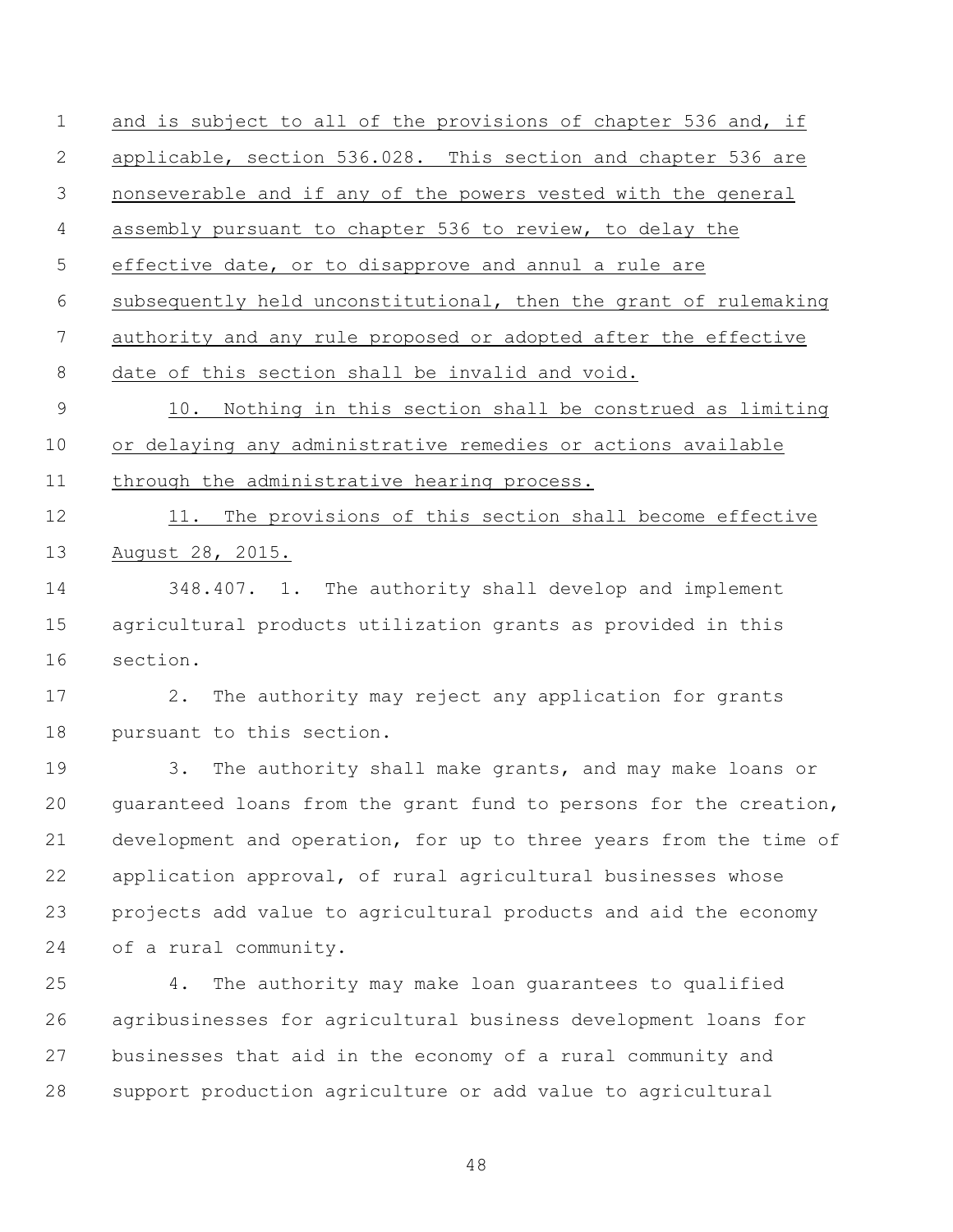products by providing necessary products and services for production or processing.

 5. The authority may make grants, loans, or loan guarantees to Missouri businesses to access resources for accessing and processing locally grown agricultural products for use in schools within the state.

 6. The authority may, upon the provision of a fee by the 8 requesting person in an amount to be determined by the authority, provide for a feasibility study of the person's rural agricultural business concept.

 **[**6.**]** 7. Upon a deter mination by the authority that such concept is feasible and upon the provision of a fee by the requesting person, in an amount to be determined by the 14 authority, the authority may then provide for a marketing study. Such marketing study shall be designed to determine whether such concept may be operated profitably.

 **[**7.**]** 8. Upon a determination by the authority that the concept may be operated profitably, the authority may provide for legal assistance to set up the business. Such legal assistance shall include, but not be limited to, providing advice and assistance on the form of business entity, the availability of tax credits and other assistance for which the business may qualify as well as helping the person apply for such assistance.

 **[**8.**]** 9. The authority may provide or facilitate loans or guaranteed loans for the business including, but not limited to, loans from the United States Department of Agriculture Rural Development Program, subject to availability. Such financial assistance may only be provided to feasible projects, and for an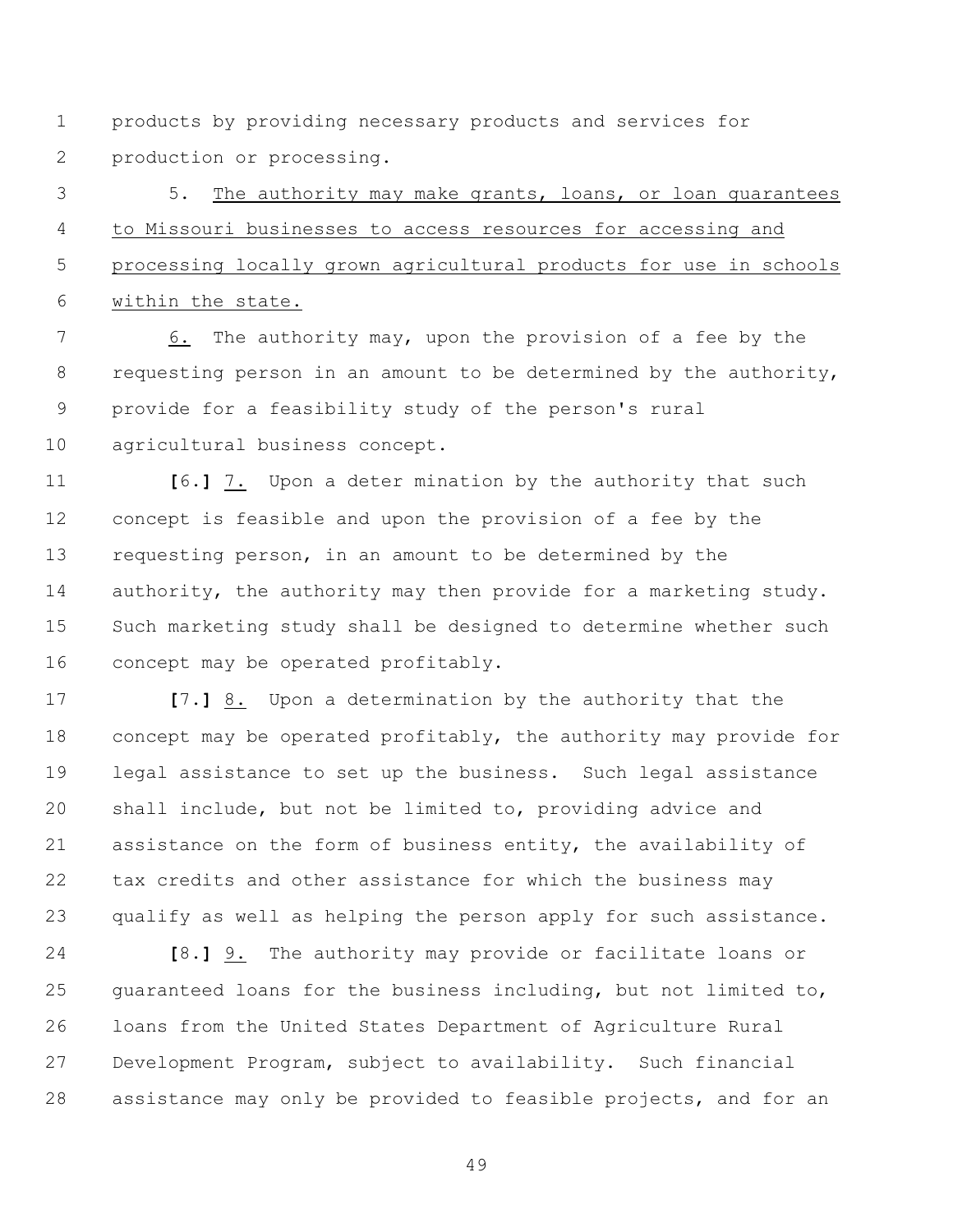amount that is the least amount necessary to cause the project to occur, as determined by the authority. The authority may structure the financial assistance in a way that facilitates the project, but also provides for a compensatory return on investment or loan payment to the authority, based on the risk of the project.

 **[**9.**]** 10. The authority may provide for consulting services in the building of the physical facilities of the business.

 **[**10.**]** 11. The authority may provide for consulting services in the operation of the business.

 **[**11.**]** 12. The authority may provide for such services through employees of the state or by contracting with private entities.

 **[**12.**]** 13. The authority may consider the following in making the decision:

 (1) The applicant's commitment to the project through the applicant's risk;

18 (2) Community involvement and support;

19 (3) The phase the project is in on an annual basis; (4) The leaders and consultants chosen to direct the

project;

 (5) The amount needed for the project to achieve the bankable stage; and

 (6) The **[**projects**]** project's planning for long-term success through feasibility studies, marketing plans and business plans.

 **[**13.**]** 14. The department of agriculture, the department of natural resources, the department of economic development and the University of Missouri may provide such assistance as is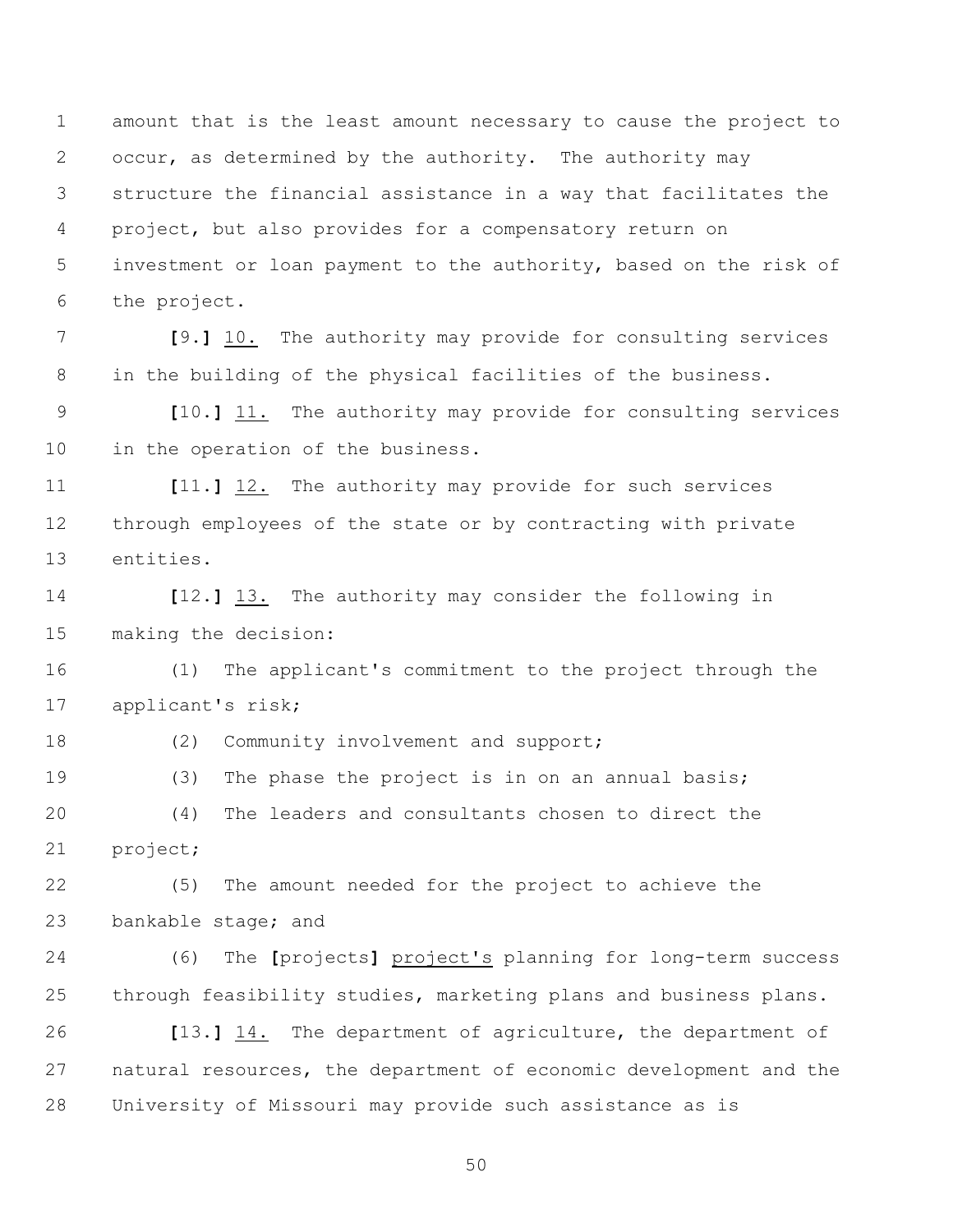necessary for the implementation and operation of this section. The authority may consult with other state and federal agencies as is necessary.

 **[**14.**]** 15. The authority may charge fees for the provision of any service pursuant to this section.

 **[**15.**]** 16. The authority may adopt rules to implement the provisions of this section.

 **[**16.**]** 17. Any rule or portion of a rule, as that term is defined in section 536.010, that is created under the authority delegated in sections 348.005 to 348.180 shall become effective only if it complies with and is subject to all of the provisions of chapter 536 and, if applicable, section 536.028. All rulemaking authority delegated prior to August 28, 1999, is of no force and effect and repealed. Nothing in this section shall be interpreted to repeal or affect the validity of any rule filed or adopted prior to August 28, 1999, if it fully complied with all applicable provisions of law. This section and chapter 536 are nonseverable and if any of the powers vested with the general assembly pursuant to chapter 536 to review, to delay the effective date or to disapprove and annul a rule are subsequently held unconstitutional, then the grant of rulemaking authority and any rule proposed or adopted after August 28, 1999, shall be invalid and void.

 407.1610. It shall be unlawful for any person or entity to engage in the speculative accumulation of asphalt roofing shingles in any city not within a county. For the purposes of this section, the term "speculative accumulation" means the collection or storage of asphalt shingles without a showing that,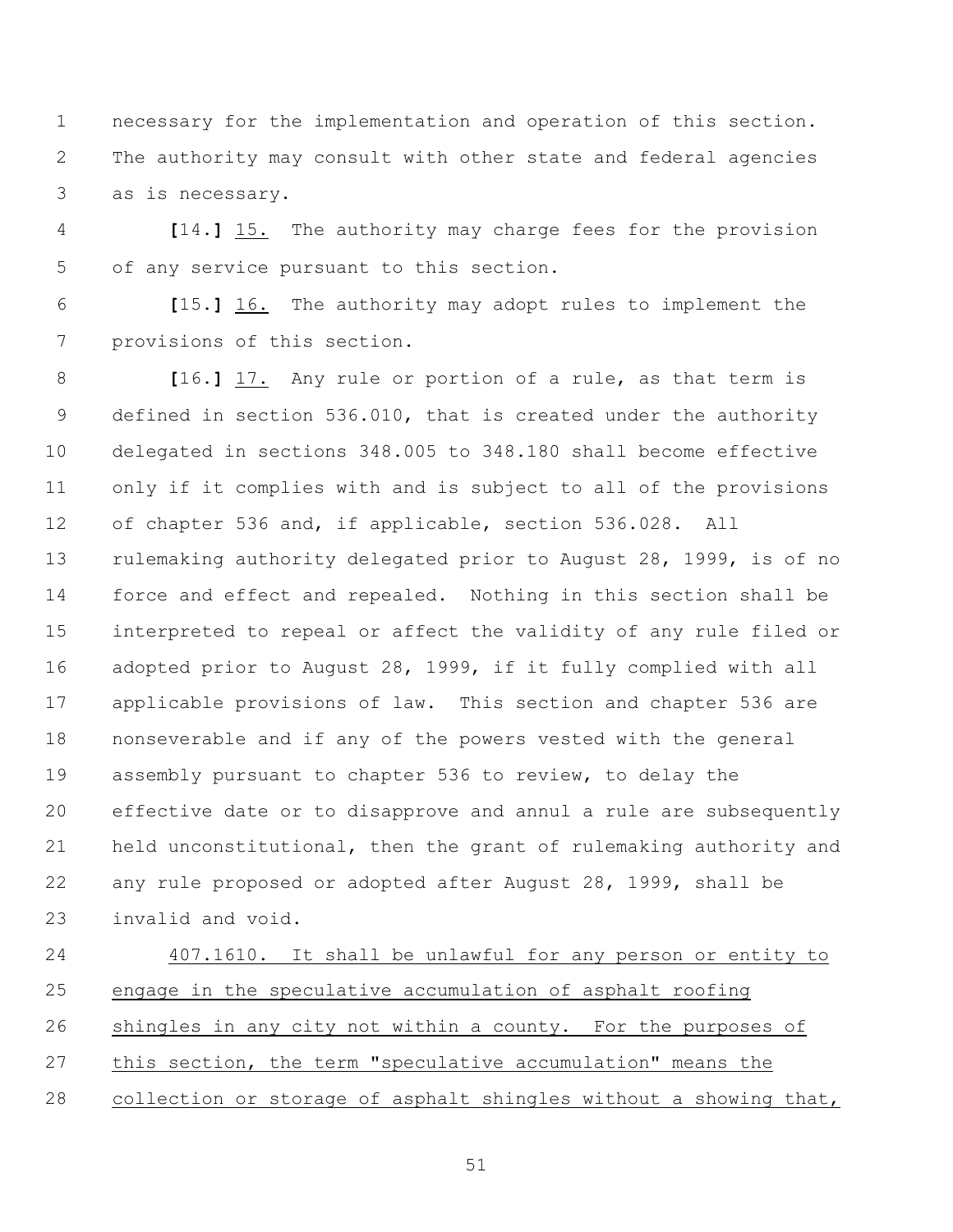during a calendar year, at least seventy-five percent of the material accumulated during the year, either by weight or by volume, will be recycled for other use.

4 408.040. 1. Judgments shall accrue interest on the judgment balance as set forth in this section. The "judgment balance" is defined as the total amount of the judgment awarded on the day judgment is entered including, but not limited to, principal, prejudgment interest, and all costs and fees. Post- judgment payments or credits shall be applied first to post-10 judgment costs, then to post-judgment interest, and then to the 11 judgment balance.

 2. In all nontort actions, interest shall be allowed on all money due upon any judgment or order of any court from the date judgment is entered by the trial court until satisfaction be made 15 by payment, accord or sale of property; all such judgments and orders for money upon contracts bearing more than nine percent interest shall bear the same interest borne by such contracts, and all other judgments and orders for money shall bear nine percent per annum until satisfaction made as aforesaid.

 **[**2.**]** 3. Notwithstanding the provisions of subsection **[**1**]** 2 of this section, in tort actions, interest shall be allowed on all money due upon any judgment or order of any court from the date **[**of**]** judgment is entered by the trial court until full satisfaction. All such judgments and orders for money shall bear a per annum interest rate equal to the intended Federal Funds Rate, as established by the Federal Reserve Board, plus five percent, until full satisfaction is made. The judgment shall state the applicable interest rate, which shall not vary once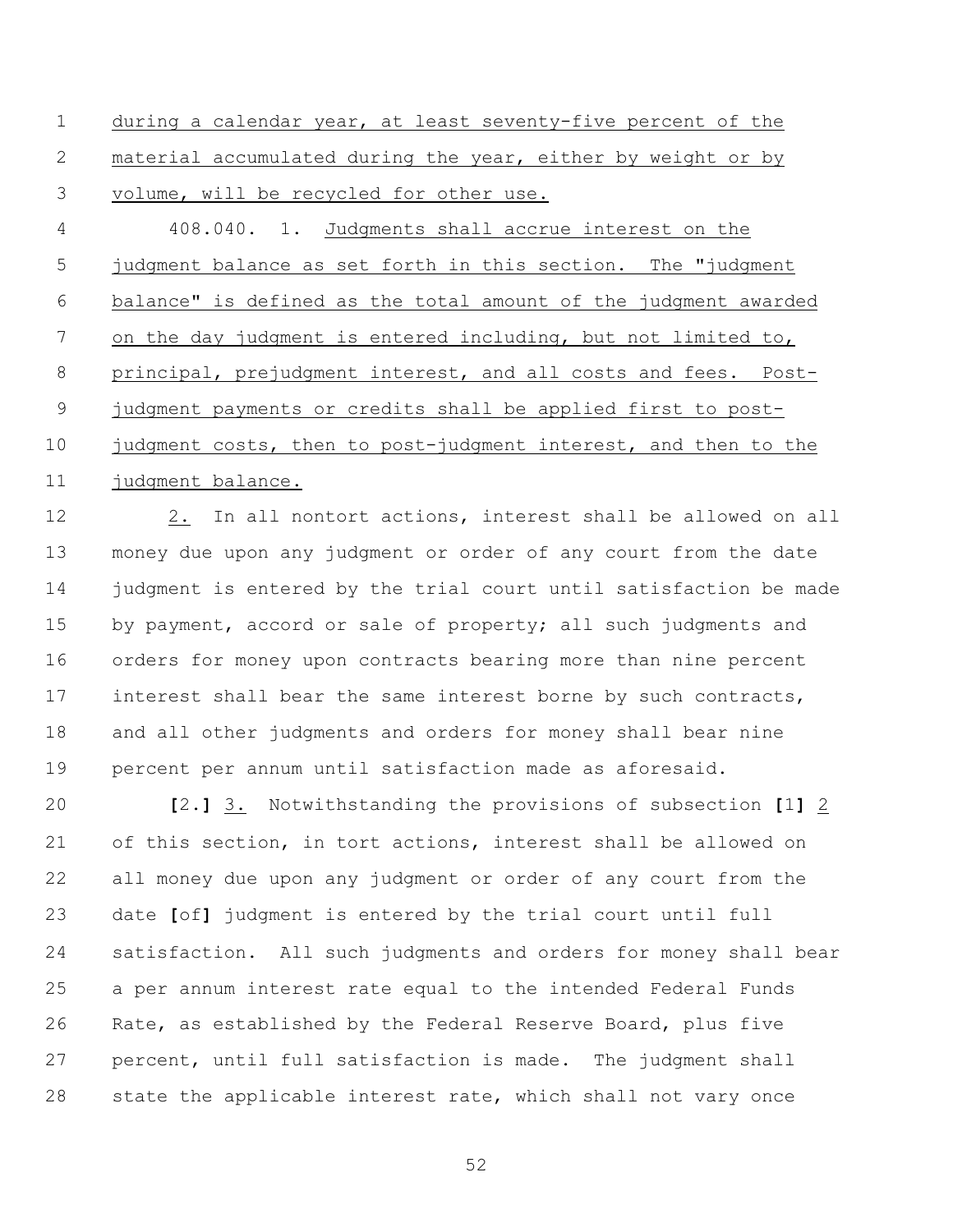entered. In tort actions, if a claimant has made a demand for payment of a claim or an offer of settlement of a claim, to the party, parties or their representatives, and to such party's liability insurer if known to the claimant, and the amount of the judgment or order exceeds the demand for payment or offer of settlement, then prejudgment interest shall be awarded, calculated from a date ninety days after the demand or offer was received, as shown by the certified mail return receipt, or from 9 the date the demand or offer was rejected without counter offer, whichever is earlier. In order to qualify as a demand or offer pursuant to this section, such demand must:

 (1) Be in writing and sent by certified mail return receipt 13 requested; and

 (2) Be accompanied by an affidavit of the claimant describing the nature of the claim, the nature of any injuries claimed and a general computation of any category of damages sought by the claimant with supporting documentation, if any is reasonably available; and

 (3) For wrongful death, personal injury, and bodily injury claims, be accompanied by a list of the names and addresses of medical providers who have provided treatment to the claimant or decedent for such injuries, copies of all reasonably available medical bills, a list of employers if the claimant is seeking damages for loss of wages or earning, and written authorizations sufficient to allow the party, its representatives, and liability insurer if known to the claimant to obtain records from all 27 employers and medical care providers; and

(4) Reference this section and be left open for ninety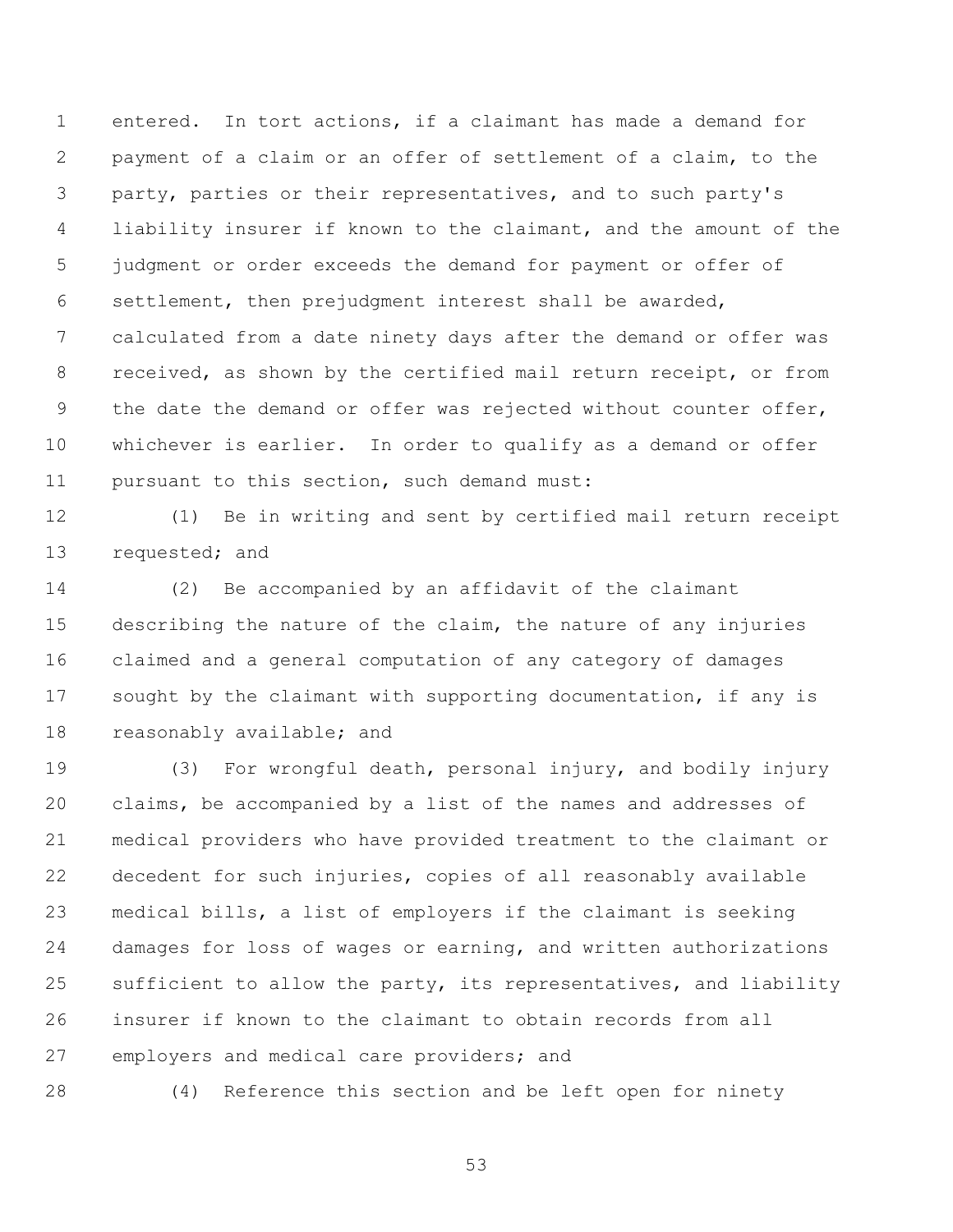days.

 Unless the parties agree in writing to a longer period of time, if the claimant fails to file a cause of action in circuit court prior to a date one hundred twenty days after the demand or offer was received, then the court shall not award prejudgment interest to the claimant. If the claimant is a minor or incompetent or deceased, the affidavit may be signed by any person who reasonably appears to be qualified to act as next friend or conservator or personal representative. If the claim is one for wrongful death, the affidavit may be signed by any person qualified pursuant to section 537.080 to make claim for the death. Nothing contained herein shall limit the right of a claimant, in actions other than tort actions, to recover prejudgment interest as otherwise provided by law or contract.

 **[**3.**]** 4. In tort actions, a judgment for prejudgment interest awarded pursuant to this **[**subsection**]** section should bear interest at a per annum interest rate equal to the intended Federal Funds Rate, as established by the Federal Reserve Board, plus three percent. The judgment shall state the applicable interest rate, which shall not vary once entered.

 488.305. 1. The clerk of the circuit court shall charge and collect fees for the clerk's duties as prescribed by sections 429.090 and 429.120 in such amounts as are determined pursuant to sections 488.010 to 488.020.

 2. The clerk of the circuit court may charge and collect in cases where a garnishment is granted, a surcharge not to exceed ten dollars for the clerk's duties. Any moneys collected under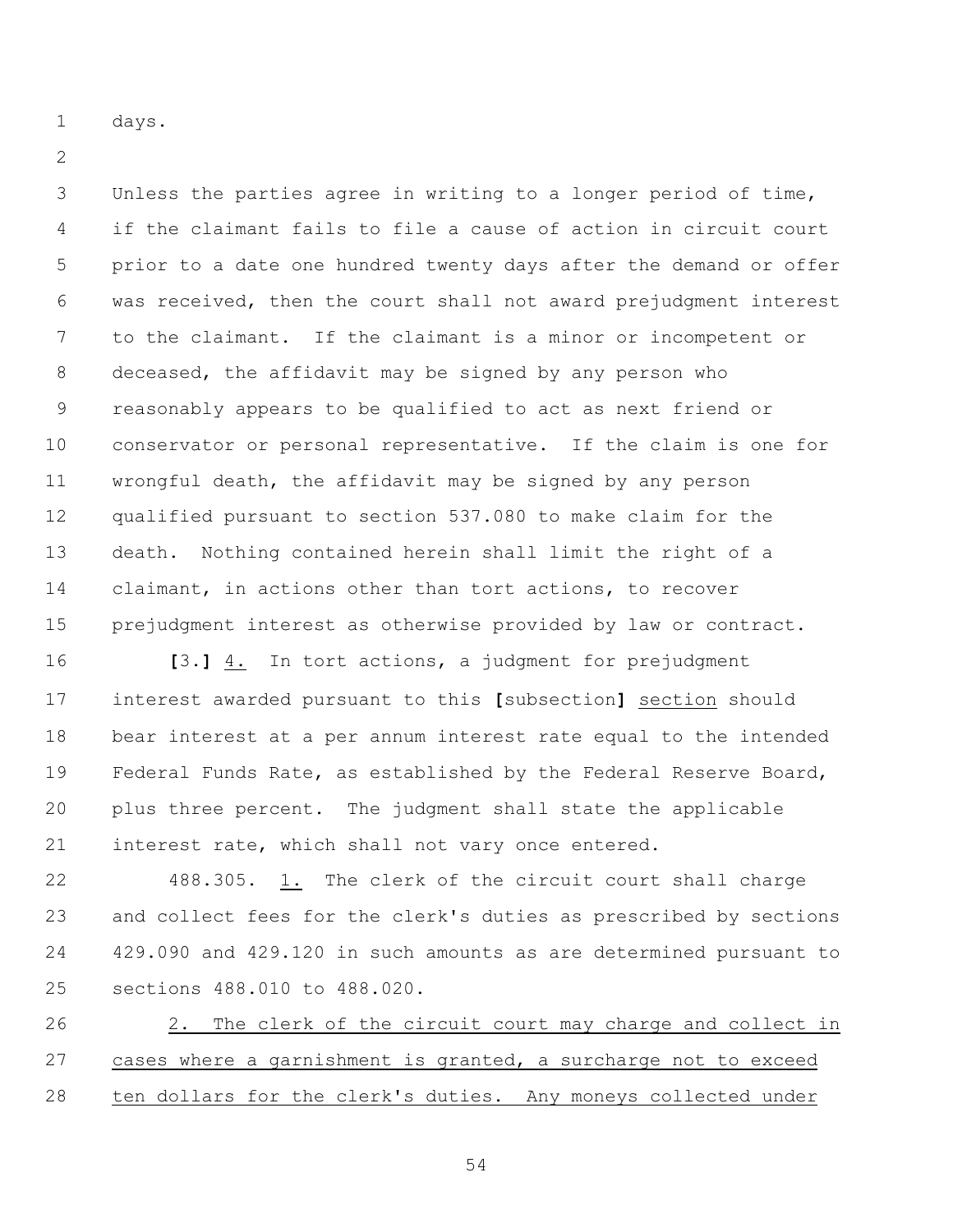this subsection shall be placed in a fund to be used at the discretion of the circuit clerk to maintain and improve case processing and record preservation.

 525.040. 1. Notice of garnishment, served as provided in sections 525.010 to 525.480 shall have the effect of attaching all personal property, money, rights, credits, bonds, bills, notes, drafts, checks or other choses in action of the defendant in the garnishee's possession or charge, or under his or her control at the time of the service of the garnishment, or which may come into his or her possession or charge, or under his or 11 her control, or be owing by him or her, between that time and the time of filing his or her answer, or in the case of a continuous wage garnishment, until the judgment is paid in full or until the employment relationship is terminated, whichever occurs first; but he or she shall not be liable to a judgment in money on account of such bonds, bills, notes, drafts, checks or other choses in action, unless the same shall have been converted into money since the garnishment, or he or she **[**fail**]** fails, in such time as the court may prescribe, to deliver them into court, or to the sheriff or other person designated by the court.

 2. Writs of garnishment which would otherwise have equal priority shall have priority according to the date of service on the garnishee. If the employee's wages have been attached by more than one writ of garnishment, the employer shall inform the inferior garnisher of the existence and case number of all senior garnishments.

 525.070. Whenever any property, effects, money or debts, belonging or owing to the defendant, shall be confessed, or found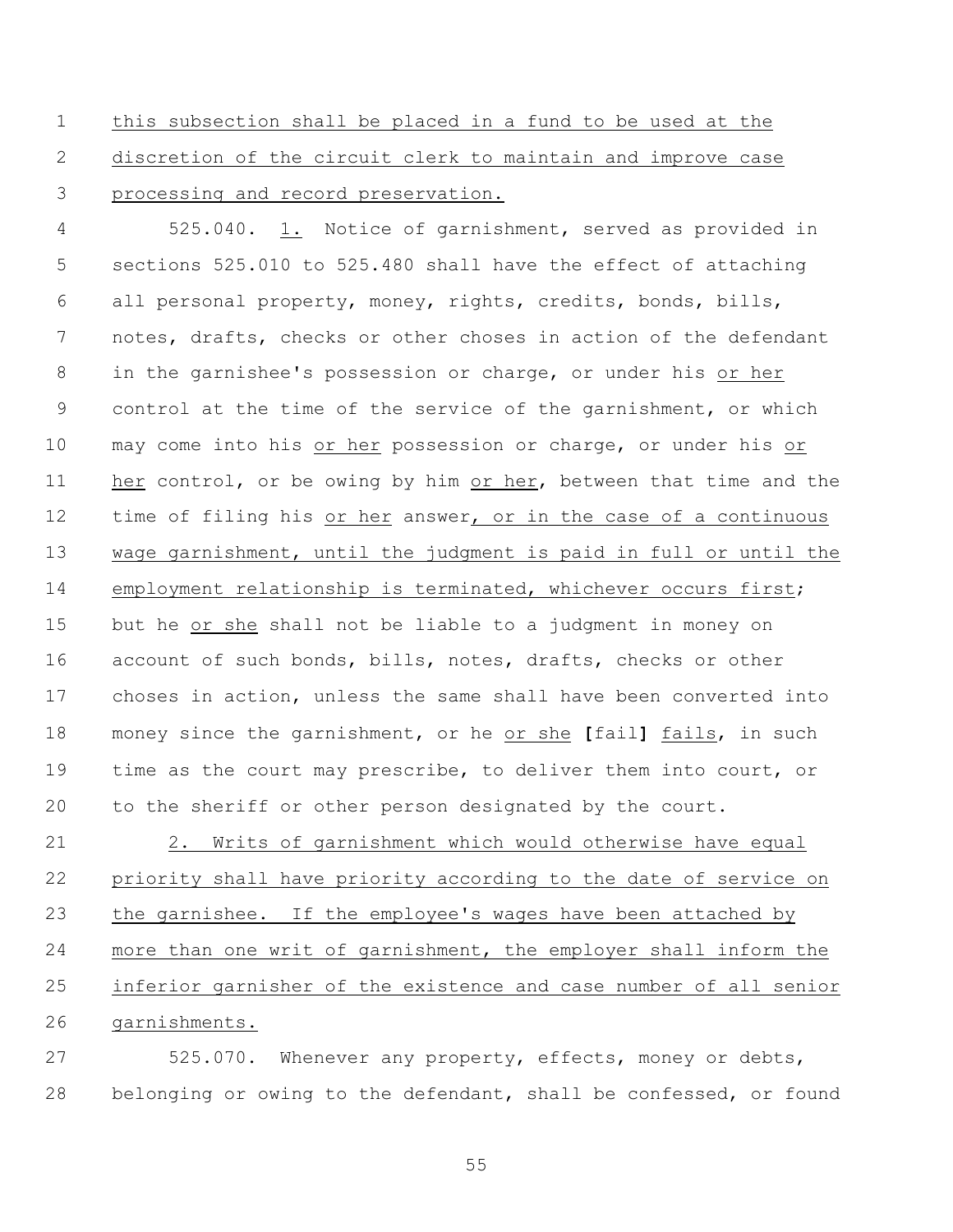by the court or jury, to be in the hands of the garnishee, the garnishee may, at any time before final judgment, discharge himself or herself, by paying or delivering the same, or so much thereof as the court shall order, to the sheriff **[**or**]**, to the court, or if applicable, to the attorney for the party on whose behalf the order of garnishment was issued, from all further liability on account of the property, money or debts so paid or delivered.

 525.080. 1. If it appear that a garnishee, at or after his or her garnishment, was possessed of any property of the 11 defendant, or was indebted to him or her, the court, or judge in 12 vacation, may order the delivery of such property, or the payment of the amount owing by the garnishee, to the sheriff **[**or**]**, into 14 court, or to the attorney for the party on whose behalf the order 15 of garnishment was issued, at such time as the court may direct; or may permit the garnishee to retain the same, upon his or her executing a bond to the plaintiff, with security, approved by the court, to the effect that the property shall be forthcoming, or the amount paid, as the court may direct. Upon a breach of the obligation of such bond, the plaintiff may proceed against the obligors therein, in the manner prescribed in the case of a delivery bond given to the sheriff.

 2. Notwithstanding subsection 1 of this section, when property is protected from garnishment by state or federal law including but not limited to federal restrictions on the garnishment of earnings in Title 15, U.S.C. Sections 1671 to 1677 and Old Age, Survivors and Disability Insurance benefits as provided in Title 42, U.S.C. Section 407, such property need not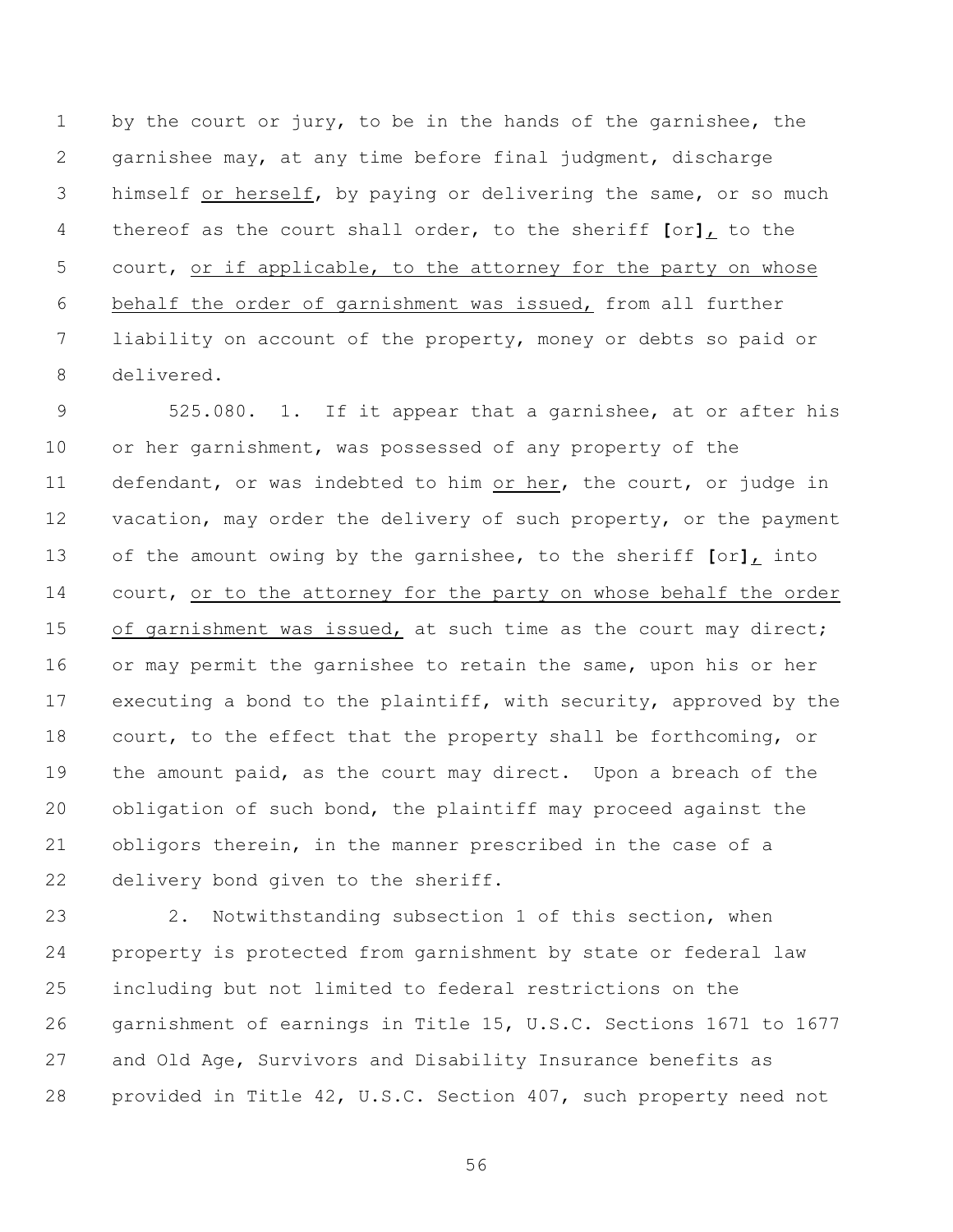be delivered to the court, or to any other person, by the garnishee to the extent such protection or preemption is applicable.

 525.230. **[**1. The court shall make the garnishee a reasonable allowance**]** The garnishee may deduct a one-time sum not to exceed twenty dollars, or the fee previously agreed upon between the garnishee and judgment debtor if the garnishee is a financial institution, for his or her trouble and expenses in answering the interrogatories and withholding the funds, to be **[**paid out of the funds or proceeds of the property or effects confessed in his or her hands. The reasonable allowances shall include any court costs, attorney's fees and any other bona fide expenses of the garnishee.

 2. The court also shall allow the garnishee, in addition to the reasonable allowance for his or her trouble and expenses in answering the interrogatories, to collect an administrative fee consisting of the greater of eight dollars or two percent of the amount required to be deducted by any court-ordered garnishment or series of garnishments arising out of the same judgment debt. Such fee shall be for the trouble and expenses in administering the notice of garnishment and paying over any garnished funds available to the court. The fee shall be withheld by the employer from the employee, or by any other garnishee from any fund garnished, in addition to the moneys withheld to satisfy the court-ordered judgment. Such fee shall not be a credit against the court-ordered judgment and shall be collected first**]** withheld from any funds garnished, in addition to the moneys withheld to 28 satisfy the court-ordered judgment. Such fee shall not be a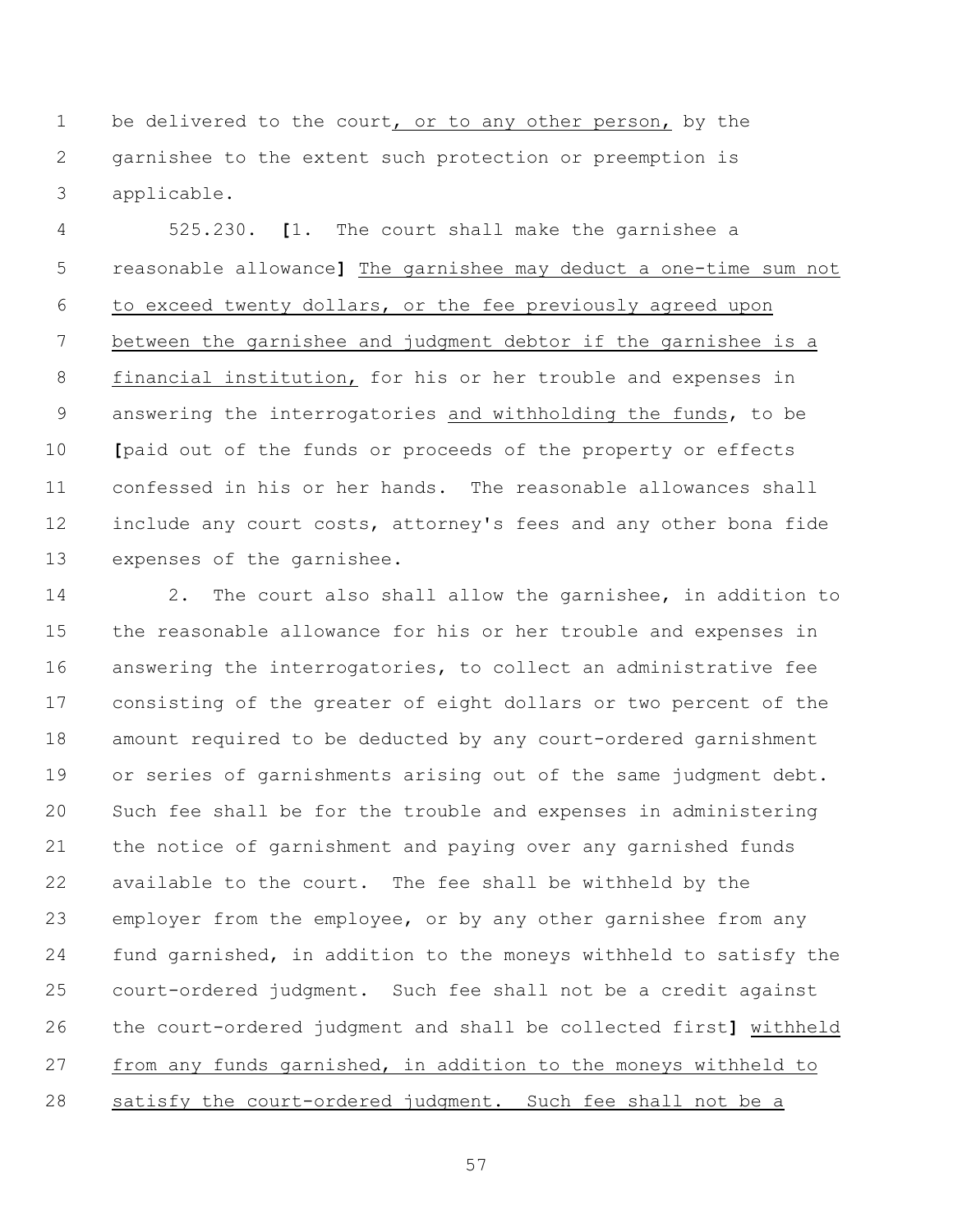credit against the court-ordered judgment and shall be collected first. The garnishee may file a motion with the court for additional costs, including attorney's fees, reasonably incurred in answering the interrogatories in which case the court may make such award as it deems reasonable. The motion shall be filed on or before the date the garnishee makes payment or delivers property subject to garnishment to the court.

 525.310. 1. **[**When a judgment has been rendered against an officer, appointee or employee of the state of Missouri, or any municipal corporation or other political subdivision of the 11 state, the judgment creditor, or his attorney or agent, may file in the office of the clerk of the court before whom the judgment 13 was rendered, an application setting forth such facts, and that the judgment debtor is employed by the state, or a municipal corporation or other political subdivision of the state, with the name of the department of state or the municipal corporation or other political subdivision of the state which employs the 18 judgment debtor, and the name of the treasurer, or the name and title of the paying, disbursing or auditing officer of the state, municipal corporation or other political subdivision of the state, charged with the duty of payment or audit of such salary, wages, fees or earnings of such employee, and upon the filing of such application the clerk shall issue a writ of sequestration directed to the sheriff or other officer authorized to execute writs in the county in which such paying, disbursing or auditing officer may be found and the sheriff or other officer to whom the writ is directed shall serve a true copy thereof upon such paying, disbursing or auditing officer named therein, which shall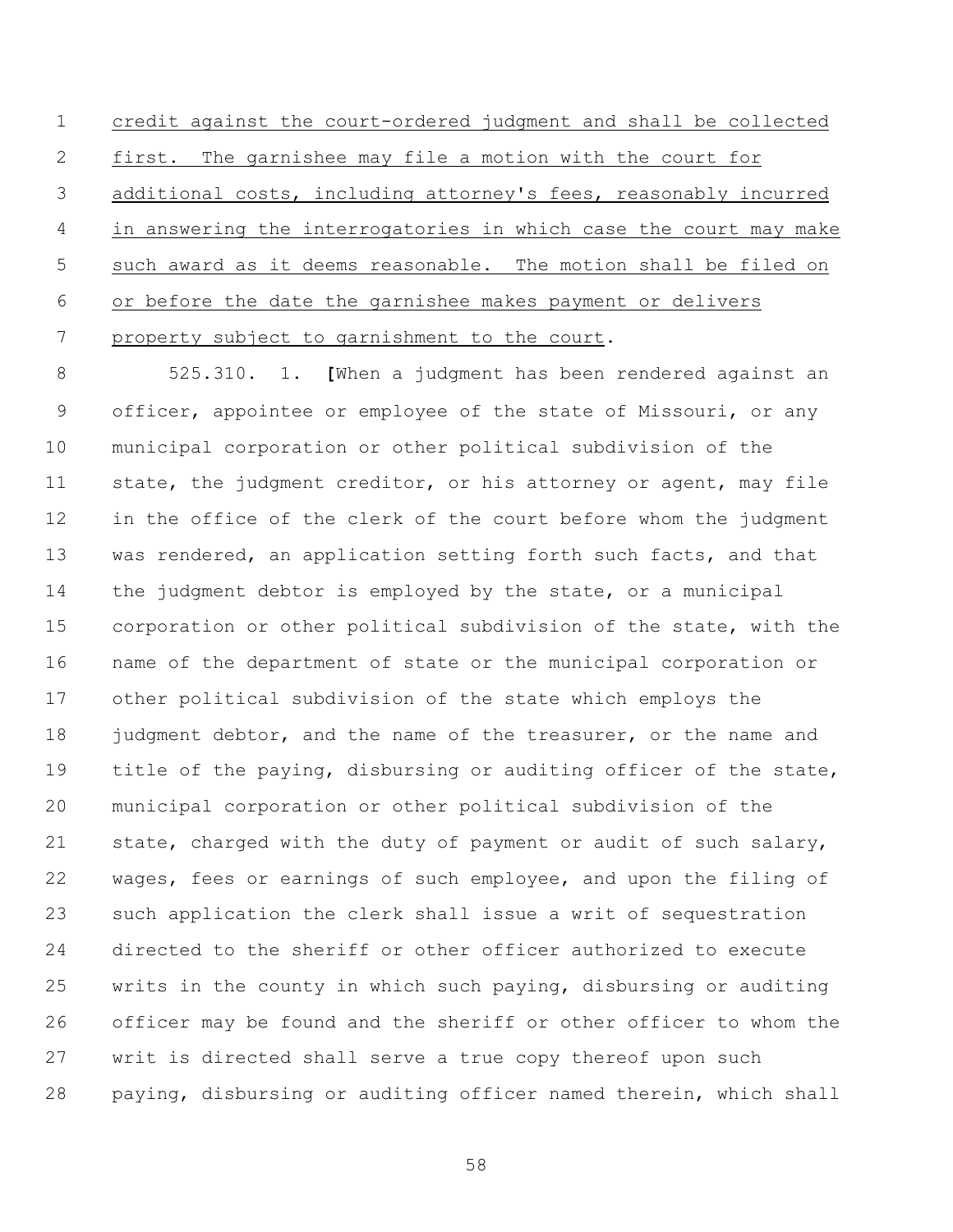have the effect of attaching any and all salary, wages, fees or earnings of the judgment debtor, which are not made exempt by virtue of the exemption statutes of this state and are not in excess of the amount due on the judgment and costs, then due and payable, from the date of the writ to the return day thereof.

 2. The paying, disbursing or auditing officer charged with the duty of payment or audit of the salary, wages, fees or earnings of the judgment debtor shall deliver to the sheriff or officer serving the writ the amount, not to exceed the amount due upon the judgment and costs, of the salary, wages, fees or earnings of the judgment debtor not made exempt by virtue of the exemption statutes of this state, as the same shall become due to the judgment debtor. The paying, disbursing or auditing officer shall pay to the judgment debtor the remaining portion of his salary, wages, fees or earnings, as the same shall become due to 16 the judgment debtor. The sheriff, or officer serving the writ, shall provide to the paying, disbursing or auditing officer along with the writ sufficient information to compute the amount which shall be delivered to the sheriff or officer serving the writ. Neither the state, municipal corporation or other political subdivision of the state, nor the paying, disbursing or auditing officer shall be liable for the payment of any amount above the amount delivered to the sheriff or officer serving the writ if the computation of the amount delivered is in accordance with the information provided with the writ.

 3. The sheriff or officer serving such writ shall endorse thereon the day and date he received the same, and upon receiving any amount in connection with the writ, shall issue his receipt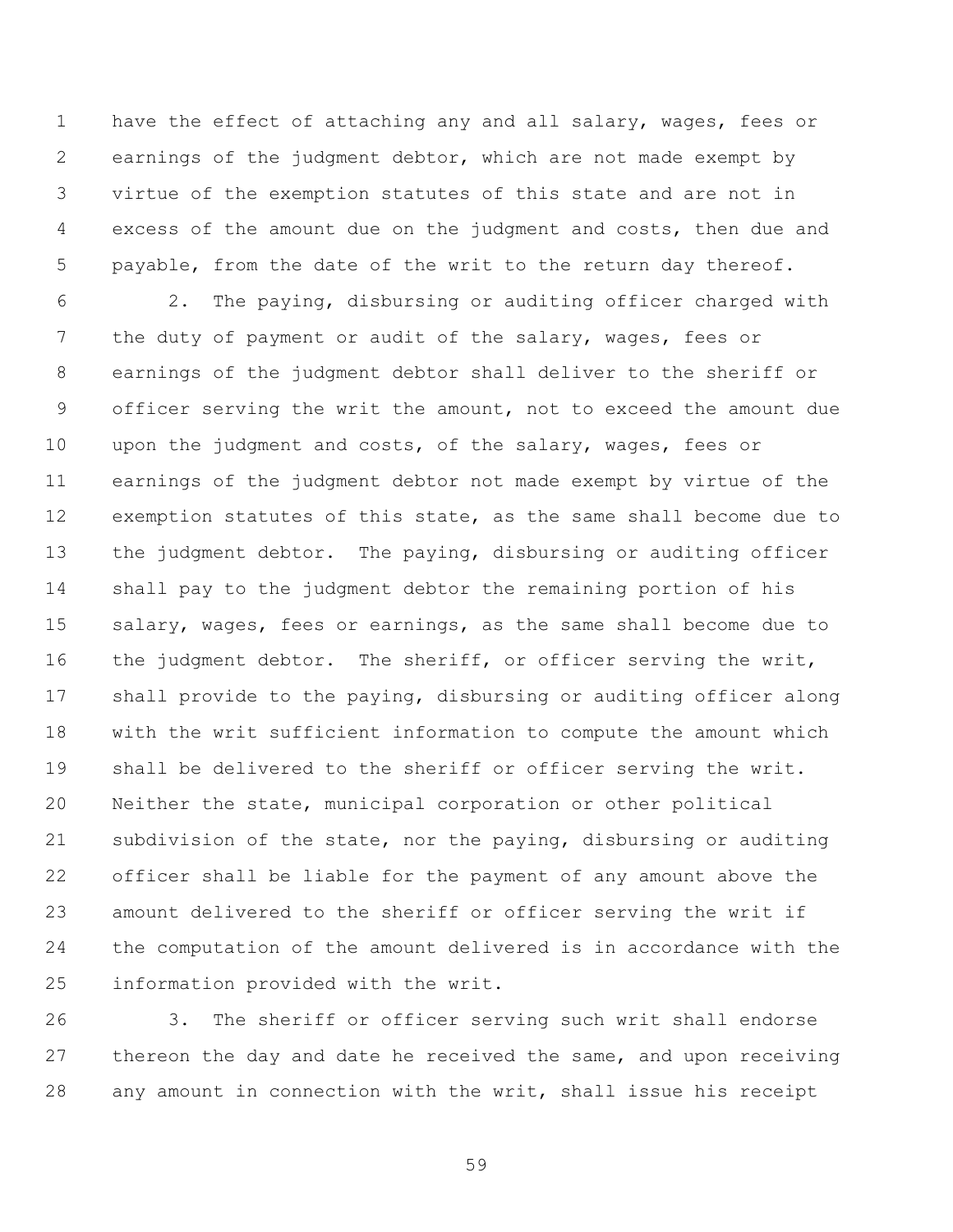to such paying, disbursing or auditing officer therefor. All amounts delivered to the sheriff, or officer serving said writ, in connection with the writ, or so much thereof as shall be necessary therefor, shall be applied to the payment of the judgment debt, interest and costs in the same manner as in the case of garnishment under execution. The sheriff or other officer serving the writ shall make his return to the writ showing the manner of serving the same, and he shall be allowed the same fees therefor as provided for levy of execution, and the writ shall be returnable in the same manner as the execution issued out of the court in which the judgment was rendered. Nothing in this section shall deprive the judgment debtor of any exemptions to which he may be entitled under the exemption laws 14 of this state, and the same may be claimed by him to the sheriff or other officer serving the writ at any time on or before the return day of the writ in the manner provided under the exemption laws of this state. It shall be the duty of such sheriff or other officer serving the writ, at the time of the service 19 thereof, to apprise the judgment debtor of his exemption rights, either in person or by registered letter directed to the judgment debtor to his last known address.**]** The state, municipal, or other political subdivision employer served with a garnishment shall have the same duties and obligations as those imposed upon a private employer when served with a garnishment. 25 2. Pay of any officer, appointee, or employee of the state

 of Missouri, or any municipal corporation or other political subdivision of the state, shall be subject to garnishment to the same extent as in any other garnishment. All garnishments